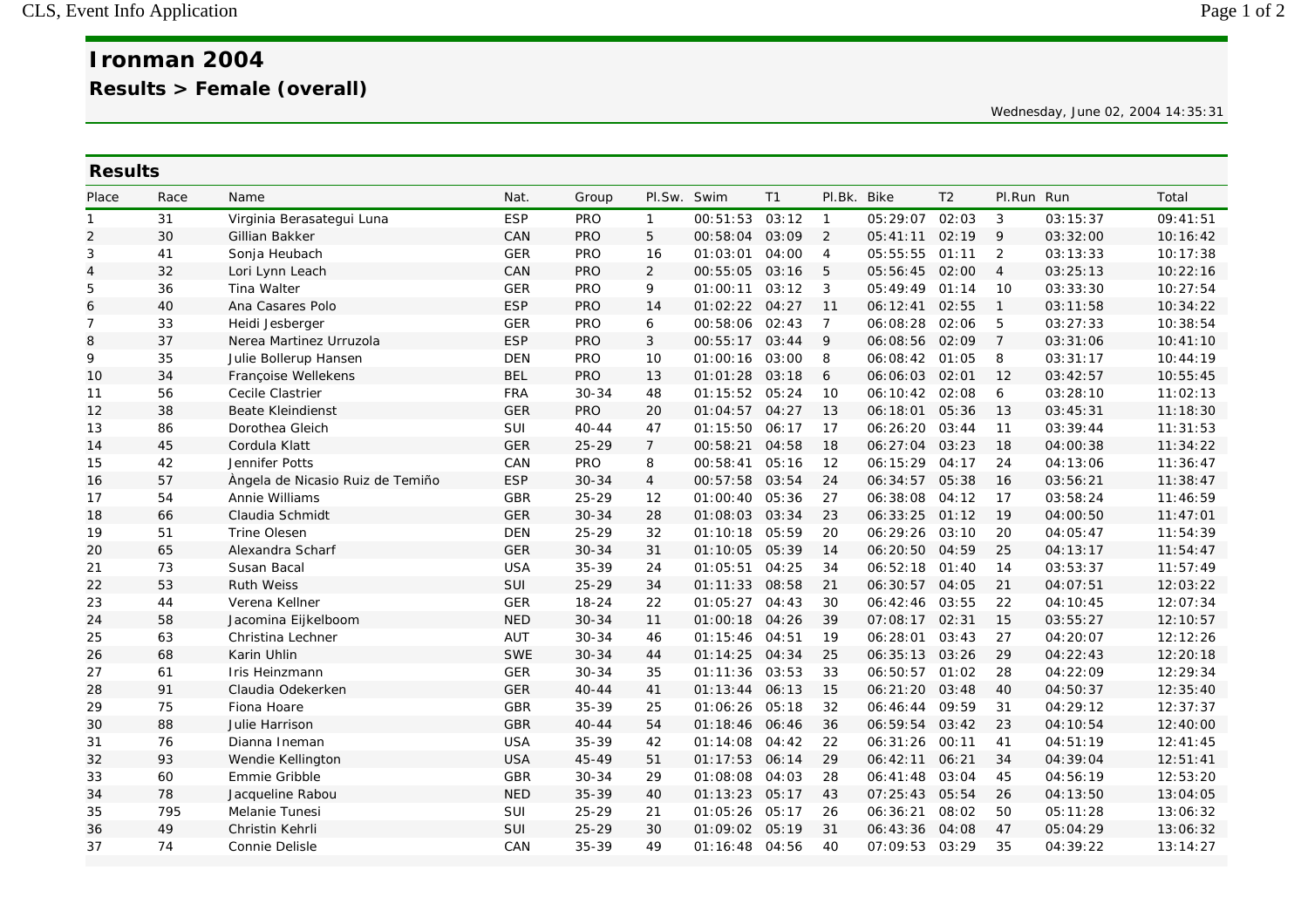## CLS, Event Info Application Page 2 of 2

| 38 | 43  | Julia Bohn              | <b>GER</b> | 18-24     | 27 | 01:07:16 | 03:38 | 35 | 06:59:40       | 01:59 | 48 | 05:07:23 | 13:19:54 |
|----|-----|-------------------------|------------|-----------|----|----------|-------|----|----------------|-------|----|----------|----------|
| 39 | 64  | Alexandra Mitschke      | <b>GER</b> | $30 - 34$ | 57 | 01:23:06 | 07:08 | 37 | 07:01:03       | 08:10 | 37 | 04:47:49 | 13:27:15 |
| 40 | 81  | Carolyn "Curly" Skyer   | <b>USA</b> | $35 - 39$ | 33 | 01:11:09 | 05:00 | 16 | 06:21:23       | 07:54 | 60 | 05:42:07 | 13:27:31 |
| 41 | 52  | Anna Turnseck           | <b>AUS</b> | $25 - 29$ | 39 | 01:13:05 | 06:37 | 42 | 07:18:36       | 05:36 | 39 | 04:48:45 | 13:32:38 |
| 42 | 69  | Kristien Van de Moortel | <b>BEL</b> | $30 - 34$ | 17 | 01:04:17 | 03:56 | 45 | 07:29:35       | 01:47 | 43 | 04:53:59 | 13:33:34 |
| 43 | 92  | Linda Poteate           | <b>USA</b> | $40 - 44$ | 50 | 01:17:05 | 10:14 | 49 | 07:35:31 11:01 |       | 30 | 04:24:26 | 13:38:16 |
| 44 | 94  | Linda Worrall           | <b>GBR</b> | 45-49     | 36 | 01:12:08 | 08:51 | 52 | 07:41:02       | 08:39 | 32 | 04:31:46 | 13:42:25 |
| 45 | 62  | Johanna Johnson         | <b>GBR</b> | $30 - 34$ | 23 | 01:05:50 | 05:08 | 53 | 07:41:40       | 03:30 | 38 | 04:47:50 | 13:43:56 |
| 46 | 55  | Elena Cabeza Sánchez    | <b>ESP</b> | $30 - 34$ | 43 | 01:14:25 | 06:02 | 55 | 07:46:35       | 02:04 | 33 | 04:36:49 | 13:45:54 |
| 47 | 83  | Jo Wakefield            | <b>AUS</b> | $35 - 39$ | 56 | 01:22:35 | 06:28 | 41 | 07:14:12       | 05:29 | 46 | 04:59:15 | 13:47:56 |
| 48 | 775 | Katja Schubert          | <b>GER</b> | $35 - 39$ | 55 | 01:19:37 | 05:17 | 50 | 07:36:45       | 06:09 | 36 | 04:45:01 | 13:52:47 |
| 49 | 59  | Valerie Giroussens      | <b>FRA</b> | $30 - 34$ | 26 | 01:06:27 | 07:33 | 51 | 07:39:39       | 03:39 | 44 | 04:55:50 | 13:53:07 |
| 50 | 67  | Monika Sturm            | <b>GER</b> | $30 - 34$ | 59 | 01:26:35 | 05:38 | 44 | 07:26:17       | 06:33 | 42 | 04:52:40 | 13:57:40 |
| 51 | 87  | C. Jane Harman          | <b>USA</b> | $40 - 44$ | 52 | 01:18:04 | 07:56 | 38 | 07:01:15       | 07:14 | 58 | 05:32:00 | 14:06:26 |
| 52 | 72  | Renée Aucan             | <b>FRA</b> | $35 - 39$ | 45 | 01:14:49 | 08:29 | 46 | 07:29:42 04:08 |       | 54 | 05:17:36 | 14:14:43 |
| 53 | 71  | Debbie Wood             | <b>USA</b> | $30 - 34$ | 18 | 01:04:19 | 06:56 | 47 | 07:31:49       | 07:14 | 61 | 05:44:41 | 14:34:56 |
| 54 | 84  | Vicky Whitfield         | <b>GBR</b> | $35 - 39$ | 37 | 01:12:41 | 09:21 | 57 | 07:57:10 05:23 |       | 51 | 05:13:45 | 14:38:19 |
| 55 | 79  | Cathy Rogers            | <b>GBR</b> | $35 - 39$ | 53 | 01:18:20 | 07:29 | 56 | 07:52:02       | 05:00 | 53 | 05:17:31 | 14:40:20 |
| 56 | 47  | Agnés Bureau            | <b>FRA</b> | $25 - 29$ | 38 | 01:13:05 | 05:26 | 48 | 07:32:31       | 02:24 | 62 | 05:48:30 | 14:41:54 |
| 57 | 95  | <b>Grethe Nielsen</b>   | <b>DEN</b> | 50-54     | 63 | 01:45:49 | 07:06 | 54 | 07:44:51       | 06:06 | 52 | 05:14:07 | 14:57:58 |
| 58 | 48  | Gisel-La Cano I Ruiz    | <b>ESP</b> | $25 - 29$ | 15 | 01:02:47 | 07:35 | 60 | 08:25:24       | 03:19 | 56 | 05:25:39 | 15:04:42 |
| 59 | 77  | Eiko Kitamura           | <b>JPN</b> | $35 - 39$ | 58 | 01:26:20 | 07:45 | 61 | 08:28:29       | 06:27 | 49 | 05:09:09 | 15:18:09 |
| 60 | 90  | Sally Napthen           | <b>GBR</b> | $40 - 44$ | 62 | 01:40:00 | 10:05 | 58 | 08:01:02       | 07:48 | 57 | 05:29:41 | 15:28:34 |
| 61 | 96  | Odile Signate           | <b>FRA</b> | 60-64     | 61 | 01:39:09 | 07:24 | 59 | 08:10:44       | 07:42 | 59 | 05:32:35 | 15:37:32 |
| 62 | 89  | Marcia Sheridan Howells | <b>GBR</b> | $40 - 44$ | 19 | 01:04:39 | 08:41 | 63 | 09:00:43       | 08:58 | 55 | 05:18:59 | 15:41:59 |
| 63 | 50  | Debra Landgrebe         | <b>RSA</b> | $25 - 29$ | 60 | 01:29:51 | 09:49 | 62 | 08:33:05       | 09:35 | 63 | 06:05:11 | 16:27:30 |

| <b>DNF</b> |                          |            |            |          |       |             |       |          |       |
|------------|--------------------------|------------|------------|----------|-------|-------------|-------|----------|-------|
| Race       | Name                     | Nat.       | Group      | Swim     |       | <b>Bike</b> | Τ2    | Run      | Total |
| 39         | Silke Hinrichs           | <b>GER</b> | <b>PRO</b> | 00:55:03 | 03:01 | 06:17:09    | 02:17 |          |       |
| 80         | Silvia Rose              | <b>ARG</b> | $35 - 39$  | 01:19:11 | 05:38 | 07:01:44    | 03:36 |          |       |
| 46         | Katharina Mader          | <b>GER</b> | $18 - 24$  | 01:14:26 | 05:18 | 08:55:45    | 10:43 |          |       |
| 70         | Alexandra von Hirschfeld | <b>GER</b> | $30 - 34$  | 01:25:53 | 10:59 | 06:53:38    | 10:55 |          |       |
| 85         | Fay Dellimore            | <b>GBR</b> | $40 - 44$  | 01:35:48 | 09:55 |             | 00:00 | 00:00:00 |       |
| 772        | Miwa Kataoka             | <b>JPN</b> | $30 - 34$  | 01:26:36 | 10:01 |             | OO:OO | 00:00:00 |       |

| <b>DNS</b> |              |            |       |
|------------|--------------|------------|-------|
| Race       | Name         | Nat.       | Group |
| 82         | Sue Stockley | <b>GBR</b> | 35-39 |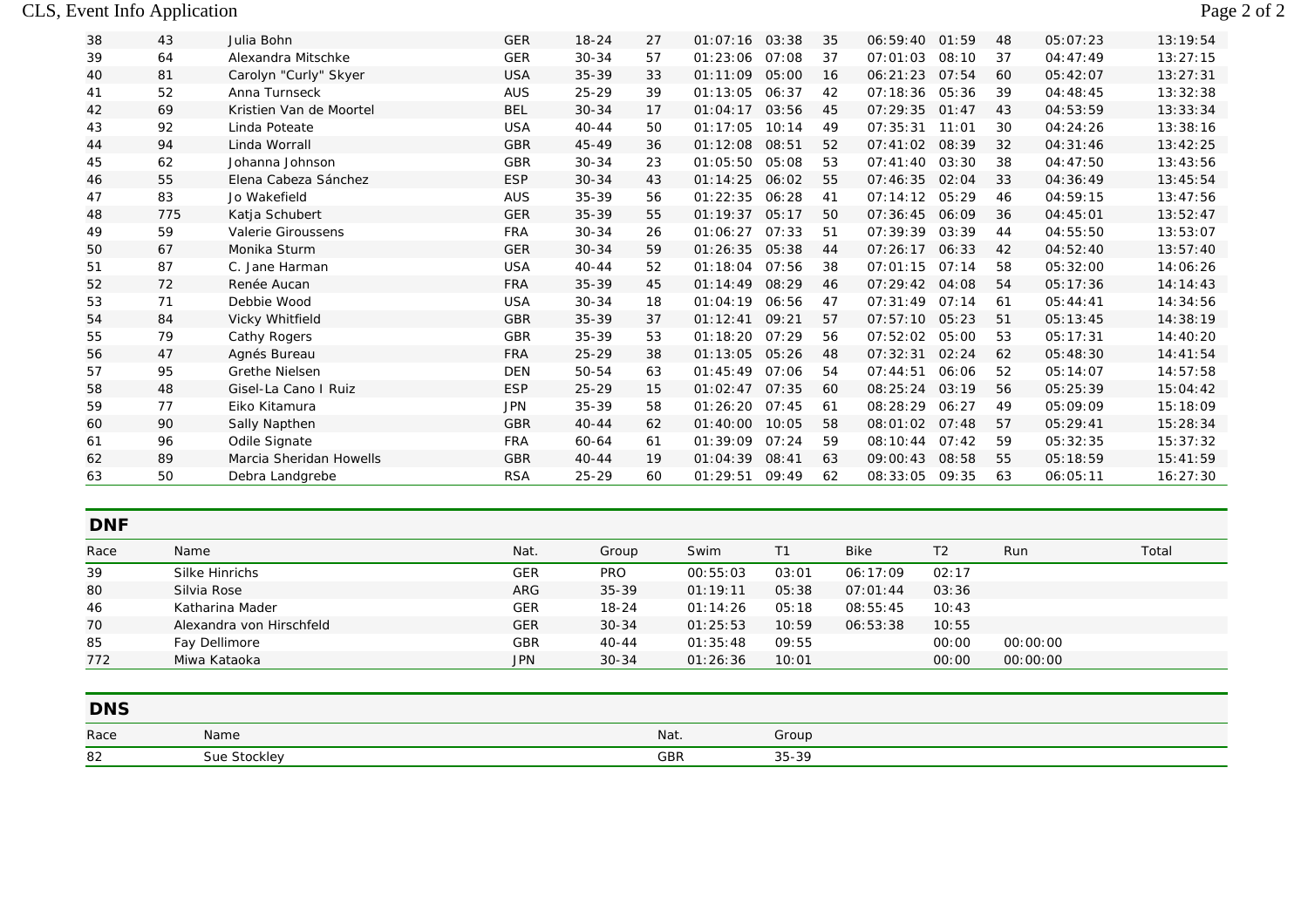Wednesday, June 02, 2004 14:32:40

| <b>Results</b> |                             |            |            |                |          |                                                 |                |                |                         |                                                                                                                                                                                                                                                                                                                                                                                                                                                                                                                                                                                        |          |                                    |
|----------------|-----------------------------|------------|------------|----------------|----------|-------------------------------------------------|----------------|----------------|-------------------------|----------------------------------------------------------------------------------------------------------------------------------------------------------------------------------------------------------------------------------------------------------------------------------------------------------------------------------------------------------------------------------------------------------------------------------------------------------------------------------------------------------------------------------------------------------------------------------------|----------|------------------------------------|
| Race           | Name                        | Nat.       | Group      |                |          | T1                                              |                |                | T <sub>2</sub>          |                                                                                                                                                                                                                                                                                                                                                                                                                                                                                                                                                                                        |          | Total                              |
| 11             | René Rovera                 | <b>FRA</b> | <b>PRO</b> | $\overline{4}$ | 00:50:31 | 02:23                                           | $\overline{4}$ |                |                         | 2                                                                                                                                                                                                                                                                                                                                                                                                                                                                                                                                                                                      | 02:51:29 | 08:48:31                           |
| 8              | Steffen Liebetrau           | <b>GER</b> | <b>PRO</b> | 5              |          | 02:22                                           |                |                |                         | 11                                                                                                                                                                                                                                                                                                                                                                                                                                                                                                                                                                                     | 03:01:45 | 08:51:15                           |
| 2              | Felix Javier Martinez Rubio | <b>ESP</b> | <b>PRO</b> | 33             | 00:55:10 | 03:01                                           | 3              |                |                         | 3                                                                                                                                                                                                                                                                                                                                                                                                                                                                                                                                                                                      | 02:51:33 | 08:53:21                           |
| 3              | Gerrit Schellens            | <b>BEL</b> | PRO        | 16             | 00:52:13 | 02:34                                           | 8              |                | 01:28                   | $\mathbf{1}$                                                                                                                                                                                                                                                                                                                                                                                                                                                                                                                                                                           | 02:48:36 | 08:55:56                           |
| $\overline{4}$ | Ain-Alar Juhanson           | <b>EST</b> | PRO        | 23             | 00:54:50 | 03:08                                           | $\overline{2}$ |                |                         | 6                                                                                                                                                                                                                                                                                                                                                                                                                                                                                                                                                                                      | 02:57:25 | 08:59:05                           |
| 778            | Bruno von Flue              | SUI        | <b>PRO</b> | 9              | 00:51:55 | 03:20                                           | -5             |                |                         | 14                                                                                                                                                                                                                                                                                                                                                                                                                                                                                                                                                                                     | 03:06:03 | 09:07:13                           |
| 12             | Philip Segers               | <b>BEL</b> | PRO        | 45             | 00:55:41 | 02:12                                           | 6              |                |                         | 19                                                                                                                                                                                                                                                                                                                                                                                                                                                                                                                                                                                     | 03:08:07 | 09:12:54                           |
| 18             | Jordi Alsina Casas          | <b>ESP</b> | PRO        | 99             | 01:00:00 | 03:33                                           | $\overline{7}$ |                |                         | 10                                                                                                                                                                                                                                                                                                                                                                                                                                                                                                                                                                                     | 03:01:34 | 09:15:19                           |
| 424            | Martin Leumann              | SUI        | $30 - 34$  | 98             | 00:59:59 | 03:11                                           | 10             |                |                         | 8                                                                                                                                                                                                                                                                                                                                                                                                                                                                                                                                                                                      | 02:59:01 | 09:16:21                           |
| 5              | Thierry Claes               | <b>BEL</b> | <b>PRO</b> | 44             | 00:55:41 | 03:01                                           | 17             |                |                         | 9                                                                                                                                                                                                                                                                                                                                                                                                                                                                                                                                                                                      | 02:59:13 | 09:20:53                           |
| 9              | <b>Fabrice Biteaud</b>      | <b>FRA</b> | PRO        | 11             | 00:52:04 | 03:09                                           | 12             |                |                         | 13                                                                                                                                                                                                                                                                                                                                                                                                                                                                                                                                                                                     | 03:05:20 | 09:21:55                           |
| 27             | Werner Überbacher           | <b>ITA</b> | PRO        | 41             | 00:55:20 | 03:05                                           | 9              |                |                         | 27                                                                                                                                                                                                                                                                                                                                                                                                                                                                                                                                                                                     | 03:11:55 | 09:23:10                           |
| 565            | Norbert Huber               | <b>GER</b> | $30 - 34$  | 121            | 01:01:20 | 03:26                                           | 16             |                |                         | $\overline{4}$                                                                                                                                                                                                                                                                                                                                                                                                                                                                                                                                                                         | 02:55:45 | 09:23:43                           |
| 17             | Jan Vodehnal                | <b>CZE</b> | <b>PRO</b> | 20             | 00:52:52 | 03:13                                           | 22             |                |                         | 24                                                                                                                                                                                                                                                                                                                                                                                                                                                                                                                                                                                     | 03:10:25 | 09:33:17                           |
| 25             | Joseph Spindler             | <b>GER</b> | <b>PRO</b> | 384            | 01:11:26 | 04:21                                           | 13             |                |                         | 5                                                                                                                                                                                                                                                                                                                                                                                                                                                                                                                                                                                      | 02:57:05 | 09:33:58                           |
| 265            | Roger Azcon                 | <b>FRA</b> | $40 - 44$  | 38             | 00:55:18 | 03:06                                           | 38             |                |                         | 12                                                                                                                                                                                                                                                                                                                                                                                                                                                                                                                                                                                     | 03:02:07 | 09:38:26                           |
| 16             | <b>Tomas Petr</b>           | CZE        | <b>PRO</b> | $\overline{7}$ | 00:51:48 | 03:16                                           | 27             |                |                         | 26                                                                                                                                                                                                                                                                                                                                                                                                                                                                                                                                                                                     | 03:11:43 | 09:38:36                           |
| 664            | Bent Andersen               | <b>DEN</b> | $40 - 44$  | 13             | 00:52:06 | 02:45                                           | 46             |                |                         | $\overline{7}$                                                                                                                                                                                                                                                                                                                                                                                                                                                                                                                                                                         | 02:58:42 | 09:38:59                           |
| 587            | Nick Kinsey                 | <b>GBR</b> | $40 - 44$  | 104            | 01:00:16 | 04:04                                           | 31             |                |                         | 16                                                                                                                                                                                                                                                                                                                                                                                                                                                                                                                                                                                     | 03:06:50 | 09:44:59                           |
| 142            | Niklas Nilsson              | SWE        | $35 - 39$  | 40             | 00:55:19 | 03:10                                           | 15             |                |                         | 55                                                                                                                                                                                                                                                                                                                                                                                                                                                                                                                                                                                     | 03:24:44 | 09:45:44                           |
| 10             | Julian Jenkinson            | <b>GBR</b> | <b>PRO</b> | 51             | 00:57:06 | 02:56                                           | 11             | 05:13:29       | 01:02                   | 78                                                                                                                                                                                                                                                                                                                                                                                                                                                                                                                                                                                     | 03:31:42 | 09:46:14                           |
| 654            | Romuald Lepers              | <b>FRA</b> | 35-39      | 24             |          | 04:13                                           | 20             |                |                         | 43                                                                                                                                                                                                                                                                                                                                                                                                                                                                                                                                                                                     | 03:21:59 | 09:47:46                           |
| 28             | Patrik Hugelshofer          | SUI        | <b>PRO</b> | 17             | 00:52:15 | 02:40                                           | 25             |                |                         | 53                                                                                                                                                                                                                                                                                                                                                                                                                                                                                                                                                                                     | 03:24:17 | 09:48:36                           |
| 179            | Yann Raymond                | <b>FRA</b> | $25 - 29$  | 37             | 00:55:16 | 03:43                                           | 19             |                |                         | 63                                                                                                                                                                                                                                                                                                                                                                                                                                                                                                                                                                                     | 03:26:59 | 09:49:44                           |
| 551            | Anthony Philippe            | <b>FRA</b> | $30 - 34$  | 94             | 00:59:52 | 04:11                                           | 41             |                |                         | 17                                                                                                                                                                                                                                                                                                                                                                                                                                                                                                                                                                                     | 03:07:23 | 09:51:52                           |
|                | Richard de Groot            | <b>NED</b> | $30 - 34$  | 19             |          | 02:55                                           | 70             |                |                         | 25                                                                                                                                                                                                                                                                                                                                                                                                                                                                                                                                                                                     | 03:10:27 | 09:52:59                           |
| 20             | Eliot Challifour            | <b>GBR</b> |            | 10             | 00:51:58 | 02:49                                           | 18             |                | 02:59                   | 89                                                                                                                                                                                                                                                                                                                                                                                                                                                                                                                                                                                     | 03:34:00 | 09:53:38                           |
|                | Nico Pfitzenmaier           | <b>GER</b> | $30 - 34$  | 66             | 00:58:13 | 03:04                                           | 26             |                | 02:58                   | 37                                                                                                                                                                                                                                                                                                                                                                                                                                                                                                                                                                                     | 03:20:21 | 09:54:03                           |
| 727            | Andrea Zamboni              |            | $30 - 34$  | 130            | 01:01:40 | 04:21                                           | 21             |                | 03:38                   | 40                                                                                                                                                                                                                                                                                                                                                                                                                                                                                                                                                                                     |          | 09:54:57                           |
|                | Grzegorz Zgliczynski        | POL        |            |                |          | 03:07                                           | 54             |                |                         | 31                                                                                                                                                                                                                                                                                                                                                                                                                                                                                                                                                                                     |          | 09:55:58                           |
| 754            | Matthias Schneider          | <b>GER</b> | $30 - 34$  | 29             | 00:55:04 | 03:54                                           | 30             |                |                         | 52                                                                                                                                                                                                                                                                                                                                                                                                                                                                                                                                                                                     | 03:24:08 | 09:56:58                           |
| 391            | Iban Rodriguez Martinez     | <b>ESP</b> | $25 - 29$  | 160            | 01:02:54 | 03:30                                           | 50             |                |                         | 18                                                                                                                                                                                                                                                                                                                                                                                                                                                                                                                                                                                     | 03:07:33 | 09:57:50                           |
| 550            | Herbert Gruber              | <b>AUT</b> | 35-39      | 168            | 01:03:34 | 04:53                                           | 44             |                |                         | 23                                                                                                                                                                                                                                                                                                                                                                                                                                                                                                                                                                                     | 03:10:24 | 09:58:46                           |
| 360            | Niels-Otto Silkjaer         | <b>DEN</b> | $30 - 34$  | 81             | 00:59:01 | 03:43                                           | 28             |                | 02:14                   | 59                                                                                                                                                                                                                                                                                                                                                                                                                                                                                                                                                                                     | 03:26:19 | 10:02:20                           |
| 264            | <b>Yves Tabarant</b>        | <b>FRA</b> | $50 - 54$  | 118            | 01:01:11 | 04:40                                           | 37             | 05:36:28       | 01:42                   | 38                                                                                                                                                                                                                                                                                                                                                                                                                                                                                                                                                                                     | 03:20:32 | 10:04:32                           |
| 263            | <b>Nicolas Tabarant</b>     | <b>FRA</b> | $18 - 24$  | $\overline{2}$ | 00:48:57 | 02:33                                           | 33             | 05:34:26       | 02:06                   | 97                                                                                                                                                                                                                                                                                                                                                                                                                                                                                                                                                                                     | 03:36:32 | 10:04:32                           |
| 236            | Marc Rossmanek              | <b>GER</b> | $30 - 34$  | 8              | 00:51:53 | 03:30                                           | 59             |                |                         | 57                                                                                                                                                                                                                                                                                                                                                                                                                                                                                                                                                                                     | 03:25:42 | 10:05:57                           |
|                | 465<br>549<br>15            |            | SUI        | PRO<br>PRO     | 15       | Pl.Sw. Swim<br>00:54:52<br>00:52:48<br>00:52:11 | 00:50:32       | $\overline{1}$ | Pl.Bk. Bike<br>05:29:29 | 05:03:03 01:05<br>04:55:26 01:12<br>05:02:22 01:16<br>05:11:07<br>05:02:16 01:27<br>05:05:02 00:56<br>05:05:32 01:24<br>05:09:36 00:38<br>05:12:22 01:50<br>05:21:27 01:33<br>05:19:50 01:34<br>05:11:38 01:15<br>05:21:21 01:53<br>05:25:13 01:35<br>05:20:14 00:54<br>05:36:33 01:23<br>05:29:47 02:04<br>05:40:11 05:17<br>05:32:36 01:16<br>05:20:56 01:36<br>05:24:00 02:43<br>05:28:41 00:46<br>05:22:11 01:36<br>05:37:44 02:44<br>05:45:37 01:13<br>05:21:54<br>05:24:17<br>05:42:17 03:16<br>05:32:08 01:47<br>05:41:38 02:17<br>05:38:13 01:44<br>05:31:04<br>05:43:05 01:48 |          | Pl.Run Run<br>03:21:03<br>03:15:09 |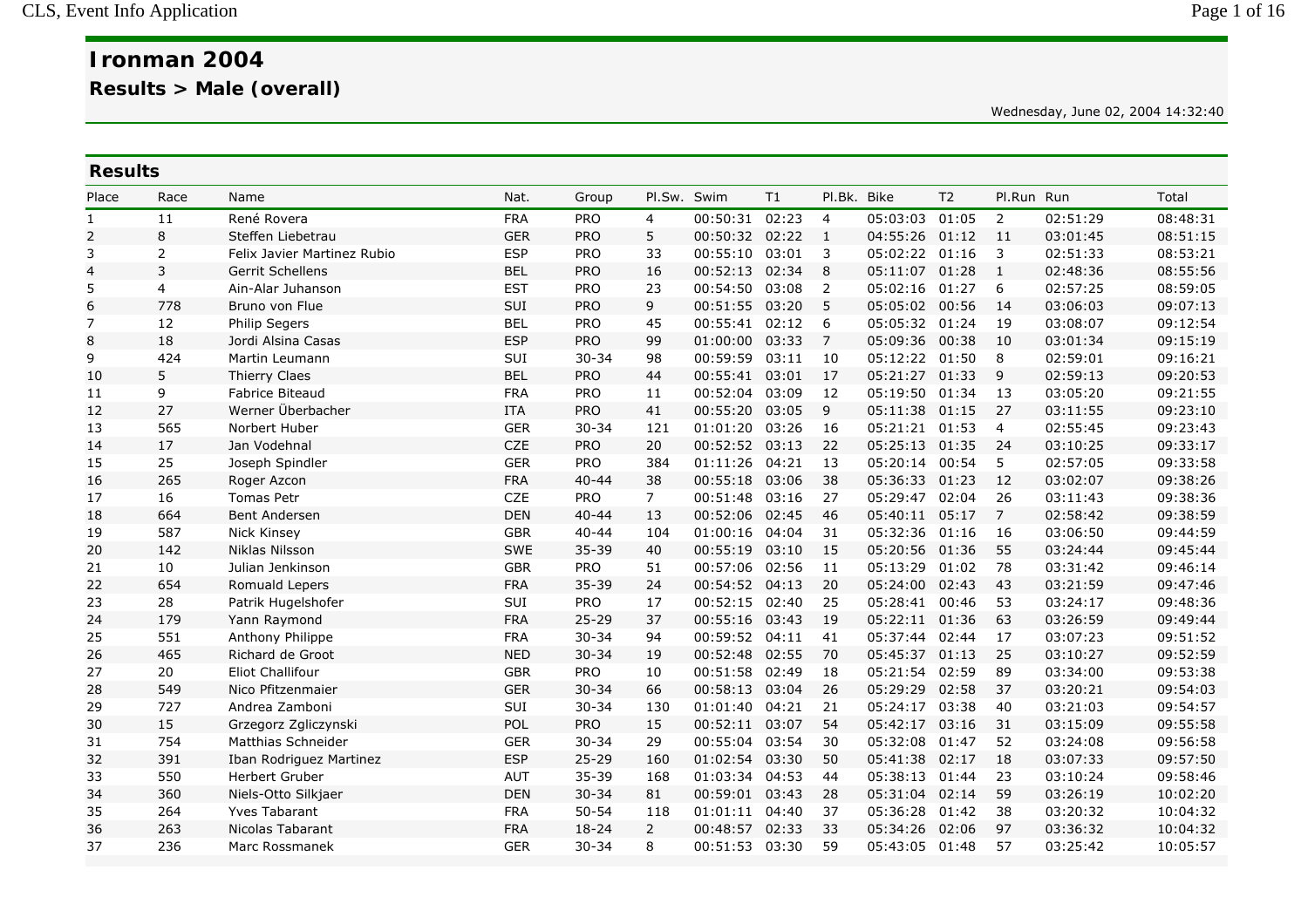#### CLS, Event Info Application Page 2 of 16

| 38 | 339 | Siegfried Grau           | <b>GER</b> | $30 - 34$  | 34  | 00:55:12 04:10 |       | 45  | 05:39:23 03:18 | 51  | 03:24:04 | 10:06:04 |
|----|-----|--------------------------|------------|------------|-----|----------------|-------|-----|----------------|-----|----------|----------|
| 39 | 541 | Gregorio Cáceres Morales | <b>ESP</b> | $25 - 29$  | 60  | 00:57:59       | 03:19 | 57  | 05:42:42 00:53 | 42  | 03:21:47 | 10:06:39 |
| 40 | 23  | Uwe Grädler              | <b>GER</b> | <b>PRO</b> | 91  | 00:59:49       | 02:47 | 56  | 05:42:24 01:37 | 44  | 03:22:16 | 10:08:50 |
| 41 | 421 | Mark Sutcliffe           | <b>AUS</b> | $30 - 34$  | 76  | 00:58:36       | 03:44 | 40  | 05:37:01 09:11 | 39  | 03:20:53 | 10:09:22 |
| 42 | 285 | Dirk Pauling             | SUI        | 35-39      | 31  | 00:55:07 03:25 |       | 52  | 05:42:02 03:23 | 64  | 03:27:28 | 10:11:23 |
| 43 | 690 | Carsten Jørgensen        | <b>DEN</b> | 35-39      | 87  | 00:59:38       | 04:23 | 32  | 05:32:36 02:18 | 86  | 03:33:23 | 10:12:16 |
| 44 | 199 | Michael Sametinger       | <b>GER</b> | 35-39      | 56  | 00:57:49       | 04:31 | 14  | 05:20:27 02:50 | 147 | 03:47:11 | 10:12:46 |
| 45 | 507 | Espen Wagener            | <b>NOR</b> | $30 - 34$  | 179 | 01:04:12 03:40 |       | 35  | 05:34:32 02:15 | 67  | 03:28:13 | 10:12:51 |
| 46 | 22  | <b>Ulf Bartels</b>       | <b>GER</b> | <b>PRO</b> | 3   | 00:49:19       | 02:31 | 53  | 05:42:10 02:17 | 99  | 03:36:47 | 10:13:04 |
| 47 | 258 | <b>Thomas Amstad</b>     | SUI        | $30 - 34$  | 65  | 00:58:12 02:54 |       | 58  | 05:42:48 01:34 | 65  | 03:28:00 | 10:13:26 |
| 48 | 497 | Richard Green            | <b>GBR</b> | $25 - 29$  | 143 | 01:02:05 07:20 |       | 83  | 05:49:46 03:39 | 28  | 03:12:40 | 10:15:29 |
| 49 | 464 | Gert Goedhart            | <b>BEL</b> | 35-39      | 64  | 00:58:09       | 03:38 | 71  | 05:45:37 01:56 | 62  | 03:26:46 | 10:16:05 |
| 50 | 381 | Michael Little           | <b>GBR</b> | 35-39      | 69  | 00:58:18       | 04:03 | 97  | 05:54:08 01:39 | 35  | 03:18:19 | 10:16:26 |
| 51 | 584 | Thomas Hoffmann          | SUI        | $30 - 34$  | 26  | 00:55:01       | 03:51 | 39  | 05:36:38 02:21 | 112 | 03:39:13 | 10:17:01 |
| 52 | 686 | Gregor Höfelmaier        | <b>GER</b> | 35-39      | 95  | 00:59:53       | 04:56 | 77  | 05:48:14 02:28 | 47  | 03:23:00 | 10:18:30 |
| 53 | 26  | Richard Brady            | IRL        | PRO        | 25  | 00:55:01       | 02:51 | 74  | 05:47:26 00:58 | 79  | 03:32:20 | 10:18:34 |
| 54 | 348 | Ian Michael White        | <b>GBR</b> | $40 - 44$  | 188 | 01:04:35       | 06:01 | 115 | 05:56:25 03:20 | 21  | 03:09:00 | 10:19:18 |
| 55 | 705 | Lieven Desmet            | <b>BEL</b> | $30 - 34$  | 136 | 01:01:54       | 05:00 | 131 | 05:59:34 02:48 | 22  | 03:10:23 | 10:19:37 |
| 56 | 613 | Mark Andrew Thorn        | <b>GBR</b> | 35-39      | 30  | 00:55:06       | 03:50 | 65  | 05:44:56 03:04 | 87  | 03:33:48 | 10:20:43 |
| 57 | 790 | André Pabich             | <b>GER</b> | $30 - 34$  | 57  | 00:57:54       | 05:20 | 36  | 05:34:42 02:41 | 121 | 03:41:19 | 10:21:55 |
| 58 | 195 | Angus Whitfield          | <b>GBR</b> | $25 - 29$  | 281 | 01:07:57       | 03:54 | 67  | 05:45:23 02:39 | 46  | 03:22:39 | 10:22:31 |
| 59 | 494 | Michael Eisenkolb        | <b>NED</b> | $25 - 29$  | 71  | 00:58:20       | 06:09 | 63  | 05:44:09 02:42 | 75  | 03:31:17 | 10:22:35 |
| 60 | 491 | Osi Scherer              | SUI        | $40 - 44$  | 393 | 01:11:35       | 05:52 | 69  | 05:45:30 02:18 | 33  | 03:17:57 | 10:23:11 |
| 61 | 214 | Adrian Jones             | <b>GBR</b> | 35-39      | 258 | 01:06:35       | 03:56 | 107 | 05:55:24 00:50 | 32  | 03:16:29 | 10:23:11 |
| 62 | 740 | Josef Deisenbeck         | <b>GER</b> | 35-39      | 254 | 01:06:26       | 05:31 | 85  | 05:50:35 02:57 | 36  | 03:18:30 | 10:23:58 |
| 63 | 266 | Frederic Segot           | <b>FRA</b> | $40 - 44$  | 129 | 01:01:34 04:26 |       | 51  | 05:41:50 02:35 | 88  | 03:33:59 | 10:24:23 |
| 64 | 665 | Peter De Borger          | <b>BEL</b> | $30 - 34$  | 102 | 01:00:12 04:11 |       | 68  | 05:45:28 03:43 | 73  | 03:31:06 | 10:24:37 |
| 65 | 644 | Arild Tveiten            | <b>NOR</b> | $30 - 34$  | 27  | 00:55:02 02:33 |       | 100 | 05:54:15 01:08 | 80  | 03:32:25 | 10:25:21 |
| 66 | 512 | Stefano Iogna Prat       | ITA        | $40 - 44$  | 135 | 01:01:52 04:08 |       | 108 | 05:55:32 02:48 | 41  | 03:21:40 | 10:25:58 |
| 67 | 207 | Stefan Keul              | <b>GER</b> | $30 - 34$  | 390 | 01:11:31 03:29 |       | 24  | 05:27:53 01:24 | 126 | 03:43:18 | 10:27:34 |
| 68 | 200 | Gernot Greylinger        | AUT        | $40 - 44$  | 127 | 01:01:32 03:36 |       | 116 | 05:56:26 01:54 | 54  | 03:24:24 | 10:27:50 |
| 69 | 652 | Marco Konrad             | <b>GER</b> | $25 - 29$  | 100 | 01:00:09       | 04:39 | 64  | 05:44:16 02:47 | 96  | 03:36:30 | 10:28:20 |
| 70 | 697 | John Mastrosavakis       | <b>GRE</b> | $30 - 34$  | 141 | 01:02:03 04:53 |       | 48  | 05:40:48 01:19 | 116 | 03:39:31 | 10:28:32 |
| 71 | 773 | Max Rovelli              | ITA        | 35-39      | 228 | 01:05:46       | 05:42 | 89  | 05:52:01 02:09 | 49  | 03:23:14 | 10:28:50 |
| 72 | 650 | John Hvass Moeller       | <b>DEN</b> | $40 - 44$  | 222 | 01:05:37       | 03:29 | 43  | 05:37:53 02:09 | 117 | 03:39:54 | 10:29:01 |
| 73 | 106 | Pablo E Rubio-Ponce      | HON        | $30 - 34$  | 22  | 00:53:50       | 04:29 | 112 | 05:56:08 01:45 | 85  | 03:32:56 | 10:29:07 |
| 74 | 414 | Albert Brunner           | <b>GER</b> | $40 - 44$  | 93  | 00:59:52 03:50 |       | 34  | 05:34:30 02:35 | 168 | 03:50:21 | 10:31:06 |
| 75 | 757 | Philipp Schmid           | SUI        | $30 - 34$  | 194 | 01:04:42       | 05:18 | 99  | 05:54:13 01:31 | 56  | 03:25:26 | 10:31:10 |
| 76 | 454 | Erwan Donval             | <b>FRA</b> | $30 - 34$  | 348 | 01:10:24 05:37 |       | 81  | 05:48:59 02:35 | 50  | 03:23:45 | 10:31:19 |
| 77 | 571 | Björn Haring             | SWE        | $30 - 34$  | 122 | 01:01:23 03:00 |       | 88  | 05:51:45 01:16 | 90  | 03:34:24 | 10:31:46 |
| 78 | 663 | Michael Kazimierski      | POL        | $30 - 34$  | 362 | 01:10:43 03:53 |       | -95 | 05:53:38 01:25 | 45  | 03:22:24 | 10:32:01 |
| 79 | 247 | Jacques Boland           | <b>FRA</b> | 45-49      | 375 | 01:11:14 06:27 |       | 29  | 05:31:53 03:17 | 113 | 03:39:22 | 10:32:11 |
| 80 | 390 | Michael Kronberg         | <b>GER</b> | $30 - 34$  | 97  | 00:59:58 03:45 |       | 55  | 05:42:23 02:21 | 130 | 03:44:39 | 10:33:04 |
| 81 | 648 | Ronan Le Boulch          | <b>FRA</b> | $40 - 44$  | 32  | 00:55:09 03:17 |       | 49  | 05:41:03 01:24 | 180 | 03:52:13 | 10:33:04 |
| 82 | 542 | Tarn Gascoyne            | GBR        | $35 - 39$  | 200 | 01:04:50 04:52 |       | 199 | 06:13:41 02:44 | 20  | 03:08:07 | 10:34:12 |
| 83 | 482 | Björn Vetter             | GER        | $35 - 39$  | 272 | 01:07:29 03:31 |       | 76  | 05:48:03 01:31 | 111 | 03:39:11 | 10:39:43 |
| 84 | 286 | Andrew McCartney         | GBR        | $25 - 29$  | 175 | 01:04:03 05:15 |       | 205 | 06:14:34 02:19 | 29  | 03:13:45 | 10:39:54 |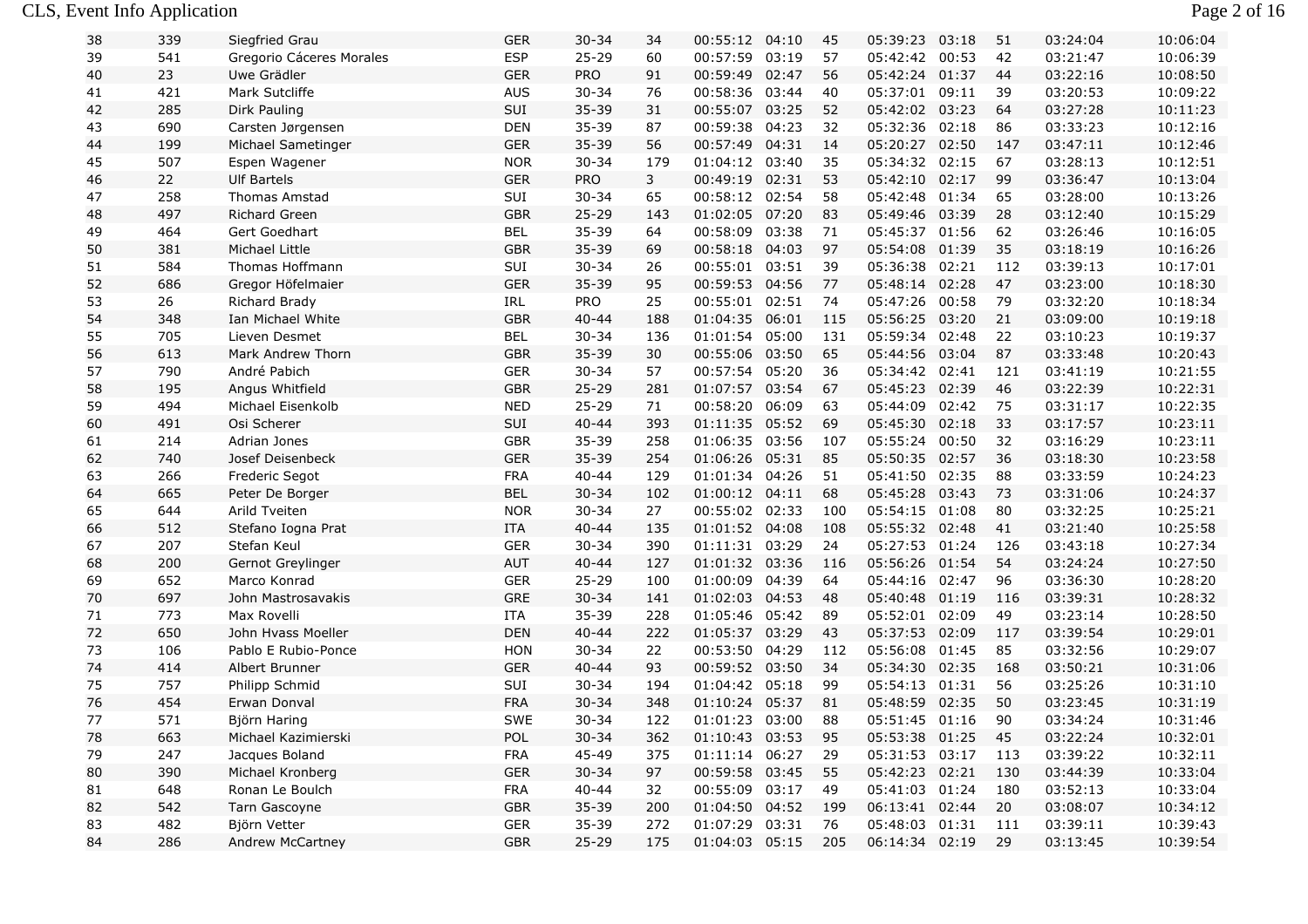| 85  | 649 | Steve Howes                    | GBR        | 40-44     | 134          | 01:01:49       | 04:51 | 60  | 05:43:07       | 03:48 | 145 | 03:46:29 | 10:40:01 |
|-----|-----|--------------------------------|------------|-----------|--------------|----------------|-------|-----|----------------|-------|-----|----------|----------|
| 86  | 475 | Mike Schifferle                | SUI        | $30 - 34$ | 157          | 01:02:47 04:50 |       | 87  | 05:50:41 03:49 |       | 110 | 03:39:09 | 10:41:15 |
| 87  | 586 | Francisco Herminio Monzon Vega | <b>ESP</b> | 35-39     | 156          | 01:02:43 04:43 |       | 102 | 05:54:30 04:14 |       | 93  | 03:35:11 | 10:41:20 |
| 88  | 728 | Jacques van Leeuwen            | <b>NED</b> | 45-49     | 78           | 00:58:46 03:39 |       | 84  | 05:49:57 02:59 |       | 142 | 03:46:06 | 10:41:25 |
| 89  | 738 | <b>Fabrice Pairault</b>        | <b>FRA</b> | $40 - 44$ | 231          | 01:05:48 04:05 |       | 86  | 05:50:36 01:36 |       | 114 | 03:39:27 | 10:41:31 |
| 90  | 559 | Jordi Van Hedel                | <b>ESP</b> | $25 - 29$ | 61           | 00:58:03 04:10 |       | 62  | 05:44:03 01:51 |       | 188 | 03:53:28 | 10:41:33 |
| 91  | 747 | Carlo Pietro Emilio Ortenzi    | <b>ITA</b> | $40 - 44$ | 411          | 01:12:14 03:28 |       | 78  | 05:48:31 00:39 |       | 104 | 03:37:47 | 10:42:38 |
| 92  | 117 | Angus Wood                     | <b>NZL</b> | 35-39     | 385          | 01:11:27 06:08 |       | 90  | 05:52:25 06:24 |       | 61  | 03:26:42 | 10:43:04 |
| 93  | 527 | Juan López Vilaplana           | <b>ESP</b> | 45-49     | 43           | 00:55:31 05:28 |       | 171 | 06:07:29 02:16 |       | 82  | 03:32:32 | 10:43:14 |
| 94  | 296 | Gunter Kunze                   | <b>GER</b> | $40 - 44$ | 133          | 01:01:47 03:23 |       | 156 | 06:05:07 02:38 |       | 71  | 03:30:36 | 10:43:31 |
| 95  | 221 | Klaus Bohrer                   | <b>GER</b> | $40 - 44$ | 283          | 01:08:01 04:49 |       | 126 | 05:58:28 01:39 |       | 72  | 03:31:04 | 10:43:59 |
| 96  | 561 | Gilberto Molina Gil            | <b>ESP</b> | $30 - 34$ | 75           | 00:58:35 03:51 |       | 144 | 06:03:55 01:27 |       | 100 | 03:36:49 | 10:44:35 |
| 97  | 639 | Javier Jiménez Merino          | <b>ESP</b> | $35 - 39$ | 191          | 01:04:39 02:43 |       | 155 | 06:05:06       | 01:46 | 69  | 03:30:26 | 10:44:39 |
| 98  | 384 | Anders Hjortlund               | <b>DEN</b> | $25 - 29$ | 196          | 01:04:46 04:26 |       | 222 | 06:16:38 01:38 |       | 34  | 03:18:07 | 10:45:34 |
| 99  | 408 | Carmelo Alonso Bueno           | <b>ESP</b> | 45-49     | 530          | 01:18:47 05:12 |       | 79  | 05:48:35 03:15 |       | 74  | 03:31:08 | 10:46:55 |
| 100 | 463 | Marc Verwimp                   | <b>BEL</b> | 45-49     | 105          | 01:00:17 05:10 |       | 209 | 06:14:57 02:18 |       | 60  | 03:26:26 | 10:49:05 |
| 101 | 642 | Andres González González       | <b>ESP</b> | $40 - 44$ | 242          | 01:06:10 04:18 |       | 136 | 06:01:21 01:22 |       | 98  | 03:36:39 | 10:49:49 |
| 102 | 256 | Philippe Boand                 | SUI        | 45-49     | 84           | 00:59:33 04:07 |       | 75  | 05:47:53 01:58 |       | 207 | 03:56:50 | 10:50:20 |
| 103 | 554 | Georg Buchsteiner              | AUT        | $25 - 29$ | 273          | 01:07:29 04:27 |       | 82  | 05:49:24 03:04 |       | 141 | 03:46:06 | 10:50:29 |
| 104 | 426 | Uwe Wolter                     | <b>GER</b> | $30 - 34$ | 515          | 01:17:14 04:58 |       | 123 | 05:57:57 02:39 |       | 66  | 03:28:01 | 10:50:47 |
| 105 | 752 | Kim Greisen                    | <b>DEN</b> | $30 - 34$ | 107          | 01:00:17 03:39 |       | 103 | 05:54:49 02:25 |       | 170 | 03:50:35 | 10:51:42 |
| 106 | 568 | Roberto Muñoz Navarro          | <b>ESP</b> | $35 - 39$ | 409          | 01:12:13 05:33 |       | 177 | 06:08:59 02:54 |       | 48  | 03:23:02 | 10:52:39 |
| 107 | 669 | Thierry Mouton                 | <b>FRA</b> | $30 - 34$ | 63           | 00:58:09 04:32 |       | 109 | 05:55:34 05:05 |       | 165 | 03:49:54 | 10:53:13 |
| 108 | 722 | Alain Bénet                    | SUI        | 35-39     | 120          | 01:01:14 04:22 |       | 66  | 05:45:03 02:55 |       | 222 | 03:59:46 | 10:53:19 |
| 109 | 136 | Ben Bigglestone                | <b>GBR</b> | $30 - 34$ | 28           | 00:55:03 03:34 |       | 106 | 05:55:16 01:36 |       | 216 | 03:58:12 | 10:53:39 |
| 110 | 267 | Paul Razous                    | <b>FRA</b> | 45-49     | 386          | 01:11:28 05:49 |       | 96  | 05:54:05 03:05 |       | 115 | 03:39:30 | 10:53:54 |
| 111 | 172 | Yves le Nouaille               | <b>FRA</b> | 45-49     | 124          | 01:01:29 06:26 |       | 118 | 05:56:59 04:25 |       | 143 | 03:46:11 | 10:55:28 |
| 112 | 322 | Alois Dietl                    | <b>AUT</b> | $30 - 34$ | 230          | 01:05:48       | 05:08 | 138 | 06:01:55 02:03 |       | 119 | 03:40:38 | 10:55:30 |
| 113 | 729 | Duncan Malloy                  | <b>GBR</b> | $40 - 44$ | 165          | 01:03:02 04:10 |       | 134 | 06:00:26 01:55 |       | 144 | 03:46:20 | 10:55:51 |
| 114 | 646 | Ulrich Seitler                 | <b>GER</b> | 45-49     | 114          | 01:00:43 05:00 |       | 132 | 06:00:10 02:26 |       | 153 | 03:48:04 | 10:56:21 |
| 115 | 610 | Sergio de Paiz Morales         | <b>ESP</b> | $40 - 44$ | 48           | 00:56:55 04:25 |       | 166 | 06:06:48 03:37 |       | 131 | 03:44:44 | 10:56:27 |
| 116 | 185 | Ewen Taylor                    | <b>GBR</b> | 45-49     | 403          | 01:11:53 04:04 |       | 159 | 06:05:39 02:03 |       | 83  | 03:32:56 | 10:56:33 |
| 117 | 434 | Michel van der Hoeven          | <b>NED</b> | 35-39     | $\mathbf{1}$ | 00:48:55 03:26 |       | 228 | 06:17:37 03:43 |       | 127 | 03:43:50 | 10:57:29 |
| 118 | 699 | Amedeo Bonfanti                | <b>ITA</b> | 35-39     | 581          | 01:22:53 08:36 |       | 80  | 05:48:55 04:39 |       | 81  | 03:32:31 | 10:57:31 |
| 119 | 328 | Jose Morales Cobo              | <b>ESP</b> | $25 - 29$ | 162          | 01:02:57 06:10 |       | 91  | 05:52:57 03:31 |       | 181 | 03:52:20 | 10:57:53 |
| 120 | 548 | Antonio Martinez               | <b>FRA</b> | $35 - 39$ | 68           | 00:58:16 04:16 |       | 111 | 05:56:04 02:48 |       | 208 | 03:56:56 | 10:58:17 |
| 121 | 591 | <b>Holger Thauer</b>           | <b>GER</b> | $30 - 34$ | 405          | 01:11:57 05:26 |       | 129 | 05:59:19 03:03 |       | 107 | 03:38:47 | 10:58:30 |
| 122 | 204 | <b>Thomas Gallob</b>           | <b>AUT</b> | 35-39     | 302          | 01:08:32 03:54 |       | 113 | 05:56:10 01:51 |       | 156 | 03:48:33 | 10:58:59 |
| 123 | 725 | Brian Buchtrup Nielsen         | <b>SWE</b> | $25 - 29$ | 363          | 01:10:47 02:57 |       | 141 | 06:03:22 00:59 |       | 120 | 03:41:10 | 10:59:12 |
| 124 | 763 | Gerd Müßgens                   | <b>GER</b> | 45-49     | 321          | 01:09:09 05:30 |       | 277 | 06:24:56 05:14 |       | 30  | 03:14:52 | 10:59:39 |
| 125 | 161 | Joachim Van der Auwera         | <b>BEL</b> | $30 - 34$ | 42           | 00:55:23 02:59 |       | 191 | 06:11:26 01:23 |       | 166 | 03:50:02 | 11:01:11 |
| 126 | 521 | Michael Hanreck                | <b>GBR</b> | $25 - 29$ | 198          | 01:04:48       | 02:58 | 169 | 06:07:22 01:07 |       | 140 | 03:46:01 | 11:02:15 |
| 127 | 708 | Brian Pedersen                 | <b>DEN</b> | 18-24     | 323          | 01:09:13 08:08 |       | 119 | 05:57:04 04:15 |       | 128 | 03:44:00 | 11:02:38 |
| 128 | 246 | Andreas Herbe                  | <b>GER</b> | 35-39     | 132          | 01:01:46 03:25 |       | 176 | 06:08:32 01:46 |       | 151 | 03:47:39 | 11:03:07 |
| 129 | 309 | Mark Harrison                  | <b>GBR</b> | 35-39     | 14           | 00:52:08 03:18 |       | 104 | 05:54:59       | 02:09 | 288 | 04:11:12 | 11:03:45 |
| 130 | 209 | Tim Bishop                     | <b>GBR</b> | 35-39     | 148          | 01:02:10 05:08 |       | 216 | 06:16:05 03:21 |       | 101 | 03:37:16 | 11:03:58 |
| 131 | 349 | Thomas Paus                    | <b>GER</b> | $35 - 39$ | 266          | 01:07:12 03:16 |       | 135 | 06:01:11 02:50 |       | 164 | 03:49:42 | 11:04:09 |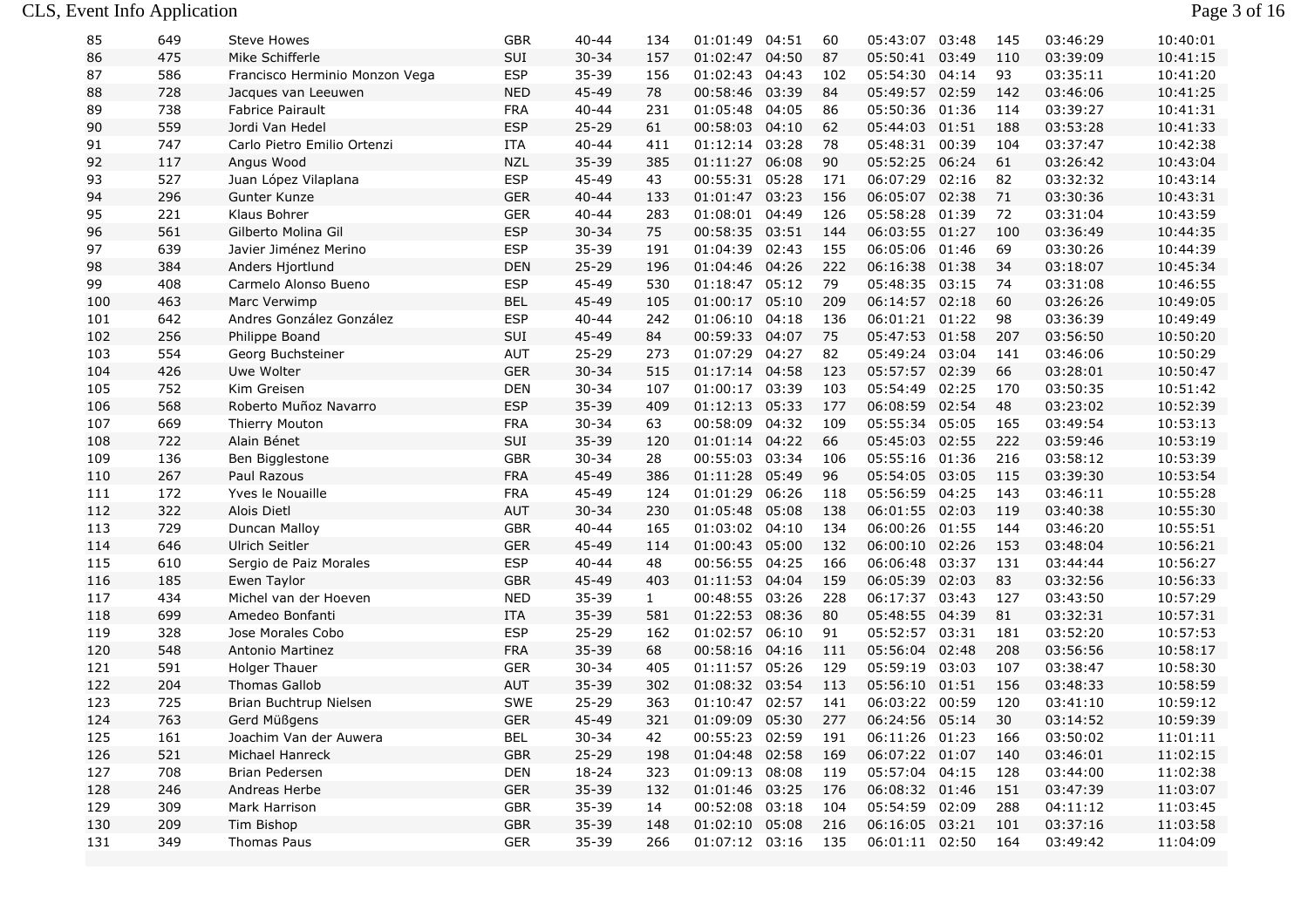## CLS, Event Info Application Page 4 of 16

| 132 | 540 | Diego De la Cruz Quintero         | ESP        | 18-24     | 58  | 00:57:57       | 03:23 | 121 | 05:57:25       | 02:22 | 245 | 04:03:30 | 11:04:34 |
|-----|-----|-----------------------------------|------------|-----------|-----|----------------|-------|-----|----------------|-------|-----|----------|----------|
| 133 | 219 | Philip Melling                    | <b>GBR</b> | $25 - 29$ | 106 | 01:00:17 05:54 |       | 194 | 06:12:15       | 03:43 | 125 | 03:43:16 | 11:05:22 |
| 134 | 445 | <b>Matic Romsak</b>               | <b>SLO</b> | 35-39     | 209 | 01:05:09 05:15 |       | 251 | 06:20:40 03:29 |       | 76  | 03:31:32 | 11:06:04 |
| 135 | 744 | Brian Valenza                     | <b>USA</b> | $25 - 29$ | 12  | 00:52:05 04:10 |       | 281 | 06:25:07 01:47 |       | 124 | 03:42:59 | 11:06:05 |
| 136 | 343 | Philippe Martin                   | <b>FRA</b> | $35 - 39$ | 262 | 01:06:53 07:31 |       | 187 | 06:10:40 03:32 |       | 103 | 03:37:42 | 11:06:17 |
| 137 | 449 | <b>Christian Planus</b>           | <b>BEL</b> | 45-49     | 455 | 01:14:41 08:35 |       | 140 | 06:02:56 03:59 |       | 95  | 03:36:29 | 11:06:38 |
| 138 | 198 | Adrian Kehl                       | SUI        | $40 - 44$ | 21  | 00:52:55 04:04 |       | 122 | 05:57:37       | 08:47 | 246 | 04:03:35 | 11:06:56 |
| 139 | 570 | Eduardo Martín Molina             | <b>ESP</b> | $30 - 34$ | 70  | 00:58:19 05:05 |       | 212 | 06:15:50 01:49 |       | 139 | 03:45:59 | 11:06:59 |
| 140 | 369 | Magnus Kalén                      | <b>SWE</b> | $25 - 29$ | 199 | 01:04:48 03:33 |       | 149 | 06:04:25 02:32 |       | 182 | 03:52:34 | 11:07:50 |
| 141 | 432 | Ignacio Escribano Plaza           | <b>ESP</b> | 35-39     | 49  | 00:57:02 03:51 |       | 206 | 06:14:41 03:12 |       | 161 | 03:49:15 | 11:08:00 |
| 142 | 622 | Miguel Garcia Feliz               | <b>ESP</b> | $25 - 29$ | 85  | 00:59:36 05:34 |       | 280 | 06:25:04 03:22 |       | 91  | 03:34:44 | 11:08:18 |
| 143 | 276 | Joerg Brumm                       | <b>GER</b> | $40 - 44$ | 195 | 01:04:46 03:38 |       | 153 | 06:04:55 02:03 |       | 192 | 03:53:59 | 11:09:19 |
| 144 | 687 | Gert Moonen                       | <b>BEL</b> | $30 - 34$ | 368 | 01:10:57 07:02 |       | 127 | 05:58:36 02:04 |       | 177 | 03:52:02 | 11:10:39 |
| 145 | 640 | Pedro Sánchez González            | <b>ESP</b> | $30 - 34$ | 243 | 01:06:10 04:13 |       | 110 | 05:56:02 02:25 |       | 238 | 04:01:53 | 11:10:42 |
| 146 | 298 | John Beerendonk                   | <b>NED</b> | $40 - 44$ | 140 | 01:02:02 04:55 |       | 162 | 06:05:58 05:21 |       | 186 | 03:53:21 | 11:11:35 |
| 147 | 481 | Eduard Aixalá Culleré             | <b>ESP</b> | $30 - 34$ | 101 | 01:00:09 04:44 |       | 443 | 06:56:51 03:22 |       | 15  | 03:06:35 | 11:11:41 |
| 148 | 352 | Marco Stijnman                    | <b>NED</b> | 35-39     | 260 | 01:06:41 04:54 |       | 158 | 06:05:17 03:14 |       | 179 | 03:52:02 | 11:12:06 |
| 149 | 688 | <b>Richard Friederich</b>         | SUI        | 35-39     | 444 | 01:14:16 04:39 |       | 23  | 05:25:42 04:15 |       | 360 | 04:23:48 | 11:12:38 |
| 150 | 723 | Christian Kittler                 | <b>GER</b> | $30 - 34$ | 59  | 00:57:58 03:40 |       | 223 | 06:16:42 28:18 |       | 58  | 03:26:10 | 11:12:46 |
| 151 | 488 | <b>Emmanuel Auger</b>             | <b>FRA</b> | 35-39     | 225 | 01:05:44 04:42 |       | 255 | 06:21:29 03:24 |       | 102 | 03:37:30 | 11:12:47 |
| 152 | 379 | Thomas Oberli                     | SUI        | $30 - 34$ | 72  | 00:58:31 04:34 |       | 101 | 05:54:17 02:42 |       | 296 | 04:12:56 | 11:12:59 |
| 153 | 313 | Magnus Hermansson                 | <b>SWE</b> | $25 - 29$ | 137 | 01:01:56 03:29 |       | 145 | 06:03:56 03:08 |       | 231 | 04:00:49 | 11:13:17 |
| 154 | 576 | Vicente Roig Riera                | <b>ESP</b> | 18-24     | 219 | 01:05:30 03:27 |       | 197 | 06:13:12 02:20 |       | 158 | 03:48:53 | 11:13:20 |
| 155 | 347 | Sam Nathan                        | AUS        | $25 - 29$ | 415 | 01:12:21 05:00 |       | 120 | 05:57:23 04:03 |       | 195 | 03:54:38 | 11:13:23 |
| 156 | 513 | Johann Straßacker                 | <b>GER</b> | 35-39     | 113 | 01:00:42 05:17 |       | 170 | 06:07:26 02:21 |       | 217 | 03:58:22 | 11:14:05 |
| 157 | 681 | Jens Laudenbacher                 | <b>GER</b> | $30 - 34$ | 306 | 01:08:37 04:08 |       | 72  | 05:46:37 03:16 |       | 293 | 04:11:40 | 11:14:17 |
| 158 | 345 | Olivier Lyoen                     | <b>FRA</b> | $18 - 24$ | 6   | 00:51:47 02:58 |       | 47  | 05:40:16 03:46 |       | 418 | 04:35:40 | 11:14:24 |
| 159 | 557 | Josep Tatché Llonch               | <b>ESP</b> | $30 - 34$ | 125 | 01:01:30 05:32 |       | 124 | 05:58:14 02:26 |       | 267 | 04:06:46 | 11:14:26 |
| 160 | 386 | Georg Kubasa                      | <b>AUT</b> | $25 - 29$ | 128 | 01:01:32 03:19 |       | 219 | 06:16:34 01:53 |       | 175 | 03:51:52 | 11:15:07 |
| 161 | 241 | Andrew Lovell                     | <b>GBR</b> | 35-39     | 18  | 00:52:46       | 04:06 | 250 | 06:20:32 02:45 |       | 199 | 03:55:13 | 11:15:20 |
| 162 | 666 | Günther Hackelsperger             | <b>GER</b> | $40 - 44$ | 152 | 01:02:39 05:30 |       | 154 | 06:04:58 01:40 |       | 229 | 04:00:46 | 11:15:30 |
| 163 | 594 | Jose Francisco Hernandez Bermudez | <b>ESP</b> | $40 - 44$ | 268 | 01:07:18 05:11 |       | 147 | 06:04:07 02:20 |       | 209 | 03:56:56 | 11:15:51 |
| 164 | 387 | Eugen Carisch                     | SUI        | 35-39     | 446 | 01:14:19 04:56 |       | 73  | 05:47:09 02:20 |       | 268 | 04:07:12 | 11:15:54 |
| 165 | 459 | Markus Finger                     | <b>GER</b> | $30 - 34$ | 210 | 01:05:13 04:14 |       | 93  | 05:53:14 03:29 |       | 279 | 04:09:59 | 11:16:07 |
| 166 | 712 | Ludovic Lemaire                   | <b>FRA</b> | $30 - 34$ | 52  | 00:57:09       | 07:09 | 193 | 06:12:12 03:53 |       | 205 | 03:56:23 | 11:16:44 |
| 167 | 636 | Miguel Betancor Sicilia           | <b>ESP</b> | $40 - 44$ | 388 | 01:11:29 03:42 |       | 310 | 06:28:12 02:00 |       | 77  | 03:31:41 | 11:17:02 |
| 168 | 635 | Nestor Heredia Bethencourt        | <b>ESP</b> | $25 - 29$ | 35  | 00:55:13 04:47 |       | 237 | 06:19:12 04:00 |       | 190 | 03:53:54 | 11:17:03 |
| 169 | 281 | Uwe Gorissen                      | <b>GER</b> | 45-49     | 238 | 01:06:02 03:55 |       | 133 | 06:00:13 01:52 |       | 261 | 04:05:36 | 11:17:36 |
| 170 | 268 | Gunnar Schäfer                    | <b>GER</b> | $40 - 44$ | 112 | 01:00:42 07:41 |       | 241 | 06:19:28 04:11 |       | 137 | 03:45:40 | 11:17:40 |
| 171 | 689 | Peter Ackermann                   | SUI        | 35-39     | 145 | 01:02:06 04:19 |       | 181 | 06:09:34 02:04 |       | 225 | 04:00:13 | 11:18:14 |
| 172 | 647 | Diego De Gottardi                 | SUI        | $40 - 44$ | 138 | 01:02:01 05:59 |       | 139 | 06:02:45 04:55 |       | 243 | 04:03:10 | 11:18:48 |
| 173 | 467 | Cesar Perez Nuño                  | <b>ESP</b> | 35-39     | 264 | 01:06:58 06:16 |       | 296 | 06:27:11 03:49 |       | 92  | 03:34:50 | 11:19:01 |
| 174 | 737 | Fernando Torrent Calzada          | <b>ESP</b> | $30 - 34$ | 96  | 00:59:56 05:01 |       | 244 | 06:19:36 06:43 |       | 154 | 03:48:19 | 11:19:34 |
| 175 | 466 | Albert Corveleijn                 | <b>NED</b> | $40 - 44$ | 303 | 01:08:34 04:57 |       | 165 | 06:06:38 06:41 |       | 183 | 03:52:53 | 11:19:40 |
| 176 | 476 | Gerhard Hackl                     | <b>AUT</b> | $40 - 44$ | 476 | 01:15:50       | 05:58 | 161 | 06:05:58 02:45 |       | 163 | 03:49:20 | 11:19:50 |
| 177 | 715 | Cedric Laborde                    | <b>FRA</b> | $30 - 34$ | 320 | 01:09:04 03:26 |       | 207 | 06:14:48 01:55 |       | 171 | 03:50:42 | 11:19:53 |
| 178 | 653 | Pascal Mylonas                    | <b>FRA</b> | 45-49     | 535 | 01:19:04 06:08 |       | 204 | 06:14:32 02:13 |       | 106 | 03:38:42 | 11:20:38 |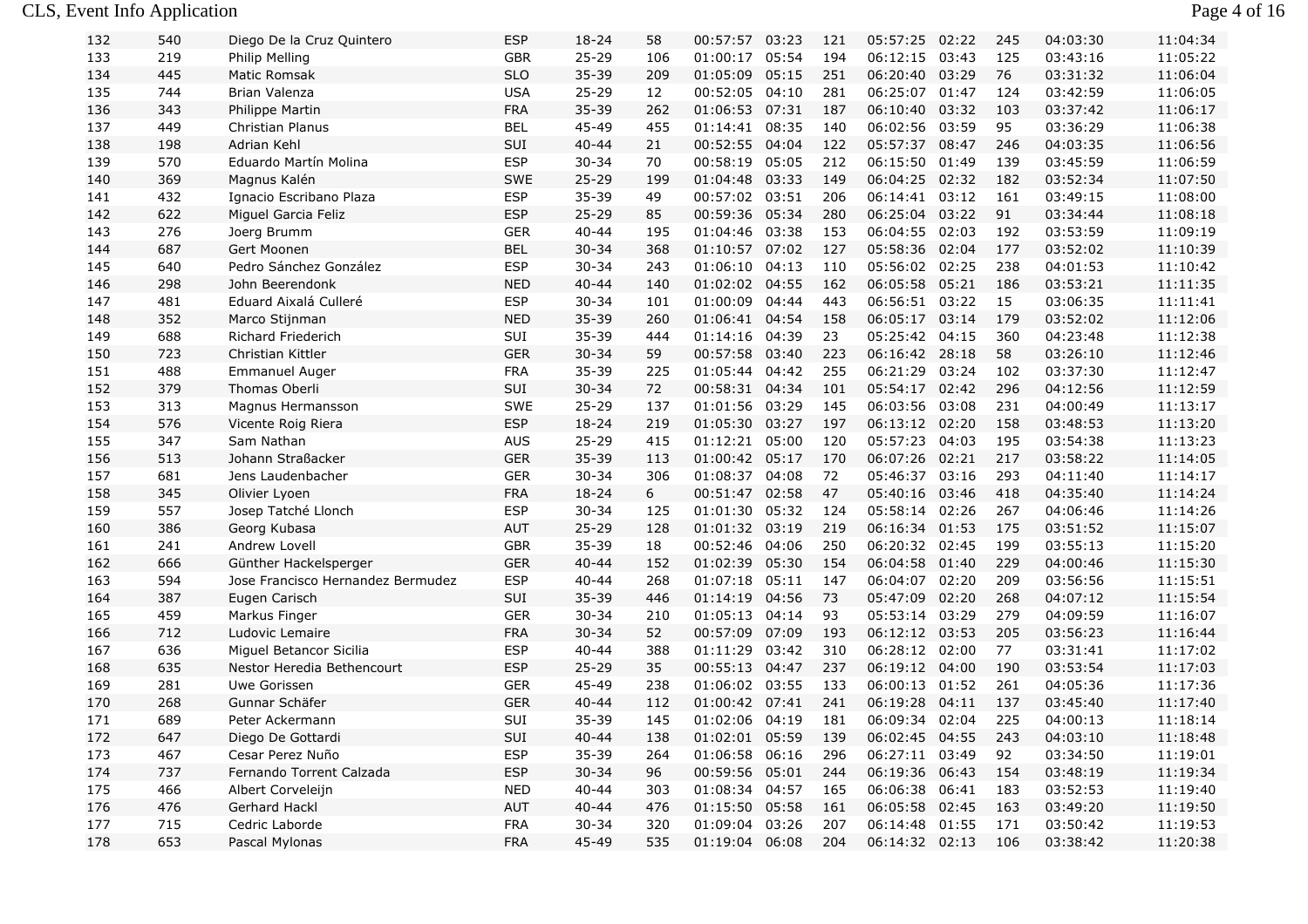| 179 | 301 | Andreas Will                     | GER        | 35-39     | 608 | 01:27:06       | 05:04 | 42  | 05:37:50       | 01:46 | 285 | 04:11:04 | 11:22:48 |
|-----|-----|----------------------------------|------------|-----------|-----|----------------|-------|-----|----------------|-------|-----|----------|----------|
| 180 | 662 | Serafin Bereziatua Zubizarreta   | <b>ESP</b> | 35-39     | 498 | 01:16:44       | 06:33 | 168 | 06:07:09       | 04:30 | 155 | 03:48:27 | 11:23:21 |
| 181 | 237 | Gavin Canning                    | <b>ISR</b> | $30 - 34$ | 116 | 01:01:02 06:47 |       | 271 | 06:23:59 02:17 |       | 162 | 03:49:20 | 11:23:24 |
| 182 | 170 | Paolo Lazzaroni                  | <b>ITA</b> | 35-39     | 271 | 01:07:26 05:22 |       | 92  | 05:53:07 03:03 |       | 319 | 04:15:18 | 11:24:14 |
| 183 | 516 | Daniel Uhler                     | SUI        | 35-39     | 435 | 01:13:47 07:30 |       | 150 | 06:04:42 04:08 |       | 193 | 03:54:09 | 11:24:14 |
| 184 | 592 | John Willis                      | <b>GBR</b> | $40 - 44$ | 217 | 01:05:25 05:16 |       | 173 | 06:07:35 04:44 |       | 236 | 04:01:38 | 11:24:37 |
| 185 | 358 | John Knapp                       | <b>GBR</b> | $40 - 44$ | 425 | 01:13:23 04:01 |       | 221 | 06:16:38 02:03 |       | 160 | 03:48:56 | 11:24:58 |
| 186 | 562 | Jose Luis Sanchez                | <b>AUS</b> | 45-49     | 184 | 01:04:20 07:16 |       | 243 | 06:19:30 02:16 |       | 178 | 03:52:02 | 11:25:22 |
| 187 | 216 | Michael Cappelari                | AUT        | $25 - 29$ | 147 | 01:02:09 03:08 |       | 184 | 06:10:12 02:02 |       | 273 | 04:08:02 | 11:25:31 |
| 188 | 321 | Andreas Bodenmann                | SUI        | 45-49     | 574 | 01:22:33 07:25 |       | 254 | 06:21:18 03:54 |       | 70  | 03:30:32 | 11:25:40 |
| 189 | 730 | Mark King                        | <b>GBR</b> | $30 - 34$ | 344 | 01:10:18 05:24 |       | 264 | 06:22:45 01:40 |       | 138 | 03:45:46 | 11:25:50 |
| 190 | 580 | <b>Gustaf Stawasen</b>           | <b>SWE</b> | $25 - 29$ | 36  | 00:55:15 04:04 |       | 306 | 06:27:51 01:43 |       | 221 | 03:59:26 | 11:28:18 |
| 191 | 455 | David Maine                      | <b>GBR</b> | $30 - 34$ | 169 | 01:03:36 04:19 |       | 201 | 06:14:09 03:16 |       | 242 | 04:03:02 | 11:28:21 |
| 192 | 479 | Jose Luis Pascual Leon           | <b>ESP</b> | 35-39     | 300 | 01:08:29 05:04 |       | 376 | 06:39:46 04:26 |       | 84  | 03:32:56 | 11:30:39 |
| 193 | 469 | Joseph DeSena                    | <b>USA</b> | $35 - 39$ | 559 | 01:22:02 04:24 |       | 114 | 05:56:22 01:18 |       | 266 | 04:06:44 | 11:30:49 |
| 194 | 526 | Demetrio González Tabares        | <b>ESP</b> | 35-39     | 418 | 01:12:32 05:11 |       | 261 | 06:21:57 03:49 |       | 152 | 03:47:41 | 11:31:07 |
| 195 | 444 | Eusebio Paradinas Mombiela       | <b>ESP</b> | $30 - 34$ | 377 | 01:11:16 07:03 |       | 151 | 06:04:43 07:11 |       | 232 | 04:01:05 | 11:31:15 |
| 196 | 503 | Jose Andres Toledo Delgado       | <b>ESP</b> | $30 - 34$ | 512 | 01:17:00       | 06:16 | 182 | 06:09:36 04:40 |       | 194 | 03:54:17 | 11:31:48 |
| 197 | 135 | Peter Agelii                     | <b>SWE</b> | 45-49     | 282 | 01:08:01 04:54 |       | 322 | 06:30:33 03:30 |       | 134 | 03:45:22 | 11:32:18 |
| 198 | 578 | Emilio Jose Gonzalez Guiterrez   | <b>ESP</b> | $30 - 34$ | 482 | 01:16:17 07:42 |       | 253 | 06:21:09 05:20 |       | 123 | 03:42:00 | 11:32:26 |
| 199 | 190 | Oliver Becker                    | <b>GER</b> | 35-39     | 365 | 01:10:51 04:22 |       | 202 | 06:14:13 03:05 |       | 230 | 04:00:48 | 11:33:18 |
| 200 | 248 | Carlos Sanchis Calabuig          | <b>ESP</b> | $25 - 29$ | 285 | 01:08:09 06:36 |       | 130 | 05:59:33 03:09 |       | 321 | 04:16:02 | 11:33:27 |
| 201 | 447 | Manuel Jesús Pérez Pérez         | <b>ESP</b> | $35 - 39$ | 83  | 00:59:32 04:50 |       | 330 | 06:31:31 02:52 |       | 197 | 03:54:55 | 11:33:37 |
| 202 | 378 | Robert Mayoral Serrano           | <b>ESP</b> | $25 - 29$ | 90  | 00:59:46 04:31 |       | 245 | 06:19:47 04:20 |       | 259 | 04:05:26 | 11:33:48 |
| 203 | 289 | James Sharratt                   | <b>GBR</b> | 45-49     | 269 | 01:07:20 07:31 |       | 319 | 06:30:05 03:50 |       | 135 | 03:45:26 | 11:34:10 |
| 204 | 547 | Jose Francisco Sanchez Plasencia | <b>VEN</b> | $40 - 44$ | 234 | 01:05:50 04:27 |       | 286 | 06:25:55 03:18 |       | 196 | 03:54:48 | 11:34:16 |
| 205 | 600 | Carlos Lucio Suarez Santana      | <b>ESP</b> | $30 - 34$ | 177 | 01:04:08       | 03:44 | 248 | 06:20:20 01:22 |       | 255 | 04:04:54 | 11:34:25 |
| 206 | 470 | Fernando Fernandez Huerta        | <b>ESP</b> | $30 - 34$ | 301 | 01:08:30 06:20 |       | 282 | 06:25:14 03:23 |       | 174 | 03:51:18 | 11:34:43 |
| 207 | 732 | Jean Marie Douet                 | <b>FRA</b> | 55-59     | 550 | 01:21:10 05:44 |       | 231 | 06:17:57 02:32 |       | 149 | 03:47:26 | 11:34:48 |
| 208 | 502 | Stephen Hilton                   | <b>GBR</b> | 35-39     | 203 | 01:04:54       | 06:06 | 317 | 06:29:49 02:53 |       | 173 | 03:51:16 | 11:34:57 |
| 209 | 371 | Reto Kreienbühl                  | SUI        | $30 - 34$ | 278 | 01:07:52 06:01 |       | 146 | 06:03:57 03:17 |       | 310 | 04:14:09 | 11:35:13 |
| 210 | 783 | Didier Encoignard                | <b>FRA</b> | $40 - 44$ | 206 | 01:05:00       | 04:54 | 359 | 06:36:05 03:49 |       | 148 | 03:47:12 | 11:36:59 |
| 211 | 692 | Leonardo Gabriel Rancel Sierra   | <b>ESP</b> | $40 - 44$ | 329 | 01:09:44 08:52 |       | 229 | 06:17:37 05:18 |       | 202 | 03:55:54 | 11:37:24 |
| 212 | 409 | Christopher Hewings              | <b>GBR</b> | $30 - 34$ | 201 | 01:04:51 03:57 |       | 284 | 06:25:37 02:53 |       | 224 | 04:00:12 | 11:37:29 |
| 213 | 407 | José Sánchez Pastor              | <b>ESP</b> | $40 - 44$ | 47  | 00:56:33 04:41 |       | 283 | 06:25:23 06:31 |       | 252 | 04:04:26 | 11:37:32 |
| 214 | 164 | Ralf Schilke                     | <b>GER</b> | $35 - 39$ | 39  | 00:55:19 04:08 |       | 218 | 06:16:28 02:18 |       | 333 | 04:19:27 | 11:37:38 |
| 215 | 144 | Marcel van Deursen               | <b>NED</b> | $40 - 44$ | 250 | 01:06:18 04:36 |       | 180 | 06:09:22 04:10 |       | 300 | 04:13:16 | 11:37:40 |
| 216 | 750 | Ignacio Alonso Ugarte            | <b>ESP</b> | 45-49     | 506 | 01:16:54 06:25 |       | 203 | 06:14:21 03:55 |       | 204 | 03:56:16 | 11:37:48 |
| 217 | 490 | David Diego Pinto                | <b>ESP</b> | $25 - 29$ | 170 | 01:03:37 05:14 |       | 316 | 06:29:44 04:35 |       | 198 | 03:54:59 | 11:38:07 |
| 218 | 138 | Anton Du Plessis                 | <b>RSA</b> | 35-39     | 171 | 01:03:39 04:31 |       | 61  | 05:44:03 02:18 |       | 456 | 04:43:40 | 11:38:09 |
| 219 | 254 | Jason Sawyer                     | <b>GBR</b> | 35-39     | 159 | 01:02:50 03:46 |       | 163 | 06:06:00 02:34 |       | 356 | 04:23:13 | 11:38:21 |
| 220 | 121 | Horst Gründer                    | <b>GER</b> | $40 - 44$ | 202 | 01:04:53 05:21 |       | 190 | 06:11:21 02:53 |       | 313 | 04:14:20 | 11:38:46 |
| 221 | 461 | Michael Halovatch                | <b>USA</b> | $25 - 29$ | 562 | 01:22:15 04:47 |       | 152 | 06:04:49 02:41 |       | 253 | 04:04:45 | 11:39:15 |
| 222 | 759 | Thomas Pfeffer                   | <b>GER</b> | $30 - 34$ | 153 | 01:02:39 04:19 |       | 258 | 06:21:37 03:25 |       | 270 | 04:07:25 | 11:39:23 |
| 223 | 703 | Oliver Schotte                   | <b>GER</b> | $35 - 39$ | 227 | 01:05:45 04:27 |       | 143 | 06:03:55 03:06 |       | 354 | 04:22:39 | 11:39:50 |
| 224 | 329 | Roger Baumgartner                | SUI        | $30 - 34$ | 172 | 01:03:47 04:52 |       | 94  | 05:53:19 04:38 |       | 411 | 04:33:32 | 11:40:07 |
| 225 | 361 | Cyril Grosperrin                 | <b>FRA</b> | $25 - 29$ | 267 | 01:07:13 05:01 |       | 311 | 06:28:23 03:35 |       | 203 | 03:56:01 | 11:40:11 |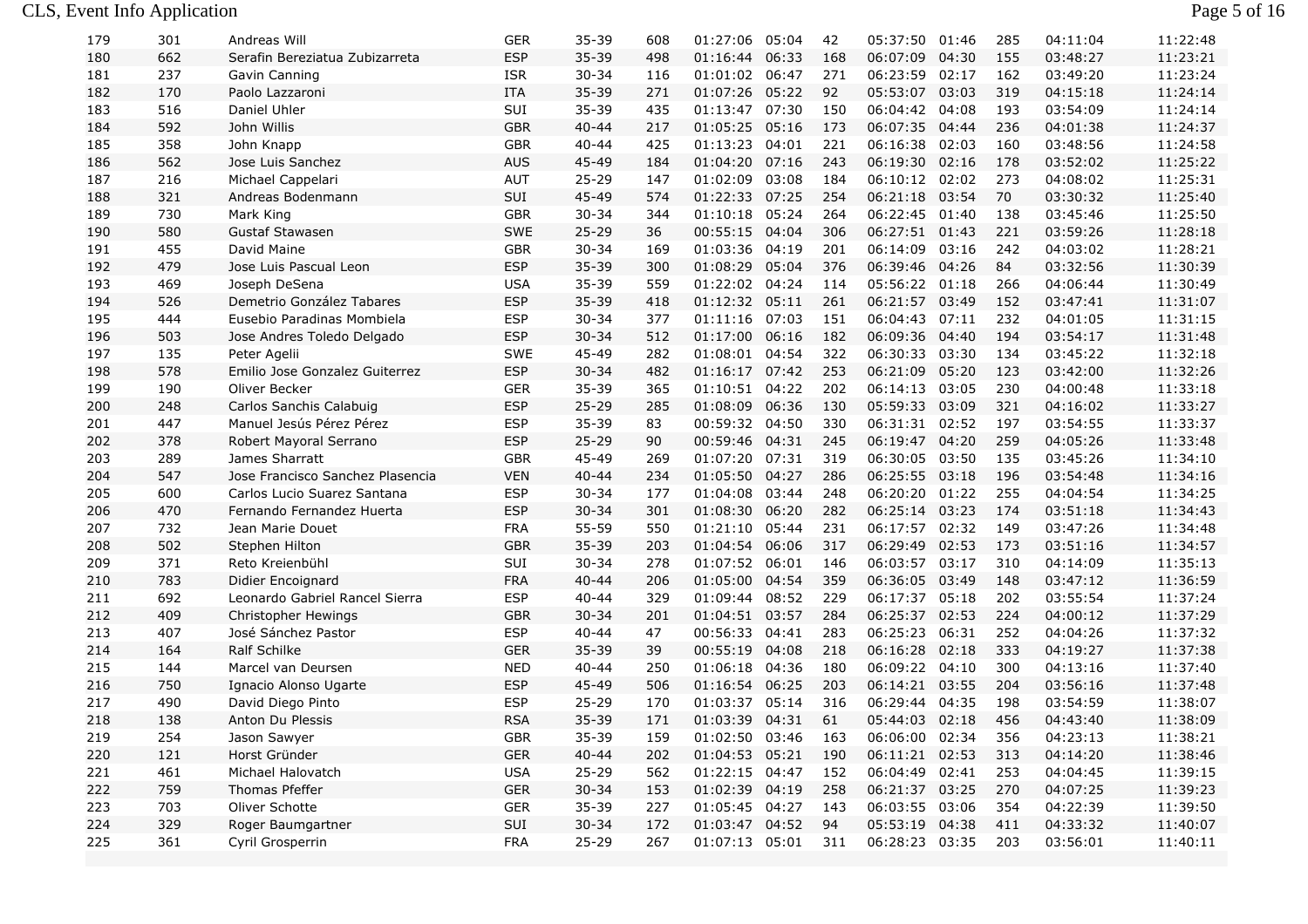## CLS, Event Info Application Page 6 of 16

| 226 | 637 | Jose Francisco González Rodríguez | ESP        | $35 - 39$ | 256 | 01:06:30       | 04:04 | 167 | 06:07:00       | 01:51 | 343 | 04:21:08 | 11:40:32 |
|-----|-----|-----------------------------------|------------|-----------|-----|----------------|-------|-----|----------------|-------|-----|----------|----------|
| 227 | 787 | Simon Nicoll                      | <b>GBR</b> | 35-39     | 149 | 01:02:12 03:30 |       | 236 | 06:18:54 02:32 |       | 308 | 04:13:55 | 11:41:02 |
| 228 | 632 | Jose Maria Cardona Ribas          | <b>ESP</b> | $30 - 34$ | 163 | 01:02:58       | 08:10 | 339 | 06:33:15 05:01 |       | 176 | 03:51:52 | 11:41:15 |
| 229 | 631 | Toni Llorens Juan                 | <b>ESP</b> | $25 - 29$ | 215 | 01:05:23       | 08:57 | 291 | 06:26:29       | 07:01 | 187 | 03:53:26 | 11:41:15 |
| 230 | 638 | Sinesio Yanez López               | <b>ESP</b> | $30 - 34$ | 501 | 01:16:50       | 04:49 | 411 | 06:48:01 01:23 |       | 68  | 03:30:23 | 11:41:24 |
| 231 | 350 | Markus Nirschl                    | <b>GER</b> | $30 - 34$ | 228 | 01:05:46       | 06:40 | 227 | 06:17:34 02:18 |       | 278 | 04:09:33 | 11:41:49 |
| 232 | 181 | <b>Walter Mathe</b>               | <b>GER</b> | $40 - 44$ | 589 | 01:24:20       | 08:06 | 208 | 06:14:53 04:36 |       | 167 | 03:50:17 | 11:42:09 |
| 233 | 661 | Takehisa Suzuki                   | <b>JPN</b> | $40 - 44$ | 139 | 01:02:02       | 03:18 | 327 | 06:31:17 02:00 |       | 247 | 04:03:40 | 11:42:15 |
| 234 | 178 | Gavin Walls                       | <b>GBR</b> | 35-39     | 233 | 01:05:49 04:05 |       | 164 | 06:06:06 05:45 |       | 342 | 04:20:57 | 11:42:40 |
| 235 | 609 | Jose Vega Roman                   | <b>ESP</b> | 35-39     | 596 | 01:25:51 07:59 |       | 268 | 06:23:19 05:23 |       | 118 | 03:40:15 | 11:42:45 |
| 236 | 404 | Alois Winter                      | <b>AUT</b> | $40 - 44$ | 327 | 01:09:38       | 05:22 | 347 | 06:34:41 02:56 |       | 169 | 03:50:22 | 11:42:58 |
| 237 | 330 | Joaquin Guerrero Roman            | <b>ESP</b> | 35-39     | 456 | 01:14:43       | 07:56 | 189 | 06:11:09       | 05:01 | 248 | 04:04:16 | 11:43:03 |
| 238 | 457 | Alain Horvais                     | <b>FRA</b> | $50 - 54$ | 142 | 01:02:04 06:23 |       | 160 | 06:05:57 02:16 |       | 382 | 04:26:42 | 11:43:19 |
| 239 | 239 | Marc van der Kort                 | <b>NED</b> | $35 - 39$ | 144 | 01:02:05       | 06:01 | 224 | 06:16:48       | 04:28 | 316 | 04:14:40 | 11:44:01 |
| 240 | 504 | Graciliano (CHANO) Diaz Garcia    | <b>ESP</b> | $30 - 34$ | 521 | 01:17:58       | 06:07 | 213 | 06:15:58       | 03:57 | 227 | 04:00:39 | 11:44:37 |
| 241 | 324 | Jeff Nagle                        | GBR        | 35-39     | 74  | 00:58:33       | 04:27 | 378 | 06:39:55 02:32 |       | 218 | 03:59:20 | 11:44:46 |
| 242 | 667 | Keith "Swaz" Fraser               | SWZ        | 35-39     | 496 | 01:16:37 05:56 |       | 326 | 06:31:14 04:37 |       | 146 | 03:46:51 | 11:45:11 |
| 243 | 734 | Ole Henriksen                     | DEN        | $30 - 34$ | 371 | 01:11:05       | 08:36 | 233 | 06:18:29 07:07 |       | 223 | 04:00:06 | 11:45:21 |
| 244 | 660 | Derek Jones                       | <b>GBR</b> | $30 - 34$ | 193 | 01:04:41 04:53 |       | 302 | 06:27:37 02:52 |       | 260 | 04:05:32 | 11:45:32 |
| 245 | 500 | Ximo Rubert Alemán                | <b>ESP</b> | 35-39     | 126 | 01:01:31 05:34 |       | 406 | 06:47:18 03:49 |       | 150 | 03:47:32 | 11:45:43 |
| 246 | 472 | Robin Corder                      | <b>GBR</b> | $40 - 44$ | 187 | 01:04:27 07:44 |       | 200 | 06:13:57 05:55 |       | 307 | 04:13:53 | 11:45:53 |
| 247 | 127 | Marco de Mooij                    | <b>NED</b> | $25 - 29$ | 146 | 01:02:07       | 06:53 | 360 | 06:36:11 06:58 |       | 189 | 03:53:52 | 11:45:59 |
| 248 | 205 | Klaus Stutzer                     | <b>GER</b> | 60-64     | 154 | 01:02:40       | 07:01 | 262 | 06:22:41 03:17 |       | 281 | 04:10:29 | 11:46:06 |
| 249 | 385 | Petr Horacek                      | CZE        | $40 - 44$ | 328 | 01:09:40 05:59 |       | 351 | 06:34:55 05:10 |       | 172 | 03:50:42 | 11:46:23 |
| 250 | 511 | <b>Thierry Maffre</b>             | <b>FRA</b> | $40 - 44$ | 182 | 01:04:17 06:04 |       | 256 | 06:21:33 02:12 |       | 295 | 04:12:35 | 11:46:39 |
| 251 | 275 | Jose Miguel Perez Gimon           | <b>ESP</b> | $30 - 34$ | 318 | 01:09:01 07:09 |       | 186 | 06:10:40 03:16 |       | 325 | 04:16:44 | 11:46:48 |
| 252 | 417 | <b>Faber Martins</b>              | <b>BRA</b> | $30 - 34$ | 400 | 01:11:44       | 06:52 | 413 | 06:48:44 04:00 |       | 94  | 03:35:47 | 11:47:05 |
| 253 | 291 | Julian Read                       | GBR        | 35-39     | 288 | 01:08:17       | 09:52 | 226 | 06:17:27 06:59 |       | 256 | 04:05:00 | 11:47:33 |
| 254 | 333 | Kevin Newbrook                    | <b>GBR</b> | $30 - 34$ | 485 | 01:16:19       | 07:08 | 300 | 06:27:33       | 03:36 | 185 | 03:53:14 | 11:47:48 |
| 255 | 308 | Jesper Andersen                   | <b>DEN</b> | $30 - 34$ | 428 | 01:13:27       | 09:16 | 98  | 05:54:11       | 06:50 | 361 | 04:24:10 | 11:47:51 |
| 256 | 306 | Roberto Riccardi                  | <b>RSA</b> | $30 - 34$ | 167 | 01:03:30       | 06:07 | 361 | 06:36:21       | 05:00 | 211 | 03:57:04 | 11:48:01 |
| 257 | 774 | Henning Moeller Hansen            | <b>DEN</b> | $50 - 54$ | 524 | 01:18:24       | 05:20 | 183 | 06:09:48       | 04:14 | 284 | 04:10:47 | 11:48:32 |
| 258 | 346 | Des Cannon                        | <b>GBR</b> | $40 - 44$ | 173 | 01:03:56       | 07:38 | 313 | 06:29:11 06:58 |       | 233 | 04:01:08 | 11:48:49 |
| 259 | 217 | <b>Richard Melik</b>              | <b>GBR</b> | 35-39     | 213 | 01:05:20       | 05:13 | 272 | 06:24:02 03:54 |       | 282 | 04:10:35 | 11:49:03 |
| 260 | 471 | Rhys Neale                        | <b>GBR</b> | $40 - 44$ | 337 | 01:10:08       | 05:56 | 211 | 06:15:48       | 03:02 | 317 | 04:14:56 | 11:49:48 |
| 261 | 287 | Abbi Westphal                     | <b>GER</b> | $30 - 34$ | 404 | 01:11:55       | 06:25 | 293 | 06:26:30       | 02:46 | 239 | 04:02:33 | 11:50:07 |
| 262 | 418 | Frans van Rhijn                   | <b>NED</b> | 45-49     | 319 | 01:09:02       | 06:27 | 257 | 06:21:34       | 06:02 | 272 | 04:07:37 | 11:50:39 |
| 263 | 193 | Jonathan Pike                     | GBR        | $25 - 29$ | 497 | 01:16:40       | 04:49 | 388 | 06:42:27 01:47 |       | 132 | 03:45:11 | 11:50:52 |
| 264 | 327 | Alain Lilet                       | <b>FRA</b> | $40 - 44$ | 492 | 01:16:31 04:18 |       | 198 | 06:13:34 02:25 |       | 311 | 04:14:17 | 11:51:03 |
| 265 | 383 | Herbert Weilguni                  | <b>GER</b> | 45-49     | 108 | 01:00:35 05:11 |       | 125 | 05:58:21 05:54 |       | 441 | 04:41:07 | 11:51:06 |
| 266 | 788 | Francisco Javier Gómez Caja       | <b>ESP</b> | $30 - 34$ | 452 | 01:14:26 07:01 |       | 292 | 06:26:30 04:15 |       | 219 | 03:59:22 | 11:51:32 |
| 267 | 496 | Jonathan Teesdale                 | GBR        | 35-39     | 357 | 01:10:36 05:14 |       | 188 | 06:11:02 04:30 |       | 338 | 04:20:16 | 11:51:36 |
| 268 | 132 | Ernst Kunz                        | SUI        | $50 - 54$ | 440 | 01:14:09 08:35 |       | 230 | 06:17:45 08:22 |       | 241 | 04:02:54 | 11:51:44 |
| 269 | 517 | Kaj Munk                          | SWE        | 35-39     | 480 | 01:16:13 04:28 |       | 128 | 05:59:15 03:49 |       | 395 | 04:28:47 | 11:52:29 |
| 270 | 751 | Hugh Gibbs                        | <b>GBR</b> | $40 - 44$ | 183 | 01:04:20 04:22 |       | 265 | 06:22:58 03:16 |       | 331 | 04:18:12 | 11:53:05 |
| 271 | 487 | Romain Ossieur                    | BEL        | $50 - 54$ | 557 | 01:21:55 07:19 |       | 276 | 06:24:38 01:49 |       | 214 | 03:57:56 | 11:53:35 |
| 272 | 486 | Jesus Angel Ara Goñi              | <b>ESP</b> | $30 - 34$ | 342 | 01:10:17 10:31 |       | 382 | 06:41:07 06:37 |       | 133 | 03:45:19 | 11:53:49 |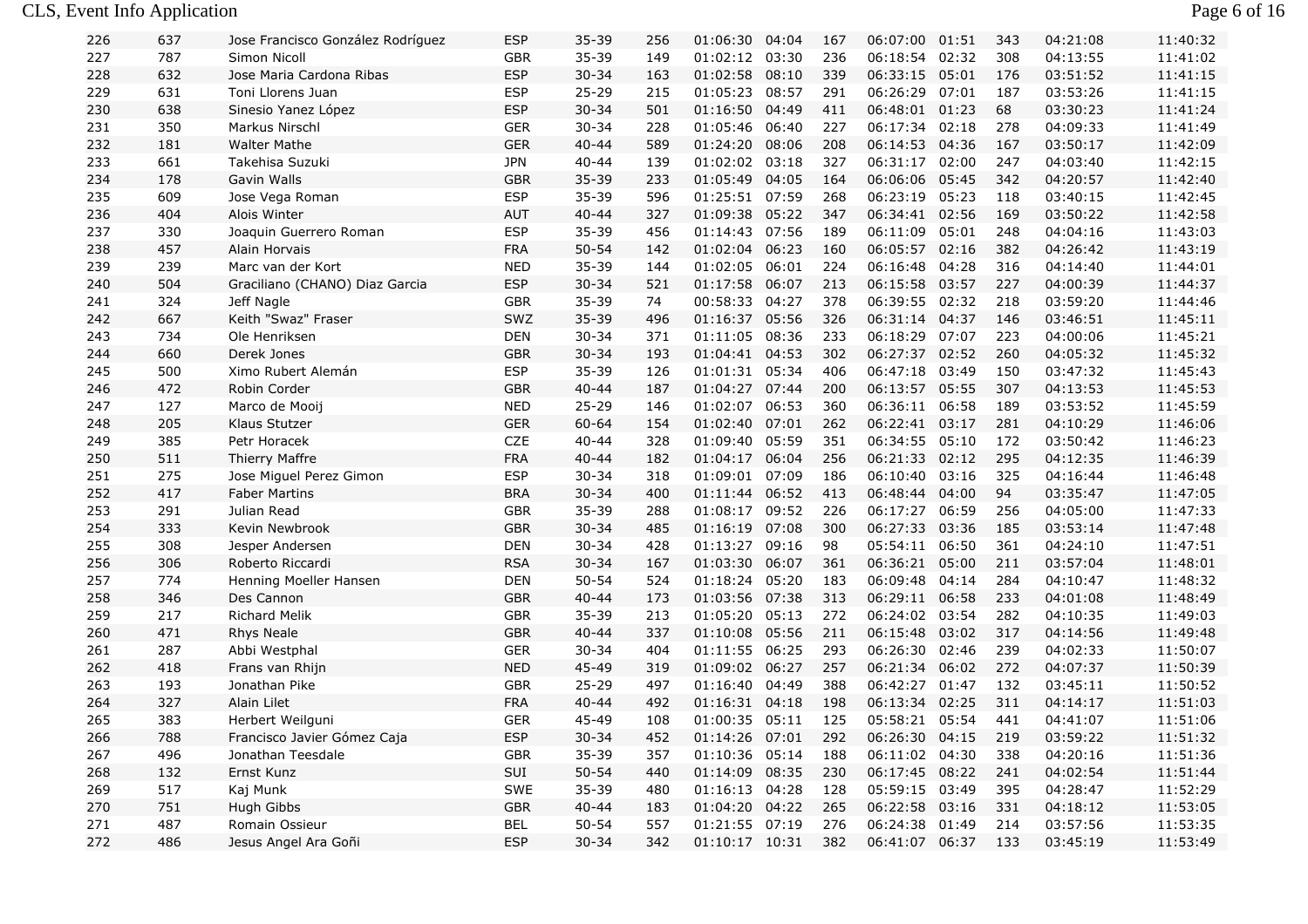| 273 | 539 | Jose Ramon Vives Bonete              | ESP        | 25-29     | 174 | 01:04:00           | 07:55 | 374 | 06:39:31       | 04:51 | 213 | 03:57:53 | 11:54:09 |
|-----|-----|--------------------------------------|------------|-----------|-----|--------------------|-------|-----|----------------|-------|-----|----------|----------|
| 274 | 566 | Jose Maria Ibañez de Aldecoa del Val | <b>VEN</b> | $40 - 44$ | 433 | 01:13:38 05:34     |       | 334 | 06:32:27       | 02:14 | 226 | 04:00:22 | 11:54:13 |
| 275 | 394 | David Morse                          | <b>GBR</b> | $40 - 44$ | 350 | 01:10:25 09:51     |       | 305 | 06:27:48 04:09 |       | 240 | 04:02:34 | 11:54:46 |
| 276 | 671 | Enrique Luis Gonzalez                | <b>ESP</b> | $30 - 34$ | 464 | 01:15:05 07:02     |       | 335 | 06:32:36 03:29 |       | 210 | 03:56:58 | 11:55:07 |
| 277 | 293 | Jose Manuel Domenech Fernandez       | <b>ESP</b> | $25 - 29$ | 92  | 00:59:50 04:14     |       | 288 | 06:26:02 01:34 |       | 358 | 04:23:30 | 11:55:09 |
| 278 | 478 | Ricardo Luis Lazarte Conqueiro       | <b>ESP</b> | $40 - 44$ | 564 | 01:22:19 06:29     |       | 318 | 06:29:50 02:57 |       | 191 | 03:53:59 | 11:55:33 |
| 279 | 616 | Marino Orlandi Morales               | <b>ESP</b> | 45-49     | 354 | 01:10:27           | 05:55 | 325 | 06:31:09       | 03:12 | 254 | 04:04:53 | 11:55:34 |
| 280 | 405 | Bernhard Schneider                   | SUI        | 45-49     | 474 | 01:15:44 05:45     |       | 239 | 06:19:23 03:32 |       | 291 | 04:11:31 | 11:55:53 |
| 281 | 431 | Armin Traub                          | <b>GER</b> | $40 - 44$ | 645 | 01:45:27 05:34     |       | 270 | 06:23:43 02:07 |       | 109 | 03:39:08 | 11:55:58 |
| 282 | 183 | Paolo Restelli                       | <b>ITA</b> | $30 - 34$ | 103 | 01:00:13 06:33     |       | 196 | 06:12:37 03:36 |       | 413 | 04:34:07 | 11:57:05 |
| 283 | 746 | <b>Timmy Power</b>                   | <b>IRL</b> | $30 - 34$ | 525 | 01:18:26 06:01     |       | 341 | 06:33:56 03:04 |       | 201 | 03:55:45 | 11:57:10 |
| 284 | 357 | Rémy Sockeel                         | <b>FRA</b> | $18 - 24$ | 270 | 01:07:25 03:18     |       | 232 | 06:18:26 03:16 |       | 367 | 04:24:49 | 11:57:12 |
| 285 | 608 | David González Velázquez             | <b>ESP</b> | $25 - 29$ | 379 | 01:11:19 04:52     |       | 363 | 06:36:41 02:56 |       | 235 | 04:01:34 | 11:57:22 |
| 286 | 538 | Gustavo Gonzalez Hernandez           | <b>ESP</b> | $25 - 29$ | 204 | 01:04:58 05:25     |       | 309 | 06:28:10 04:33 |       | 312 | 04:14:19 | 11:57:23 |
| 287 | 235 | Luis Briceño                         | <b>VEN</b> | $30 - 34$ | 471 | 01:15:28 10:13     |       | 391 | 06:42:56 03:53 |       | 136 | 03:45:34 | 11:58:02 |
| 288 | 678 | Lasse Graves                         | <b>DEN</b> | $25 - 29$ | 304 | 01:08:35 05:17     |       | 340 | 06:33:21 03:10 |       | 274 | 04:08:09 | 11:58:30 |
| 289 | 402 | Raul Esclarin                        | <b>ESP</b> | $25 - 29$ | 263 | 01:06:56 06:01     |       | 329 | 06:31:26 05:13 |       | 276 | 04:09:27 | 11:59:01 |
| 290 | 552 | Roman Olavarrieta Serrano            | <b>ESP</b> | $35 - 39$ | 287 | 01:08:14 06:22     |       | 396 | 06:43:47 03:19 |       | 212 | 03:57:21 | 11:59:02 |
| 291 | 462 | Isidro Merchan Solsona               | <b>ESP</b> | $25 - 29$ | 151 | 01:02:35 05:43     |       | 175 | 06:07:44 02:55 |       | 437 | 04:40:42 | 11:59:37 |
| 292 | 596 | David Robayna Hernandez              | <b>ESP</b> | $30 - 34$ | 192 | 01:04:40 04:37     |       | 312 | 06:28:40 04:42 |       | 330 | 04:18:10 | 12:00:47 |
| 293 | 651 | Isidro Contreras Fernandez-Peinado   | <b>ESP</b> | $30 - 34$ | 240 | 01:06:08 06:06     |       | 235 | 06:18:39 02:53 |       | 386 | 04:27:23 | 12:01:07 |
| 294 | 238 | Dirk Van Camp                        | <b>BEL</b> | 35-39     | 181 | 01:04:16 05:01     |       | 252 | 06:20:52 02:04 |       | 396 | 04:29:07 | 12:01:17 |
| 295 | 534 | Antonio Calzadilla Torres            | <b>ESP</b> | 45-49     | 503 | 01:16:51 06:24     |       | 421 | 06:51:33 05:17 |       | 122 | 03:41:25 | 12:01:28 |
| 296 | 483 | Jan De Smet                          | <b>BEL</b> | $50 - 54$ | 383 | 01:11:25 05:43     |       | 303 | 06:27:39 03:13 |       | 305 | 04:13:47 | 12:01:45 |
| 297 | 460 | Constantino Ares                     | <b>ESP</b> | 45-49     | 291 | 01:08:21 08:22     |       | 405 | 06:46:22 03:05 |       | 200 | 03:55:41 | 12:01:49 |
| 298 | 611 | Roman Arbelo Martin                  | <b>ESP</b> | $25 - 29$ | 389 | 01:11:30 05:14     |       | 332 | 06:31:53 03:36 |       | 280 | 04:10:09 | 12:02:20 |
| 299 | 520 | Ildefonso Roman Tejedor              | <b>ESP</b> | $30 - 34$ | 189 | 01:04:38           | 06:36 | 357 | 06:35:53 04:28 |       | 287 | 04:11:09 | 12:02:41 |
| 300 | 332 | <b>Volker Pink</b>                   | <b>GER</b> | $30 - 34$ | 454 | 01:14:32 06:32     |       | 354 | 06:35:40 05:21 |       | 228 | 04:00:42 | 12:02:46 |
| 301 | 643 | Norbert Haeusler                     | <b>AUT</b> | $40 - 44$ | 164 | 01:03:02 04:45     |       | 240 | 06:19:26 01:24 |       | 415 | 04:34:19 | 12:02:53 |
| 302 | 693 | Ivan Cunill Gonzalez                 | <b>ESP</b> | $25 - 29$ | 331 | 01:09:56 03:41     |       | 259 | 06:21:44 02:10 |       | 372 | 04:25:25 | 12:02:55 |
| 303 | 137 | <b>Tristan Vinzent</b>               | <b>GER</b> | $40 - 44$ | 598 | 01:25:57 04:03     |       | 307 | 06:27:52 01:23 |       | 250 | 04:04:19 | 12:03:32 |
| 304 | 544 | Klaus Rehbein                        | <b>GER</b> | $35 - 39$ | 110 | 01:00:37 05:23     |       | 323 | 06:30:36 02:47 |       | 368 | 04:24:51 | 12:04:12 |
| 305 | 721 | Eric Berthet                         | <b>FRA</b> | $50 - 54$ | 355 | 01:10:35 06:45     |       | 348 | 06:34:47 03:47 |       | 275 | 04:08:38 | 12:04:31 |
| 306 | 563 | Jesús Alvaro Camacho Espinosa        | <b>ESP</b> | $30 - 34$ | 475 | 01:15:49 09:04     |       | 408 | 06:47:46 13:25 |       | 108 | 03:38:48 | 12:04:52 |
| 307 | 314 | Filippo Coin                         | <b>ITA</b> | 35-39     | 158 | 01:02:49 06:20     |       | 358 | 06:35:56 03:33 |       | 324 | 04:16:32 | 12:05:09 |
| 308 | 510 | Zigor Jímenez Benito                 | <b>ESP</b> | $30 - 34$ | 312 | 01:08:50 07:35     |       | 179 | 06:09:19 04:15 |       | 419 | 04:36:09 | 12:06:07 |
| 309 | 607 | Miguel Angel Rivera Machin           | <b>ESP</b> | 35-39     | 374 | 01:11:10 05:38     |       | 234 | 06:18:29 03:24 |       | 389 | 04:27:35 | 12:06:14 |
| 310 | 171 | Søren Bollerup Hansen                | <b>DEN</b> | 45-49     | 218 | 01:05:28 05:52     |       | 267 | 06:23:10 06:26 |       | 374 | 04:25:31 | 12:06:25 |
| 311 | 533 | Domingo Hernandez Paez               | <b>ESP</b> | 45-49     | 483 | 01:16:18 06:30     |       | 301 | 06:27:34 03:46 |       | 299 | 04:13:12 | 12:07:19 |
| 312 | 456 | Jan Schaerlaken                      | <b>BEL</b> | 45-49     | 330 | 01:09:47 04:46     |       | 464 | 07:00:14 03:58 |       | 159 | 03:48:54 | 12:07:37 |
| 313 | 294 | Iain Parsons                         | <b>GBR</b> | 45-49     | 298 | 01:08:27 05:07     |       | 117 | 05:56:40 10:24 |       | 468 | 04:47:09 | 12:07:46 |
| 314 | 558 | Aleix Muñio Ribell                   | <b>ESP</b> | $25 - 29$ | 611 | 01:27:15 04:53     |       | 263 | 06:22:43 02:08 |       | 286 | 04:11:09 | 12:08:05 |
| 315 | 595 | Francisco Eugenio Rodriguez          | <b>ESP</b> | 45-49     | 432 | 01:13:34 05:50     |       | 418 | 06:50:45 05:27 |       | 184 | 03:53:01 | 12:08:36 |
| 316 | 354 | Peter Lucke                          | <b>NED</b> | $50 - 54$ | 505 | 01:16:53 05:29     |       | 289 | 06:26:03 02:27 |       | 328 | 04:17:53 | 12:08:42 |
| 317 | 668 | Mark Kleanthous                      | <b>GBR</b> | $40 - 44$ | 295 | 01:08:23 04:56     |       | 423 | 06:51:41 04:34 |       | 220 | 03:59:22 | 12:08:54 |
| 318 | 489 | Helmut Köhler                        | <b>GER</b> | 45-49     | 486 | 01:16:20 04:58     |       | 320 | 06:30:11 04:39 |       | 298 | 04:13:11 | 12:09:17 |
| 319 | 575 | Jose Castellano Jimenez              | <b>ESP</b> | $40 - 44$ | 473 | $01:15:38$ $07:21$ |       | 353 | 06:35:26 06:08 |       | 258 | 04:05:14 | 12:09:47 |

Page 7 of 16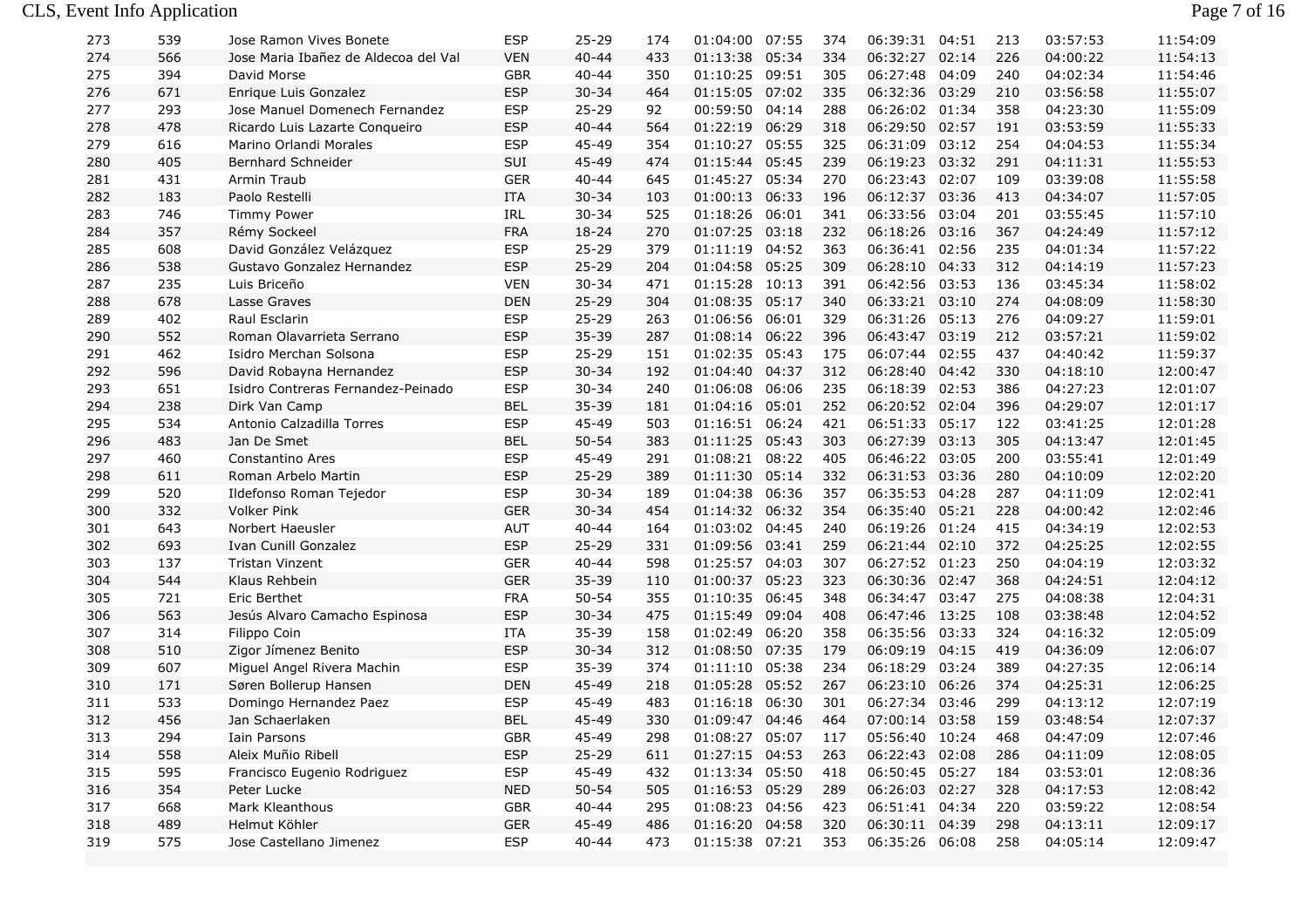#### CLS, Event Info Application Page 8 of 16

| 320 | 694 | Peter Varenkamp                 | <b>NED</b> | 45-49     | 82  | 00:59:32 04:14 |       | 324 | 06:30:59       | 02:49 | 408 | 04:32:36 | 12:10:08 |
|-----|-----|---------------------------------|------------|-----------|-----|----------------|-------|-----|----------------|-------|-----|----------|----------|
| 321 | 101 | Harald Petersen Ramirez         | PER        | $30 - 34$ | 190 | 01:04:39 07:44 |       | 403 | 06:45:30 07:41 |       | 257 | 04:05:10 | 12:10:42 |
| 322 | 316 | Michael Leick                   | <b>GER</b> | $40 - 44$ | 567 | 01:22:24 04:54 |       | 238 | 06:19:21 02:14 |       | 350 | 04:22:23 | 12:11:14 |
| 323 | 423 | Joe Kai-Uwe Lindner             | <b>GER</b> | 35-39     | 324 | 01:09:14       | 05:14 | 247 | 06:20:15       | 03:14 | 412 | 04:33:52 | 12:11:47 |
| 324 | 656 | Mikkel Nørgaard                 | DEN        | $25 - 29$ | 352 | 01:10:26       | 09:27 | 157 | 06:05:15 06:56 |       | 434 | 04:40:21 | 12:12:23 |
| 325 | 167 | Philip Richards                 | <b>GBR</b> | $40 - 44$ | 294 | 01:08:23 06:07 |       | 371 | 06:39:12 05:10 |       | 304 | 04:13:45 | 12:12:36 |
| 326 | 359 | René Eigenmann                  | SUI        | $40 - 44$ | 449 | 01:14:22 07:51 |       | 266 | 06:23:05 02:57 |       | 365 | 04:24:44 | 12:12:57 |
| 327 | 621 | Iain Ferguson                   | <b>GBR</b> | $40 - 44$ | 423 | 01:13:07 05:15 |       | 275 | 06:24:37 02:45 |       | 388 | 04:27:28 | 12:13:10 |
| 328 | 206 | Ivano Marelli                   | ITA        | $40 - 44$ | 407 | 01:12:03 06:47 |       | 314 | 06:29:26 04:06 |       | 344 | 04:21:09 | 12:13:29 |
| 329 | 781 | Franck Vallade                  | <b>FRA</b> | $30 - 34$ | 352 | 01:10:26 08:15 |       | 395 | 06:43:26       | 05:14 | 264 | 04:06:29 | 12:13:49 |
| 330 | 714 | Herve Taudin                    | <b>FRA</b> | $35 - 39$ | 109 | 01:00:37 06:23 |       | 214 | 06:16:00       | 04:49 | 464 | 04:46:04 | 12:13:50 |
| 331 | 376 | Arno Grueber                    | <b>GER</b> | $30 - 34$ | 88  | 00:59:38       | 05:53 | 370 | 06:38:49       | 04:36 | 371 | 04:25:05 | 12:14:00 |
| 332 | 415 | Wayne McCorkell                 | <b>GBR</b> | $25 - 29$ | 247 | 01:06:13 08:12 |       | 404 | 06:46:13       | 08:03 | 262 | 04:06:10 | 12:14:48 |
| 333 | 724 | Peter Matschke                  | <b>GER</b> | $35 - 39$ | 293 | 01:08:22 07:24 |       | 274 | 06:24:08 10:19 |       | 378 | 04:25:45 | 12:15:55 |
| 334 | 212 | <b>Neil Morton</b>              | <b>GBR</b> | $30 - 34$ | 150 | 01:02:15 05:16 |       | 260 | 06:21:56 03:10 |       | 454 | 04:43:28 | 12:16:03 |
| 335 | 202 | <b>Stuart Pitches</b>           | <b>GBR</b> | $30 - 34$ | 155 | 01:02:42 03:48 |       | 295 | 06:26:36 01:23 |       | 444 | 04:41:43 | 12:16:10 |
| 336 | 337 | Gérard Bignon                   | <b>FRA</b> | 35-39     | 406 | 01:12:00 09:05 |       | 401 | 06:45:03 05:51 |       | 251 | 04:04:23 | 12:16:20 |
| 337 | 535 | Luis Matheu Castañeda           | <b>ESP</b> | $40 - 44$ | 322 | 01:09:11 06:30 |       | 364 | 06:37:20 02:59 |       | 339 | 04:20:28 | 12:16:26 |
| 338 | 377 | Stig Michael Sørensen           | <b>DEN</b> | 35-39     | 315 | 01:08:55 08:30 |       | 195 | 06:12:32 05:57 |       | 439 | 04:40:52 | 12:16:45 |
| 339 | 370 | Muhsin Tasan                    | <b>GER</b> | $40 - 44$ | 458 | 01:14:52 05:03 |       | 185 | 06:10:26 02:19 |       | 458 | 04:44:12 | 12:16:50 |
| 340 | 129 | Alex Porter                     | <b>GBR</b> | $25 - 29$ | 439 | 01:14:07 05:42 |       | 299 | 06:27:25 04:50 |       | 369 | 04:24:56 | 12:16:59 |
| 341 | 605 | A. Miguel Marmol Vallinas       | <b>ESP</b> | $30 - 34$ | 211 | 01:05:16 04:48 |       | 369 | 06:38:37 03:53 |       | 364 | 04:24:34 | 12:17:07 |
| 342 | 677 | Kim Rasmussen                   | <b>DEN</b> | 35-39     | 311 | 01:08:48 06:43 |       | 210 | 06:15:11 03:07 |       | 455 | 04:43:34 | 12:17:21 |
| 343 | 299 | Dani Schwarz                    | SUI        | $30 - 34$ | 366 | 01:10:52 07:55 |       | 178 | 06:09:18       | 03:01 | 465 | 04:46:17 | 12:17:22 |
| 344 | 536 | Victor Manuel Lorenzo Garcia    | <b>ESP</b> | $30 - 34$ | 77  | 00:58:37 05:32 |       | 425 | 06:52:17 03:21 |       | 327 | 04:17:49 | 12:17:33 |
| 345 | 429 | Vernon Overton                  | <b>GBR</b> | $40 - 44$ | 597 | 01:25:55 06:38 |       | 278 | 06:25:01 03:59 |       | 323 | 04:16:32 | 12:18:04 |
| 346 | 427 | Ramon Garcia Lopez              | <b>ESP</b> | $30 - 34$ | 602 | 01:26:23 08:33 |       | 336 | 06:32:46 06:35 |       | 249 | 04:04:16 | 12:18:31 |
| 347 | 546 | David Díaz Romero               | <b>ESP</b> | $30 - 34$ | 46  | 00:56:12 06:02 |       | 495 | 07:08:05 07:40 |       | 234 | 04:01:26 | 12:19:24 |
| 348 | 169 | Luca Lamperti                   | <b>ITA</b> | $30 - 34$ | 290 | 01:08:19       | 04:41 | 333 | 06:32:16 02:20 |       | 405 | 04:32:07 | 12:19:41 |
| 349 | 153 | Nigel Laffin                    | <b>GBR</b> | $40 - 44$ | 117 | 01:01:04 09:17 |       | 217 | 06:16:09 04:39 |       | 478 | 04:48:47 | 12:19:53 |
| 350 | 776 | Ulrich Braegger                 | SUI        | $30 - 34$ | 527 | 01:18:29 07:36 |       | 172 | 06:07:31 06:00 |       | 436 | 04:40:38 | 12:20:13 |
| 351 | 152 | Peter Joecken                   | <b>GER</b> | 45-49     | 382 | 01:11:23 05:46 |       | 269 | 06:23:30 02:59 |       | 422 | 04:36:59 | 12:20:34 |
| 352 | 601 | Gustavo Cruz Saavedra           | <b>ESP</b> | $30 - 34$ | 434 | 01:13:46 04:30 |       | 331 | 06:31:50 05:20 |       | 379 | 04:26:04 | 12:21:28 |
| 353 | 222 | Jürgen Fais                     | <b>GER</b> | 35-39     | 460 | 01:14:57       | 07:07 | 385 | 06:41:49       | 06:00 | 297 | 04:13:05 | 12:22:56 |
| 354 | 116 | Filippo Fortini                 | ITA        | 35-39     | 399 | 01:11:43       | 06:01 | 366 | 06:38:02 02:30 |       | 366 | 04:24:46 | 12:23:00 |
| 355 | 105 | Christopher James Roberts       | <b>GBR</b> | $40 - 44$ | 79  | 00:58:46 05:08 |       | 287 | 06:25:57       | 06:01 | 471 | 04:47:39 | 12:23:29 |
| 356 | 304 | Simon Painter                   | <b>GBR</b> | $40 - 44$ | 226 | 01:05:45 06:32 |       | 345 | 06:34:19       | 06:17 | 406 | 04:32:10 | 12:25:01 |
| 357 | 672 | Joel Maillard                   | SUI        | $40 - 44$ | 391 | 01:11:32 06:40 |       | 355 | 06:35:49 02:12 |       | 397 | 04:29:13 | 12:25:24 |
| 358 | 382 | Gerhard Niessner                | <b>GER</b> | $60 - 64$ | 305 | 01:08:36 05:56 |       | 375 | 06:39:45 05:40 |       | 377 | 04:25:43 | 12:25:37 |
| 359 | 518 | Karlos Baleztena Zubicaray      | <b>ESP</b> | $35 - 39$ | 197 | 01:04:46 06:43 |       | 192 | 06:11:30       | 05:51 | 502 | 04:57:20 | 12:26:07 |
| 360 | 215 | Andrew Jones                    | <b>GBR</b> | 35-39     | 437 | 01:14:07 03:55 |       | 498 | 07:09:33 01:14 |       | 215 | 03:57:58 | 12:26:45 |
| 361 | 312 | James Grierson                  | GBR        | 35-39     | 249 | 01:06:17 05:08 |       | 450 | 06:58:20 03:10 |       | 315 | 04:14:39 | 12:27:33 |
| 362 | 403 | Berto Feijoo                    | <b>ESP</b> | $18 - 24$ | 519 | 01:17:55 08:18 |       | 398 | 06:44:00 04:09 |       | 306 | 04:13:49 | 12:28:10 |
| 363 | 397 | Bernardino V. Brezmes Fernández | <b>ESP</b> | $35 - 39$ | 442 | 01:14:10 06:20 |       | 393 | 06:43:00 05:19 |       | 335 | 04:19:46 | 12:28:33 |
| 364 | 141 | Paul Sherwood                   | <b>GBR</b> | $30 - 34$ | 448 | 01:14:20 07:34 |       | 424 | 06:51:53 07:43 |       | 271 | 04:07:28 | 12:28:55 |
| 365 | 758 | Wayne Redman                    | <b>GBR</b> | 35-39     | 349 | 01:10:24 08:27 |       | 349 | 06:34:49 04:33 |       | 401 | 04:31:03 | 12:29:14 |
| 366 | 392 | Kevin Randall                   | <b>GBR</b> | 18-24     | 422 | 01:13:03 07:04 |       | 435 | 06:54:56 03:40 |       | 283 | 04:10:43 | 12:29:24 |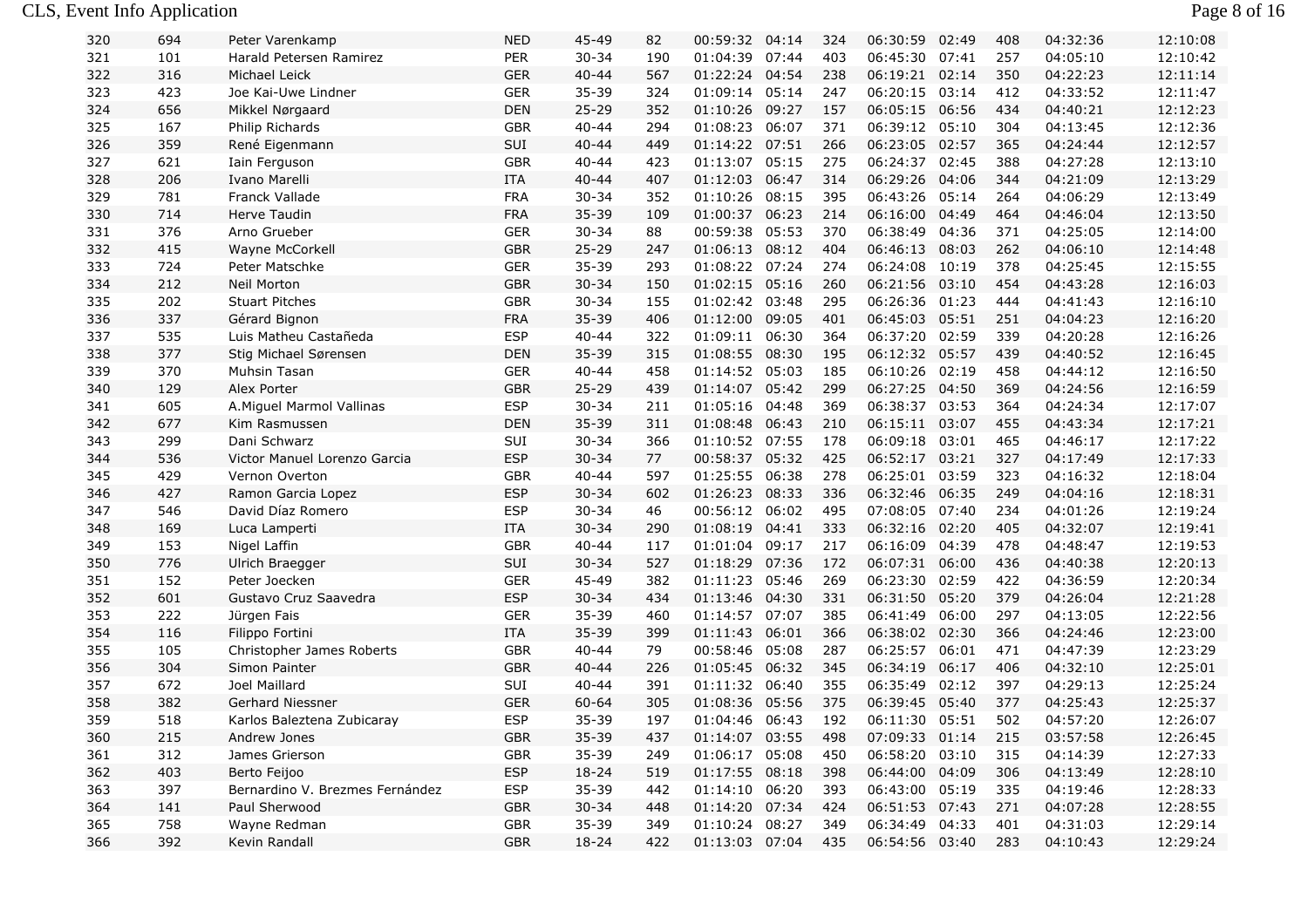| 367 | 125 | Roland Rechtenwald          | GER        | 45-49     | 166 | 01:03:08           | 06:52 | 476 | 07:04:33       | 04:02 | 292 | 04:11:37 | 12:30:10 |
|-----|-----|-----------------------------|------------|-----------|-----|--------------------|-------|-----|----------------|-------|-----|----------|----------|
| 368 | 290 | Berni Bühler                | SUI        | $25 - 29$ | 86  | 00:59:37 05:36     |       | 142 | 06:03:30 04:05 |       | 556 | 05:17:41 | 12:30:27 |
| 369 | 399 | Vicent Burguera Orguín      | <b>ESP</b> | $30 - 34$ | 245 | 01:06:11 06:40     |       | 467 | 07:01:10 02:38 |       | 309 | 04:14:03 | 12:30:41 |
| 370 | 765 | Claudio Faedo               | <b>ITA</b> | $40 - 44$ | 123 | 01:01:29           | 06:54 | 454 | 06:58:48 02:55 |       | 355 | 04:22:42 | 12:32:46 |
| 371 | 342 | Ángel de Diego Caballo      | <b>ESP</b> | $25 - 29$ | 326 | 01:09:26 10:41     |       | 246 | 06:20:01 10:57 |       | 445 | 04:41:48 | 12:32:51 |
| 372 | 282 | Peter Gowans                | <b>GBR</b> | 35-39     | 325 | 01:09:16 06:49     |       | 409 | 06:47:49 05:42 |       | 357 | 04:23:19 | 12:32:53 |
| 373 | 173 | Stephan Thoma               | SUI        | $40 - 44$ | 223 | 01:05:43 05:59     |       | 468 | 07:01:22 03:49 |       | 322 | 04:16:24 | 12:33:16 |
| 374 | 684 | Peter Jensen                | <b>DEN</b> | $30 - 34$ | 119 | 01:01:14 06:15     |       | 356 | 06:35:50 07:05 |       | 453 | 04:43:14 | 12:33:35 |
| 375 | 604 | Cristo Acosta Méndez        | <b>ESP</b> | $40 - 44$ | 334 | 01:10:02 06:24     |       | 431 | 06:53:57 02:47 |       | 341 | 04:20:43 | 12:33:51 |
| 376 | 499 | Petter Schøndorff           | <b>DEN</b> | $35 - 39$ | 381 | 01:11:22 10:11     |       | 350 | 06:34:50 06:10 |       | 404 | 04:31:55 | 12:34:27 |
| 377 | 233 | Jonathan Trollope           | <b>GBR</b> | 35-39     | 296 | 01:08:25 05:10     |       | 430 | 06:53:52 05:00 |       | 353 | 04:22:38 | 12:35:03 |
| 378 | 311 | John Goble                  | <b>GBR</b> | $40 - 44$ | 424 | 01:13:18 09:33     |       | 420 | 06:51:07 07:37 |       | 302 | 04:13:42 | 12:35:14 |
| 379 | 683 | <b>Bernd Bittner</b>        | <b>GER</b> | 45-49     | 445 | 01:14:19           | 07:56 | 419 | 06:50:59 03:51 |       | 332 | 04:18:18 | 12:35:21 |
| 380 | 451 | Lee Beggan                  | <b>GBR</b> | $25 - 29$ | 241 | 01:06:09 05:19     |       | 400 | 06:44:45 07:54 |       | 407 | 04:32:11 | 12:36:15 |
| 381 | 700 | Allan Fonss Kristensen      | <b>DEN</b> | $25 - 29$ | 561 | 01:22:10 07:59     |       | 137 | 06:01:53 07:06 |       | 504 | 04:57:30 | 12:36:37 |
| 382 | 736 | Martin Helt Hansen          | <b>DEN</b> | $25 - 29$ | 314 | 01:08:51 08:19     |       | 297 | 06:27:15 04:10 |       | 475 | 04:48:22 | 12:36:56 |
| 383 | 283 | Christopher Marshall        | <b>GBR</b> | 35-39     | 310 | 01:08:46 06:34     |       | 422 | 06:51:40 06:08 |       | 370 | 04:25:02 | 12:38:08 |
| 384 | 351 | Nigel O'Connell             | <b>GBR</b> | $40 - 44$ | 343 | 01:10:18 05:55     |       | 474 | 07:03:02 04:52 |       | 314 | 04:14:22 | 12:38:26 |
| 385 | 175 | Wim Goyvaerts               | <b>BEL</b> | 45-49     | 307 | 01:08:38           | 08:26 | 338 | 06:32:57 06:56 |       | 447 | 04:42:07 | 12:39:02 |
| 386 | 413 | Anthony Lowe                | <b>GBR</b> | $40 - 44$ | 572 | 01:22:29           | 05:13 | 290 | 06:26:22 04:18 |       | 442 | 04:41:11 | 12:39:29 |
| 387 | 112 | Paul Ford                   | <b>GBR</b> | $30 - 34$ | 286 | 01:08:10 08:19     |       | 412 | 06:48:04 06:17 |       | 393 | 04:28:47 | 12:39:34 |
| 388 | 165 | Simon Johnson               | <b>GBR</b> | $30 - 34$ | 224 | 01:05:44 07:01     |       | 346 | 06:34:34 05:58 |       | 467 | 04:46:41 | 12:39:56 |
| 389 | 253 | Simon Fisher                | <b>GBR</b> | $40 - 44$ | 450 | 01:14:22 08:42     |       | 455 | 06:58:49 06:40 |       | 290 | 04:11:27 | 12:39:58 |
| 390 | 593 | Carmelo Armas Díaz          | <b>ESP</b> | 35-39     | 504 | 01:16:53 05:25     |       | 328 | 06:31:19 04:31 |       | 448 | 04:42:08 | 12:40:13 |
| 391 | 412 | Juan Carlos Moreno Saez     | <b>ESP</b> | 35-39     | 447 | 01:14:19 10:58     |       | 448 | 06:57:50 03:50 |       | 303 | 04:13:44 | 12:40:39 |
| 392 | 739 | Juan Carlos Gómez Fernández | <b>ESP</b> | $40 - 44$ | 350 | 01:10:25 07:30     |       | 373 | 06:39:29 04:50 |       | 429 | 04:38:32 | 12:40:45 |
| 393 | 334 | Paul Bedworth               | <b>GBR</b> | $35 - 39$ | 461 | 01:15:00 06:28     |       | 225 | 06:16:56 05:19 |       | 503 | 04:57:29 | 12:41:10 |
| 394 | 228 | Donald McIntyre             | <b>GBR</b> | $25 - 29$ | 431 | 01:13:34           | 10:04 | 460 | 06:59:43 04:59 |       | 301 | 04:13:21 | 12:41:39 |
| 395 | 323 | Erik Coppens                | <b>BEL</b> | $40 - 44$ | 420 | 01:12:59 07:40     |       | 321 | 06:30:22 05:17 |       | 462 | 04:45:30 | 12:41:45 |
| 396 | 630 | Achille Mascherpa           | ITA        | 45-49     | 274 | 01:07:30 06:08     |       | 399 | 06:44:32 04:24 |       | 431 | 04:39:28 | 12:42:00 |
| 397 | 581 | Daniel Stawasen             | <b>SWE</b> | $25 - 29$ | 556 | 01:21:55 04:44     |       | 386 | 06:41:52 03:52 |       | 399 | 04:29:56 | 12:42:17 |
| 398 | 508 | Michele Brustia             | <b>ITA</b> | $30 - 34$ | 299 | 01:08:28 10:40     |       | 372 | 06:39:16 07:40 |       | 424 | 04:37:13 | 12:43:15 |
| 399 | 701 | Albert Ballay               | <b>FRA</b> | $40 - 44$ | 279 | 01:07:56           | 05:51 | 530 | 07:18:15 04:41 |       | 265 | 04:06:44 | 12:43:25 |
| 400 | 603 | Jurgen Coppeng              | <b>BEL</b> | 35-39     | 131 | 01:01:44 05:39     |       | 337 | 06:32:57 04:59 |       | 506 | 04:58:14 | 12:43:31 |
| 401 | 579 | Raúl Martín Reig            | <b>ESP</b> | $25 - 29$ | 50  | 00:57:05 04:51     |       | 367 | 06:38:06 04:32 |       | 507 | 04:59:08 | 12:43:40 |
| 402 | 133 | Stefano Puiati              | <b>ITA</b> | 35-39     | 587 | 01:24:06 07:35     |       | 449 | 06:57:57 04:52 |       | 277 | 04:09:29 | 12:43:57 |
| 403 | 326 | Christian Cerda             | <b>FRA</b> | 45-49     | 511 | 01:16:57 06:50     |       | 506 | 07:12:07 04:47 |       | 244 | 04:03:24 | 12:44:03 |
| 404 | 506 | David Valiente Afonso       | <b>ESP</b> | $30 - 34$ | 205 | 01:04:58 07:22     |       | 491 | 07:06:50 05:32 |       | 336 | 04:19:50 | 12:44:31 |
| 405 | 297 | Stephen Whittle             | <b>GBR</b> | 35-39     | 251 | 01:06:20 04:53     |       | 298 | 06:27:20 09:44 |       | 499 | 04:56:32 | 12:44:47 |
| 406 | 191 | Jonathan Sheehan            | <b>GBR</b> | $40 - 44$ | 416 | 01:12:22 05:08     |       | 453 | 06:58:43 03:47 |       | 375 | 04:25:37 | 12:45:36 |
| 407 | 440 | Alexandre Lagarrigue        | <b>FRA</b> | $25 - 29$ | 55  | 00:57:35 05:00     |       | 220 | 06:16:35 05:30 |       | 564 | 05:21:21 | 12:45:59 |
| 408 | 523 | Jose Carlos Ferre Perez     | <b>ESP</b> | $30 - 34$ | 276 | 01:07:34 07:11     |       | 492 | 07:06:58 04:34 |       | 340 | 04:20:42 | 12:46:56 |
| 409 | 317 | Arno Kewerkopf              | <b>GER</b> | 35-39     | 462 | 01:15:02 04:58     |       | 365 | 06:37:34       | 03:16 | 466 | 04:46:20 | 12:47:08 |
| 410 | 307 | <b>Brett Fouche</b>         | <b>RSA</b> | $30 - 34$ | 332 | 01:09:56 07:40     |       | 381 | 06:40:58 08:03 |       | 440 | 04:40:57 | 12:47:32 |
| 411 | 655 | James Nellist               | <b>GBR</b> | $18 - 24$ | 470 | 01:15:24 05:22     |       | 466 | 07:00:52 03:46 |       | 351 | 04:22:24 | 12:47:44 |
| 412 | 620 | Jesus de Leon Villalba      | <b>ESP</b> | $35 - 39$ | 626 | 01:33:47 06:05     |       | 352 | 06:35:04 05:26 |       | 390 | 04:27:41 | 12:48:00 |
| 413 | 543 | Jose Luis Cota Gonzalez     | <b>ESP</b> | $35 - 39$ | 376 | $01:11:15$ $07:24$ |       | 512 | 07:13:25 04:37 |       | 289 | 04:11:24 | 12:48:04 |

Page 9 of 16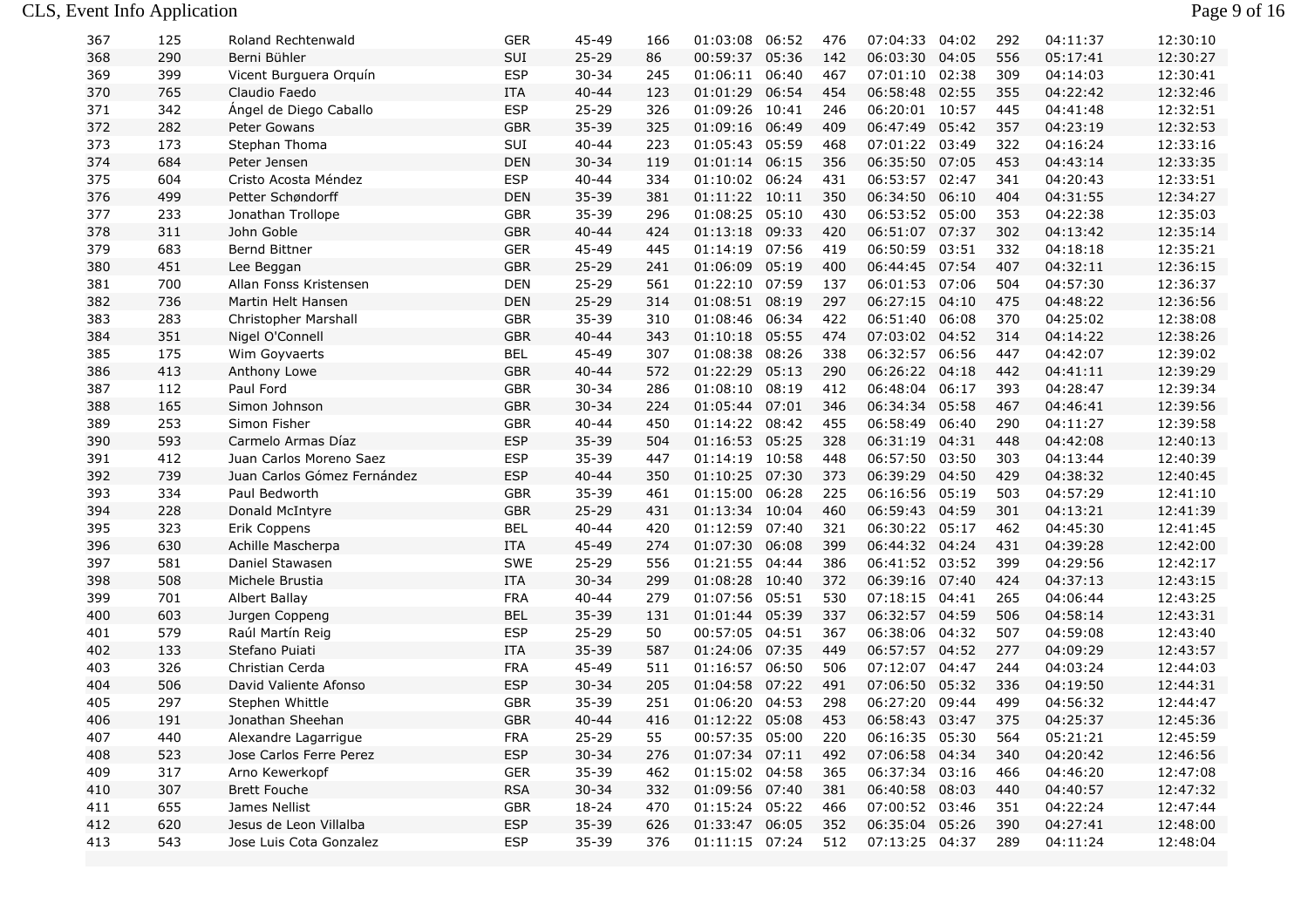## CLS, Event Info Application Page 10 of 16

| 414 | 252 | <b>Martin Ennis</b>        | <b>GBR</b> | $35 - 39$ | 402 | 01:11:45       | 06:44 | 417 | 06:50:05       | 03:02 | 421 | 04:36:39 | 12:48:14 |
|-----|-----|----------------------------|------------|-----------|-----|----------------|-------|-----|----------------|-------|-----|----------|----------|
| 415 | 375 | Julian MacDonald           | <b>GBR</b> | $30 - 34$ | 648 | 01:49:05       | 13:27 | 436 | 06:55:30 12:13 |       | 105 | 03:38:04 | 12:48:18 |
| 416 | 769 | Jürgen Migotsch            | <b>GER</b> | $40 - 44$ | 421 | 01:13:02 10:23 |       | 416 | 06:49:54       | 06:22 | 394 | 04:28:47 | 12:48:25 |
| 417 | 250 | Thomas Dreher              | <b>GER</b> | $40 - 44$ | 378 | 01:11:17 07:27 |       | 414 | 06:49:04 04:28 |       | 420 | 04:36:19 | 12:48:34 |
| 418 | 702 | David Bell                 | <b>GBR</b> | 45-49     | 347 | 01:10:23 16:27 |       | 415 | 06:49:40 15:01 |       | 326 | 04:17:17 | 12:48:45 |
| 419 | 257 | Mark Worrall               | <b>GBR</b> | 45-49     | 508 | 01:16:56       | 09:01 | 558 | 07:29:48 05:00 |       | 157 | 03:48:50 | 12:49:34 |
| 420 | 676 | Giorgio Pirana             | ITA        | $35 - 39$ | 488 | 01:16:21       | 09:05 | 380 | 06:40:34       | 06:08 | 425 | 04:37:40 | 12:49:47 |
| 421 | 149 | Juergen Haas               | <b>GER</b> | $25 - 29$ | 585 | 01:23:58       | 07:20 | 242 | 06:19:29 04:42 |       | 489 | 04:54:37 | 12:50:04 |
| 422 | 344 | Joerg Bräuer               | <b>GER</b> | $30 - 34$ | 621 | 01:31:45       | 09:23 | 438 | 06:55:40 06:20 |       | 269 | 04:07:23 | 12:50:29 |
| 423 | 555 | Björn Fredriksson          | SWE        | $30 - 34$ | 633 | 01:35:57       | 05:50 | 343 | 06:34:15 03:29 |       | 403 | 04:31:46 | 12:51:15 |
| 424 | 220 | Allan Nevay                | <b>GBR</b> | $40 - 44$ | 499 | 01:16:47       | 06:37 | 397 | 06:43:54 04:02 |       | 435 | 04:40:34 | 12:51:52 |
| 425 | 450 | Steven Dutton              | GBR        | 45-49     | 573 | 01:22:32       | 09:31 | 308 | 06:28:09 09:44 |       | 449 | 04:42:18 | 12:52:12 |
| 426 | 261 | Salvatore Parello          | <b>GBR</b> | $40 - 44$ | 586 | 01:24:05       | 11:57 | 523 | 07:16:34 03:07 |       | 206 | 03:56:38 | 12:52:19 |
| 427 | 474 | Jose Ramon Martí Patiño    | <b>ESP</b> | 35-39     | 466 | 01:15:06       | 12:46 | 511 | 07:13:19 05:00 |       | 263 | 04:06:10 | 12:52:20 |
| 428 | 480 | David John McAvoy          | <b>GBR</b> | $25 - 29$ | 216 | 01:05:24 04:43 |       | 441 | 06:56:10 03:50 |       | 450 | 04:42:20 | 12:52:25 |
| 429 | 733 | Paul O'Connel              | <b>GBR</b> | $40 - 44$ | 239 | 01:06:04       | 04:11 | 387 | 06:42:03 04:31 |       | 495 | 04:56:04 | 12:52:51 |
| 430 | 130 | <b>Howard Davis</b>        | <b>GBR</b> | $40 - 44$ | 246 | 01:06:12 06:01 |       | 452 | 06:58:38 05:21 |       | 423 | 04:37:10 | 12:53:20 |
| 431 | 270 | Rudolf Vilček              | CZE        | 45-49     | 367 | 01:10:52 07:32 |       | 362 | 06:36:37 03:42 |       | 491 | 04:54:46 | 12:53:28 |
| 432 | 393 | Paul Sabin                 | <b>GBR</b> | $25 - 29$ | 186 | 01:04:26       | 05:09 | 344 | 06:34:18 04:20 |       | 522 | 05:05:46 | 12:53:57 |
| 433 | 184 | Kevin James                | <b>GBR</b> | $40 - 44$ | 426 | 01:13:23       | 06:05 | 389 | 06:42:38 03:31 |       | 477 | 04:48:26 | 12:54:02 |
| 434 | 673 | Philip Marsh               | <b>GBR</b> | 35-39     | 280 | 01:07:56       | 07:09 | 522 | 07:16:10 06:56 |       | 320 | 04:15:58 | 12:54:07 |
| 435 | 749 | Martin Haarup Mortensen    | DEN        | $25 - 29$ | 566 | 01:22:21 06:19 |       | 428 | 06:53:26 04:00 |       | 391 | 04:28:18 | 12:54:22 |
| 436 | 748 | Antonio Rapa               | ITA        | 45-49     | 335 | 01:10:03       | 07:11 | 505 | 07:11:54 05:26 |       | 345 | 04:21:11 | 12:55:42 |
| 437 | 155 | <b>Neil Potts</b>          | <b>GBR</b> | 35-39     | 176 | 01:04:07       | 04:36 | 446 | 06:57:11 02:51 |       | 474 | 04:48:08 | 12:56:51 |
| 438 | 139 | Neville Richard Yates      | <b>GBR</b> | $40 - 44$ | 534 | 01:19:03       | 07:32 | 451 | 06:58:25 05:47 |       | 380 | 04:26:18 | 12:57:03 |
| 439 | 514 | Alvaro Ferrer Galvin       | <b>ESP</b> | 35-39     | 500 | 01:16:48       | 05:52 | 479 | 07:04:57       | 04:06 | 381 | 04:26:20 | 12:58:02 |
| 440 | 590 | Ataulfo Alvar Iglesias     | <b>ESP</b> | $35 - 39$ | 316 | 01:09:00       | 06:10 | 459 | 06:59:23 06:33 |       | 427 | 04:37:45 | 12:58:50 |
| 441 | 305 | Chris Hine                 | <b>GBR</b> | $30 - 34$ | 429 | 01:13:29       | 06:36 | 426 | 06:52:19 04:53 |       | 443 | 04:41:40 | 12:58:55 |
| 442 | 163 | Mikael Nordin              | SWE        | $18 - 24$ | 427 | 01:13:25       | 06:08 | 427 | 06:52:35 03:40 |       | 457 | 04:43:43 | 12:59:29 |
| 443 | 761 | Jaime Vigaray              | <b>ESP</b> | $30 - 34$ | 62  | 00:58:08       | 03:00 | 394 | 06:43:19 04:27 |       | 540 | 05:10:47 | 12:59:39 |
| 444 | 582 | Vicente Limorti Albarranch | <b>ESP</b> | 35-39     | 341 | 01:10:16       | 13:28 | 485 | 07:05:50 05:34 |       | 363 | 04:24:34 | 12:59:40 |
| 445 | 389 | Simón Kawa                 | <b>MEX</b> | $40 - 44$ | 417 | 01:12:23       | 08:35 | 537 | 07:19:33 04:50 |       | 318 | 04:15:07 | 13:00:26 |
| 446 | 433 | Valentin Navarro Batista   | <b>ESP</b> | $25 - 29$ | 412 | 01:12:15       | 05:16 | 368 | 06:38:13 02:30 |       | 517 | 05:02:28 | 13:00:41 |
| 447 | 438 | Joseph (Jamie) Mondello    | <b>USA</b> | 45-49     | 617 | 01:28:44       | 09:58 | 580 | 07:35:42 02:58 |       | 129 | 03:44:25 | 13:01:45 |
| 448 | 249 | Miguel Romero Linares      | <b>ESP</b> | $30 - 34$ | 560 | 01:22:08       | 07:48 | 545 | 07:24:34       | 06:13 | 237 | 04:01:39 | 13:02:19 |
| 449 | 196 | Winfried Schmidt           | <b>GER</b> | $60 - 64$ | 479 | 01:16:12       | 10:42 | 407 | 06:47:31 04:49 |       | 459 | 04:44:16 | 13:03:28 |
| 450 | 625 | Philippe Bravin            | <b>FRA</b> | 45-49     | 463 | 01:15:04 07:16 |       | 513 | 07:13:27 05:54 |       | 352 | 04:22:33 | 13:04:11 |
| 451 | 615 | Antonio Curbelo Bermudez   | <b>ESP</b> | $25 - 29$ | 568 | 01:22:25       | 06:17 | 315 | 06:29:39 04:46 |       | 514 | 05:02:01 | 13:05:06 |
| 452 | 373 | Johnny Baka                | <b>BEL</b> | $40 - 44$ | 414 | 01:12:20       | 10:06 | 529 | 07:17:45 04:21 |       | 348 | 04:21:19 | 13:05:49 |
| 453 | 716 | Charlie Collins            | <b>GBR</b> | $40 - 44$ | 398 | 01:11:42 06:39 |       | 526 | 07:16:45 07:07 |       | 359 | 04:23:39 | 13:05:49 |
| 454 | 782 | Iain Hamilton              | GBR        | $30 - 34$ | 54  | 00:57:26 03:33 |       | 510 | 07:13:12 05:30 |       | 473 | 04:48:02 | 13:07:42 |
| 455 | 492 | Kurt Wylin                 | <b>BEL</b> | $30 - 34$ | 396 | 01:11:39       | 06:02 | 285 | 06:25:53 03:33 |       | 565 | 05:21:54 | 13:08:59 |
| 456 | 260 | Remo Gottardi              | ITA        | 35-39     | 628 | 01:34:02 10:35 |       | 481 | 07:05:13 07:05 |       | 294 | 04:12:19 | 13:09:12 |
| 457 | 441 | Josef Gruber               | AUT        | $30 - 34$ | 253 | 01:06:25 04:19 |       | 273 | 06:24:03 02:42 |       | 589 | 05:31:51 | 13:09:19 |
| 458 | 745 | Donal Mcalister            | IRL        | $30 - 34$ | 594 | 01:25:42 10:40 |       | 478 | 07:04:55 09:51 |       | 334 | 04:19:43 | 13:10:49 |
| 459 | 194 | Michael Schmitz            | GER        | $30 - 34$ | 605 | 01:26:33 09:00 |       | 461 | 07:00:10 05:00 |       | 400 | 04:30:25 | 13:11:05 |
| 460 | 232 | Giacomo Maritati           | ITA        | $40 - 44$ | 380 | 01:11:21 10:04 |       | 304 | 06:27:39 06:30 |       | 554 | 05:16:55 | 13:12:27 |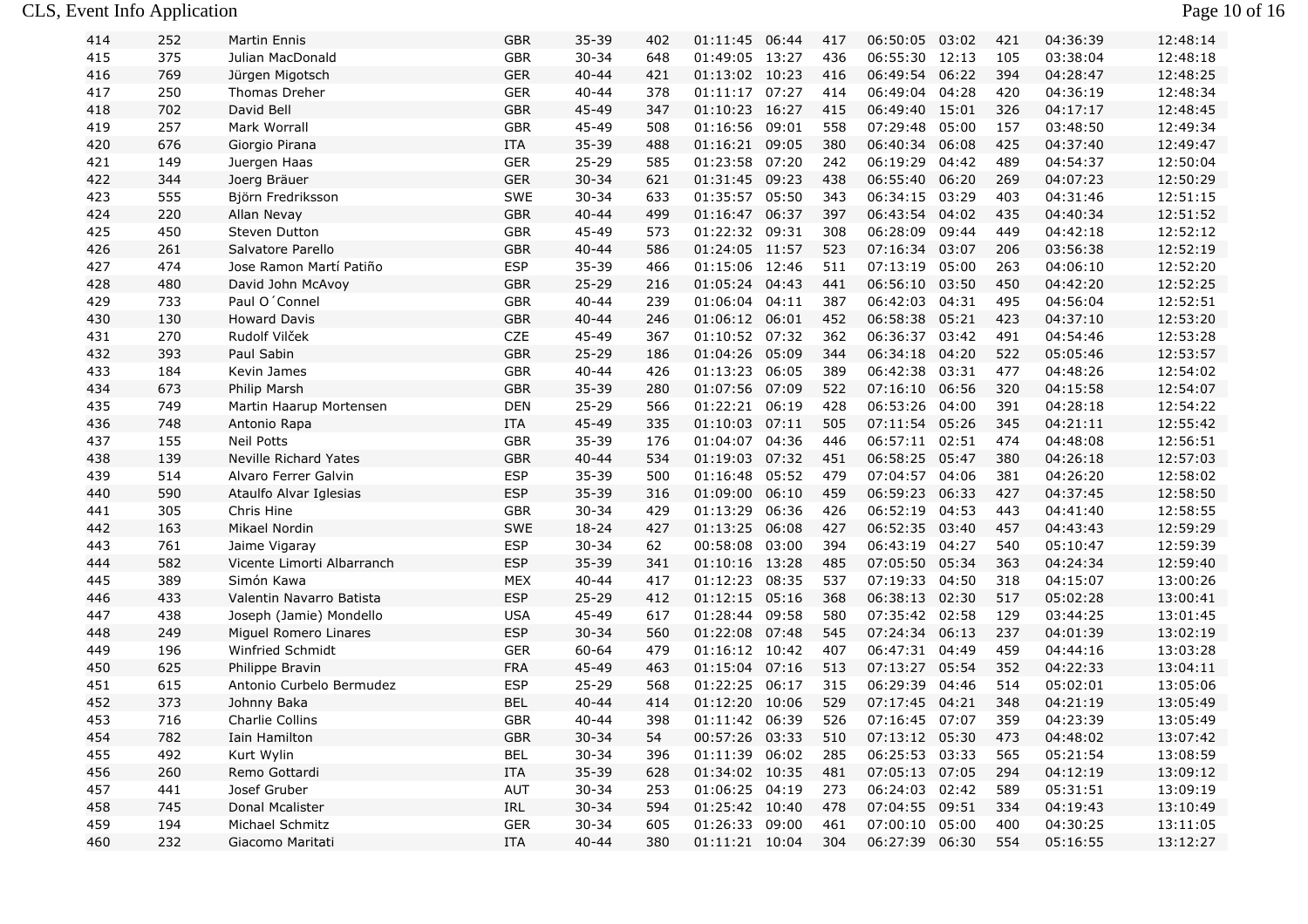| 461 | 628 | Armando Scolari                 | ITA        | $60 - 64$ | 413 | 01:12:17       | 09:00 | 555 | 07:27:23       | 04:10 | 337 | 04:20:06 | 13:12:54 |
|-----|-----|---------------------------------|------------|-----------|-----|----------------|-------|-----|----------------|-------|-----|----------|----------|
| 462 | 162 | <b>Nigel Costiff</b>            | <b>GBR</b> | $50 - 54$ | 484 | 01:16:19       | 05:37 | 534 | 07:19:04       | 05:01 | 387 | 04:27:24 | 13:13:22 |
| 463 | 335 | Mark Carter                     | GBR        | $40 - 44$ | 180 | 01:04:15       | 05:36 | 390 | 06:42:40       | 03:30 | 557 | 05:17:55 | 13:13:53 |
| 464 | 168 | Stephan Meyer                   | SUI        | 35-39     | 604 | 01:26:29       | 04:36 | 434 | 06:54:47       | 02:18 | 463 | 04:45:48 | 13:13:57 |
| 465 | 240 | Dan Chodnicki                   | <b>USA</b> | $40 - 44$ | 178 | 01:04:09       | 06:23 | 532 | 07:18:47       | 05:19 | 432 | 04:39:32 | 13:14:08 |
| 466 | 597 | Javier Miguel Carrasco Martinez | <b>ESP</b> | $30 - 34$ | 244 | 01:06:11       | 06:14 | 383 | 06:41:31 05:08 |       | 552 | 05:15:39 | 13:14:41 |
| 467 | 627 | Ismael Mejias Pitti             | <b>ESP</b> | $30 - 34$ | 80  | 00:58:56 04:15 |       | 174 | 06:07:44 03:20 |       | 623 | 06:00:29 | 13:14:42 |
| 468 | 720 | Jean-Pierre Perez               | <b>FRA</b> | $50 - 54$ | 612 | 01:27:19 07:28 |       | 445 | 06:57:05 05:04 |       | 433 | 04:39:52 | 13:16:46 |
| 469 | 150 | Mike Hewick                     | <b>GBR</b> | 35-39     | 457 | 01:14:45       | 05:37 | 402 | 06:45:30       | 02:13 | 532 | 05:08:45 | 13:16:48 |
| 470 | 367 | Jonathan Lane                   | <b>GBR</b> | 35-39     | 468 | 01:15:12 07:43 |       | 429 | 06:53:41       | 04:49 | 494 | 04:55:51 | 13:17:13 |
| 471 | 277 | <b>Emmanuel Cupillard</b>       | <b>FRA</b> | 35-39     | 512 | 01:17:00 07:55 |       | 444 | 06:57:04       | 05:06 | 480 | 04:50:23 | 13:17:27 |
| 472 | 522 | Vicente Ferre Perez             | <b>ESP</b> | $40 - 44$ | 469 | 01:15:21 06:44 |       | 494 | 07:07:30       | 06:19 | 452 | 04:42:36 | 13:18:29 |
| 473 | 368 | <b>Boris Tominc</b>             | SWE        | 35-39     | 643 | 01:42:00       | 05:55 | 472 | 07:02:33       | 01:42 | 383 | 04:26:49 | 13:18:57 |
| 474 | 485 | Thomas Landgrebe                | <b>RSA</b> | $25 - 29$ | 284 | 01:08:04 06:29 |       | 541 | 07:22:09 07:53 |       | 417 | 04:34:48 | 13:19:22 |
| 475 | 353 | Mark Bennett                    | GBR        | $30 - 34$ | 207 | 01:05:05 06:57 |       | 540 | 07:22:09 05:13 |       | 438 | 04:40:47 | 13:20:09 |
| 476 | 227 | Kurt Lovdal                     | <b>DEN</b> | 55-59     | 610 | 01:27:10 08:29 |       | 410 | 06:47:59       | 09:06 | 470 | 04:47:34 | 13:20:16 |
| 477 | 425 | Peter Campbell                  | GBR        | 18-24     | 73  | 00:58:32       | 05:48 | 489 | 07:06:15 07:44 |       | 516 | 05:02:26 | 13:20:43 |
| 478 | 680 | Chris Wilcock                   | <b>GBR</b> | $40 - 44$ | 453 | 01:14:31 07:35 |       | 515 | 07:13:53 05:35 |       | 430 | 04:39:19 | 13:20:51 |
| 479 | 225 | Miguel Romero                   | <b>VEN</b> | $30 - 34$ | 111 | 01:00:40       | 05:02 | 531 | 07:18:35 03:42 |       | 485 | 04:53:45 | 13:21:41 |
| 480 | 532 | Jacobo Barroso Martin           | <b>ESP</b> | $25 - 29$ | 67  | 00:58:15       | 06:19 | 484 | 07:05:49       | 10:52 | 512 | 05:00:39 | 13:21:52 |
| 481 | 735 | Vidin Nikolaev Nikolov          | <b>BUL</b> | $25 - 29$ | 646 | 01:47:06       | 07:16 | 465 | 07:00:26       | 03:44 | 362 | 04:24:16 | 13:22:45 |
| 482 | 302 | Andy Tassell                    | <b>GBR</b> | $40 - 44$ | 397 | 01:11:40 09:00 |       | 433 | 06:54:02 05:32 |       | 519 | 05:03:39 | 13:23:51 |
| 483 | 230 | Paul Gwatkin                    | <b>GBR</b> | 35-39     | 232 | 01:05:49       | 07:16 | 249 | 06:20:29 05:02 |       | 609 | 05:45:34 | 13:24:08 |
| 484 | 599 | Jose Gómez Pérez                | <b>ESP</b> | 35-39     | 533 | 01:18:58       | 06:13 | 516 | 07:14:07       | 02:37 | 451 | 04:42:23 | 13:24:16 |
| 485 | 279 | Serge Humbert                   | <b>FRA</b> | $50 - 54$ | 636 | 01:38:22 07:15 |       | 507 | 07:12:39       | 05:09 | 346 | 04:21:12 | 13:24:35 |
| 486 | 300 | Pierre Beccamel                 | <b>FRA</b> | 65-69     | 590 | 01:24:22 05:39 |       | 504 | 07:11:13 05:00 |       | 428 | 04:38:31 | 13:24:44 |
| 487 | 320 | Juan Salazar Hougthon           | <b>ESP</b> | $40 - 44$ | 624 | 01:32:33 10:52 |       | 500 | 07:09:46 07:50 |       | 373 | 04:25:27 | 13:26:26 |
| 488 | 189 | <b>Bart Huyskens</b>            | <b>BEL</b> | $40 - 44$ | 360 | 01:10:39       | 07:23 | 294 | 06:26:30 03:23 |       | 595 | 05:38:40 | 13:26:34 |
| 489 | 619 | Jose Luis Agra Torres           | <b>ESP</b> | $25 - 29$ | 356 | 01:10:35       | 04:31 | 463 | 07:00:13       | 04:33 | 527 | 05:06:53 | 13:26:43 |
| 490 | 709 | Günther Gemballa                | <b>GER</b> | $30 - 34$ | 509 | 01:16:56 05:47 |       | 477 | 07:04:38 04:36 |       | 498 | 04:56:32 | 13:28:28 |
| 491 | 658 | Barry Kelly                     | GBR        | $40 - 44$ | 451 | 01:14:24 07:16 |       | 547 | 07:24:51 05:11 |       | 426 | 04:37:44 | 13:29:24 |
| 492 | 223 | Jeff Liiccardi                  | <b>USA</b> | $40 - 44$ | 531 | 01:18:52 06:27 |       | 550 | 07:26:06 05:00 |       | 410 | 04:33:30 | 13:29:54 |
| 493 | 310 | Pierre Lantelme                 | <b>FRA</b> | $30 - 34$ | 89  | 00:59:43       | 05:21 | 342 | 06:34:12 03:51 |       | 613 | 05:47:50 | 13:30:55 |
| 494 | 484 | Diego Sebastian Alvarez Beltran | <b>ESP</b> | $30 - 34$ | 549 | 01:20:35       | 07:10 | 475 | 07:03:58 03:35 |       | 497 | 04:56:23 | 13:31:39 |
| 495 | 406 | Jesus Muñoz Jimenez             | <b>ESP</b> | 35-39     | 438 | 01:14:07       | 10:16 | 576 | 07:34:39       | 05:37 | 385 | 04:27:14 | 13:31:51 |
| 496 | 108 | Kevin Hardwick                  | <b>GBR</b> | $30 - 34$ | 333 | 01:09:58       | 07:27 | 384 | 06:41:32 07:28 |       | 577 | 05:27:08 | 13:33:32 |
| 497 | 102 | Scott Cole                      | <b>GBR</b> | $30 - 34$ | 115 | 01:00:49       | 06:15 | 458 | 06:59:19       | 07:28 | 562 | 05:20:23 | 13:34:12 |
| 498 | 505 | Jose Antonio Aguirre Ayo        | <b>ESP</b> | 55-59     | 358 | 01:10:37 09:53 |       | 508 | 07:12:43 06:13 |       | 493 | 04:55:20 | 13:34:44 |
| 499 | 259 | John Shearer                    | GBR        | 45-49     | 208 | 01:05:07 07:21 |       | 462 | 07:00:10 05:20 |       | 553 | 05:16:50 | 13:34:47 |
| 500 | 192 | Howard Gilbert                  | <b>GBR</b> | $25 - 29$ | 364 | 01:10:49 07:25 |       | 440 | 06:56:10       | 08:43 | 543 | 05:11:43 | 13:34:48 |
| 501 | 388 | Alberto Salazar Valadez         | MEX        | $50 - 54$ | 517 | 01:17:29 07:32 |       | 585 | 07:38:33 04:51 |       | 384 | 04:26:50 | 13:35:13 |
| 502 | 626 | Rayco Gonzalez Velazquez        | <b>ESP</b> | 18-24     | 545 | 01:19:58 07:27 |       | 525 | 07:16:43 04:32 |       | 469 | 04:47:11 | 13:35:49 |
| 503 | 529 | Domingo Perez Garcia            | <b>ESP</b> | 18-24     | 53  | 00:57:12 04:05 |       | 215 | 06:16:01 04:40 |       | 637 | 06:14:54 | 13:36:50 |
| 504 | 325 | Matthew Jackson                 | <b>GBR</b> | $30 - 34$ | 408 | 01:12:10 08:58 |       | 605 | 07:50:10 05:00 |       | 349 | 04:21:38 | 13:37:55 |
| 505 | 537 | Jose Ivan Rodriguez Morales     | <b>ESP</b> | $25 - 29$ | 591 | 01:24:23 05:21 |       | 573 | 07:32:16 05:06 |       | 402 | 04:31:06 | 13:38:10 |
| 506 | 210 | Florian Knöpfel                 | SUI        | $30 - 34$ | 313 | 01:08:50 07:39 |       | 442 | 06:56:49 05:04 |       | 561 | 05:20:11 | 13:38:32 |
| 507 | 553 | Joaquin Santos Fernandez        | <b>ESP</b> | $30 - 34$ | 555 | 01:21:48 07:43 |       | 560 | 07:29:53 05:19 |       | 414 | 04:34:08 | 13:38:49 |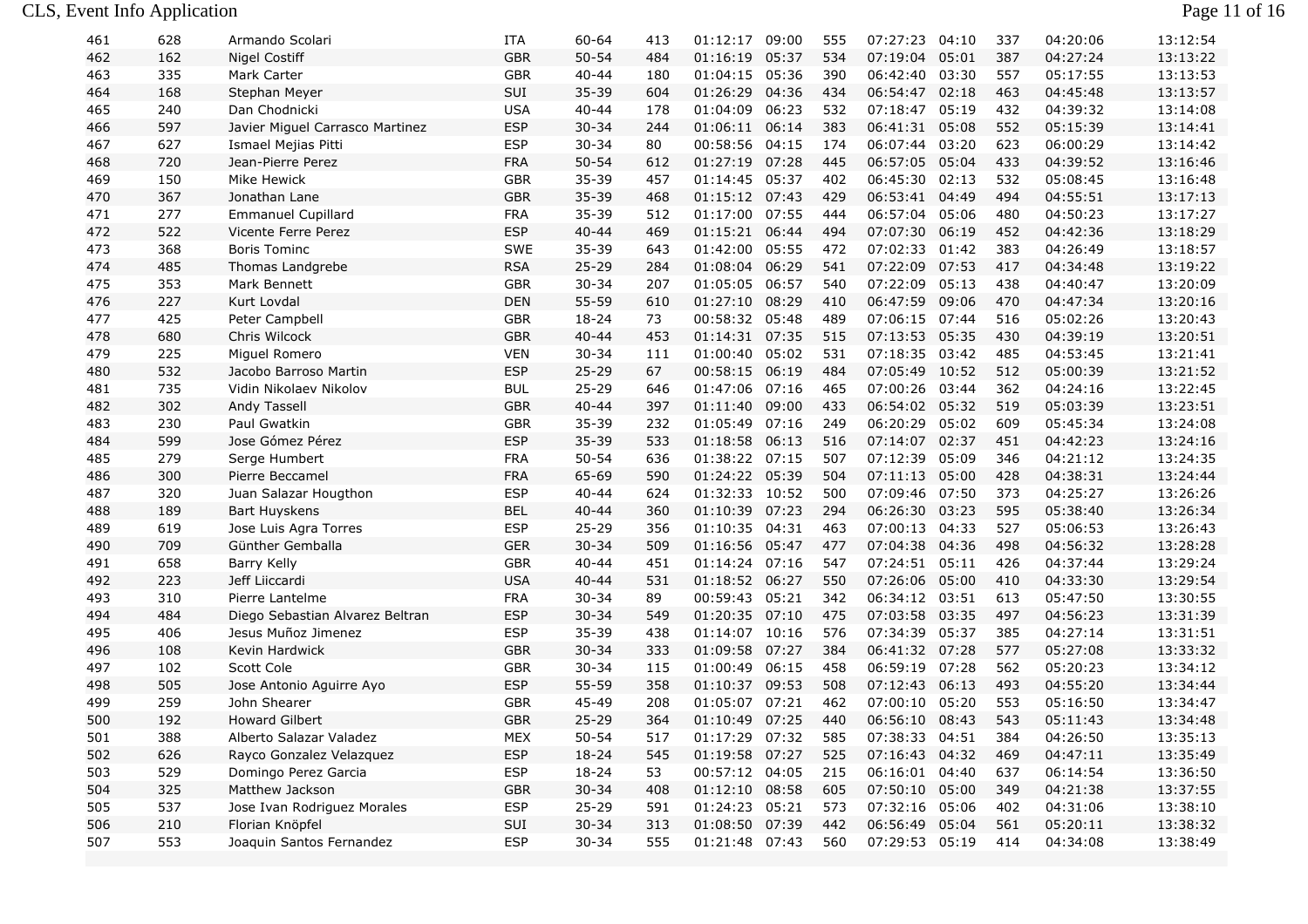## CLS, Event Info Application Page 12 of 16

| 13:39:23<br>760<br><b>GBR</b><br>$25 - 29$<br>01:06:14<br>04:57<br>07:31:01<br>05:00<br>484<br>04:52:12<br>509<br>Matthew Reynolds<br>248<br>568<br>510<br>401<br><b>JPN</b><br>35-39<br>259<br>01:06:36<br>08:06<br>07:54:02 05:00<br>376<br>04:25:42<br>13:39:24<br>Koji Sugawara<br>610<br><b>GBR</b><br>09:17<br>509<br>07:12:52 12:03<br>409<br>13:39:34<br>511<br>315<br>Howard James Richards<br>$40 - 44$<br>623<br>01:31:57<br>04:33:27<br>512<br>366<br><b>GBR</b><br>$50 - 54$<br>478<br>01:16:11 08:15<br>535<br>07:19:09 08:32<br>472<br>04:47:52<br>13:39:56<br>Chris Morgan<br>513<br>Kelly Smith<br>541<br>01:19:53<br>06:42:58 13:50<br>539<br>05:10:15<br>13:40:41<br>110<br>CAN<br>$30 - 34$<br>13:47<br>392<br>514<br>103<br>SWE<br>45-49<br>577<br>01:22:43<br>08:10<br>437<br>06:55:34 05:01<br>538<br>05:10:03<br>13:41:29<br>Kari Martens<br>515<br>624<br><b>Terry Garlinge</b><br><b>GBR</b><br>235<br>01:05:52 10:55<br>07:05:55 05:58<br>546<br>13:41:35<br>$30 - 34$<br>486<br>05:12:56<br>516<br>422<br>Hiroshi Kishibe<br><b>JPN</b><br>45-49<br>465<br>01:15:05<br>07:56<br>07:06:04 10:51<br>515<br>05:02:10<br>13:42:04<br>487<br>517<br><b>GBR</b><br>35-39<br>539<br>01:19:33<br>08:53<br>07:14:59<br>05:22<br>487<br>04:53:50<br>13:42:34<br>120<br>Pete Dowling<br>519<br><b>NOR</b><br>518<br>552<br>01:21:24<br>08:19<br>501<br>07:10:31 01:56<br>511<br>05:00:36<br>13:42:44<br>124<br>Ove Hansen<br>$40 - 44$<br>519<br>564<br><b>ESP</b><br>$35 - 39$<br>01:17:02<br>528<br>07:17:45 05:30<br>501<br>04:56:49<br>13:43:10<br>Juan Monzon Cruz<br>514<br>06:06<br>520<br>419<br><b>ESP</b><br>$30 - 34$<br>01:13:33<br>06:25<br>514<br>07:13:34 01:47<br>536<br>05:09:18<br>13:44:35<br>Jordi Puig Pujol<br>430<br>521<br>234<br>GBR<br>45-49<br>578<br>01:22:45 11:30<br>569<br>07:31:08 11:16<br>392<br>04:28:24<br>13:45:01<br>Gary McLeod<br>522<br>Ryan Bowd<br><b>GBR</b><br>$25 - 29$<br>584<br>01:23:45 05:30<br>07:54:22 04:36<br>329<br>13:46:18<br>303<br>611<br>04:18:07<br>523<br>598<br><b>FRA</b><br>60-64<br>569<br>01:22:26<br>07:09:33 05:25<br>509<br>04:59:58<br>13:46:26<br>Rudolf Irenee Louis Noppe<br>09:07<br>497<br>524<br>174<br><b>GBR</b><br>45-49<br>554<br>01:21:31 07:05<br>07:02:06 05:14<br>541<br>05:11:08<br>13:47:03<br><b>Tony Rees</b><br>471<br>525<br>473<br>John Skaanning<br><b>DEN</b><br>35-39<br>522<br>01:18:13<br>08:23<br>480<br>07:05:03 06:35<br>533<br>05:09:02<br>13:47:14<br>526<br>395<br><b>NED</b><br>$60 - 64$<br>637<br>01:39:07<br>06:13<br>483<br>07:05:43 05:00<br>482<br>04:51:35<br>13:47:38<br>Arend Roelof Middelveldt<br>527<br>35-39<br>01:47:24<br>07:06<br>06:57:42 05:00<br>04:50:51<br>13:48:02<br>618<br>Paul Rodborn<br><b>GBR</b><br>647<br>447<br>481<br>528<br><b>GBR</b><br>$40 - 44$<br>08:42<br>548<br>05:13:33<br>13:48:03<br>411<br>472<br>01:15:29<br>490<br>07:06:46 03:35<br>Christopher Duoba<br>$25 - 29$<br>06:19<br>07:07:13 06:06<br>566<br>529<br>614<br>Mencey Curbelo Garcia<br><b>ESP</b><br>255<br>01:06:29<br>493<br>05:22:12<br>13:48:16<br>530<br>269<br>Ger Vis<br><b>NED</b><br>$40 - 44$<br>528<br>01:18:33<br>07:23<br>07:16:36<br>05:42<br>510<br>05:00:22<br>13:48:34<br>524<br>363<br>SUI<br>620<br>01:29:36<br>07:14:57<br>05:00<br>479<br>04:50:09<br>13:49:09<br>531<br>Valerio Di Bari<br>$40 - 44$<br>09:29<br>518<br><b>ESP</b><br>532<br>284<br>$25 - 29$<br>01:42:40 07:30<br>06:59:16 04:39<br>496<br>04:56:10<br>13:50:13<br>Manuel Luis Pérez Salazar<br>644<br>457<br>Alejandro Guillermo Rodriguez<br>146<br>MEX<br>01:16:55 07:44<br>07:14:32 06:10<br>523<br>05:05:51<br>13:51:10<br>533<br>35-39<br>507<br>517<br>Maurice<br><b>GBR</b><br>35-39<br>551<br>01:21:18 10:04<br>07:19:46 05:28<br>490<br>04:54:41<br>13:51:16<br>534<br>784<br>David Allan Rose<br>538<br>535<br>623<br>DEN<br>35-39<br>622<br>01:31:57 10:17<br>520<br>07:15:15 09:30<br>461<br>04:45:05<br>13:52:01<br>Michael Hvid Nielsen<br>536<br>331<br><b>ESP</b><br>35-39<br>369<br>$01:11:00$ 11:16<br>562<br>07:30:17 08:05<br>483<br>04:51:38<br>13:52:14<br>Roberto Nuñez Vallina<br><b>ESP</b><br>13:54:34<br>537<br>577<br>$40 - 44$<br>563<br>01:22:17<br>06:34<br>539<br>07:21:30<br>06:26<br>505<br>04:57:49<br>Pedro Fornies Perez<br>13:54:44<br>538<br>629<br><b>ITA</b><br>$40 - 44$<br>607<br>01:27:03<br>07:30<br>575<br>07:33:40<br>04:39<br>446<br>04:41:53<br>Danilo Salvatori<br>539<br>159<br><b>Brad Milburn</b><br><b>GBR</b><br>01:06:59<br>07:40<br>559<br>07:29:51 05:31<br>529<br>05:07:55<br>13:57:54<br>$40 - 44$<br>265<br>540<br>574<br><b>ESP</b><br>35-39<br>277<br>01:07:37<br>08:00<br>542<br>07:22:21 07:53<br>547<br>05:13:29<br>13:59:19<br>Victor M. Rodriguez Ojeda<br>08:28<br>06:56:02 06:46<br>587<br>13:59:22<br>541<br>131<br>Ian Ellery<br>GBR<br>$40 - 44$<br>494<br>01:16:35<br>439<br>05:31:34<br>542<br><b>GBR</b><br>$50 - 54$<br>489<br>583<br>07:36:34 05:00<br>488<br>04:54:01<br>13:59:55<br>115<br>Ralph Anthony Haughton<br>01:16:22<br>08:00<br>726<br>Russell Carter<br><b>GBR</b><br>01:08:21<br>07:10:40<br>572<br>543<br>$40 - 44$<br>292<br>06:37<br>502<br>09:59<br>05:24:32<br>14:00:08<br>544<br>659<br>Chris Bawden<br><b>GBR</b><br>$40 - 44$<br>544<br>01:19:58<br>08:07<br>07:30:21 05:45<br>500<br>04:56:46<br>14:00:55<br>564<br>545<br>495<br><b>ESP</b><br>$40 - 44$<br>477<br>08:52<br>07:42:21<br>476<br>Toni Canadell Gili<br>01:16:00<br>596<br>05:35<br>04:48:23<br>14:01:09<br>546<br>439<br><b>AUS</b><br>$50 - 54$<br>257<br>01:06:34 10:55<br>581<br>07:35:44 05:38<br>518<br>05:03:36<br>14:02:24<br>Warren Kearns<br>35-39<br>01:49:19 12:15<br>05:55:07 08:56<br>14:03:18<br>547<br>318<br>Christopher Peter Hopkinson<br>GBR<br>05:57:43<br>649<br>105<br>622<br>35-39<br>05:05:58<br>14:03:24<br>548<br>704<br><b>GBR</b><br>212<br>01:05:19 13:02<br>556<br>07:27:40 11:26<br>524<br><b>Barry Taylor</b><br>549<br>365<br>Dan Powell<br><b>USA</b><br>$40 - 44$<br>289<br>01:08:18 05:39<br>546<br>07:24:39 04:57<br>568<br>05:22:37<br>14:06:09<br>01:08:26 06:11<br>07:18:52 03:45<br>14:06:20<br>550<br>336<br>Nick Johnson<br>GBR<br>$40 - 44$<br>297<br>533<br>580<br>05:29:08<br>01:20:22 04:03<br>06:54:01 03:43<br>551<br>786<br>Paul Brown<br>GBR<br>35-39<br>548<br>432<br>608<br>05:44:48<br>14:06:55<br>552<br>400<br>Jose Cerqueira<br>POR<br>$30 - 34$<br>493<br>01:16:32 11:12<br>07:01:26 06:44<br>585<br>05:31:08<br>14:07:02<br>470<br>14:07:23<br>553<br>180<br>Daniel Banks<br>GBR<br>$30 - 34$<br>372<br>01:11:05 07:00<br>07:40:30 04:33<br>521<br>05:04:17<br>592<br>554<br>396<br>45-49<br>01:08:39 11:34<br>513<br>14:07:52<br>Ricardo Margolis Sobol<br>MEX<br>308<br>571<br>07:31:36 15:02<br>05:01:02 | 508 | 791 | Constantin Vlachos | <b>GRE</b> | $40 - 44$ | 632 | 01:35:51 11:09 | 473 | 07:02:57 | 04:45 | 460 | 04:44:26 | 13:39:05 |
|--------------------------------------------------------------------------------------------------------------------------------------------------------------------------------------------------------------------------------------------------------------------------------------------------------------------------------------------------------------------------------------------------------------------------------------------------------------------------------------------------------------------------------------------------------------------------------------------------------------------------------------------------------------------------------------------------------------------------------------------------------------------------------------------------------------------------------------------------------------------------------------------------------------------------------------------------------------------------------------------------------------------------------------------------------------------------------------------------------------------------------------------------------------------------------------------------------------------------------------------------------------------------------------------------------------------------------------------------------------------------------------------------------------------------------------------------------------------------------------------------------------------------------------------------------------------------------------------------------------------------------------------------------------------------------------------------------------------------------------------------------------------------------------------------------------------------------------------------------------------------------------------------------------------------------------------------------------------------------------------------------------------------------------------------------------------------------------------------------------------------------------------------------------------------------------------------------------------------------------------------------------------------------------------------------------------------------------------------------------------------------------------------------------------------------------------------------------------------------------------------------------------------------------------------------------------------------------------------------------------------------------------------------------------------------------------------------------------------------------------------------------------------------------------------------------------------------------------------------------------------------------------------------------------------------------------------------------------------------------------------------------------------------------------------------------------------------------------------------------------------------------------------------------------------------------------------------------------------------------------------------------------------------------------------------------------------------------------------------------------------------------------------------------------------------------------------------------------------------------------------------------------------------------------------------------------------------------------------------------------------------------------------------------------------------------------------------------------------------------------------------------------------------------------------------------------------------------------------------------------------------------------------------------------------------------------------------------------------------------------------------------------------------------------------------------------------------------------------------------------------------------------------------------------------------------------------------------------------------------------------------------------------------------------------------------------------------------------------------------------------------------------------------------------------------------------------------------------------------------------------------------------------------------------------------------------------------------------------------------------------------------------------------------------------------------------------------------------------------------------------------------------------------------------------------------------------------------------------------------------------------------------------------------------------------------------------------------------------------------------------------------------------------------------------------------------------------------------------------------------------------------------------------------------------------------------------------------------------------------------------------------------------------------------------------------------------------------------------------------------------------------------------------------------------------------------------------------------------------------------------------------------------------------------------------------------------------------------------------------------------------------------------------------------------------------------------------------------------------------------------------------------------------------------------------------------------------------------------------------------------------------------------------------------------------------------------------------------------------------------------------------------------------------------------------------------------------------------------------------------------------------------------------------------------------------------------------------------------------------------------------------------------------------------------------------------------------------------------------------------------------------------------------------------------------------------------------------------------------------------------------------------------------------------------------------------------------------------------------------------------------------------------------------------------------------------------------------------------------------------------------------------|-----|-----|--------------------|------------|-----------|-----|----------------|-----|----------|-------|-----|----------|----------|
|                                                                                                                                                                                                                                                                                                                                                                                                                                                                                                                                                                                                                                                                                                                                                                                                                                                                                                                                                                                                                                                                                                                                                                                                                                                                                                                                                                                                                                                                                                                                                                                                                                                                                                                                                                                                                                                                                                                                                                                                                                                                                                                                                                                                                                                                                                                                                                                                                                                                                                                                                                                                                                                                                                                                                                                                                                                                                                                                                                                                                                                                                                                                                                                                                                                                                                                                                                                                                                                                                                                                                                                                                                                                                                                                                                                                                                                                                                                                                                                                                                                                                                                                                                                                                                                                                                                                                                                                                                                                                                                                                                                                                                                                                                                                                                                                                                                                                                                                                                                                                                                                                                                                                                                                                                                                                                                                                                                                                                                                                                                                                                                                                                                                                                                                                                                                                                                                                                                                                                                                                                                                                                                                                                                                                                                                                                                                                                                                                                                                                                                                                                                                                                                                                                                                                                    |     |     |                    |            |           |     |                |     |          |       |     |          |          |
|                                                                                                                                                                                                                                                                                                                                                                                                                                                                                                                                                                                                                                                                                                                                                                                                                                                                                                                                                                                                                                                                                                                                                                                                                                                                                                                                                                                                                                                                                                                                                                                                                                                                                                                                                                                                                                                                                                                                                                                                                                                                                                                                                                                                                                                                                                                                                                                                                                                                                                                                                                                                                                                                                                                                                                                                                                                                                                                                                                                                                                                                                                                                                                                                                                                                                                                                                                                                                                                                                                                                                                                                                                                                                                                                                                                                                                                                                                                                                                                                                                                                                                                                                                                                                                                                                                                                                                                                                                                                                                                                                                                                                                                                                                                                                                                                                                                                                                                                                                                                                                                                                                                                                                                                                                                                                                                                                                                                                                                                                                                                                                                                                                                                                                                                                                                                                                                                                                                                                                                                                                                                                                                                                                                                                                                                                                                                                                                                                                                                                                                                                                                                                                                                                                                                                                    |     |     |                    |            |           |     |                |     |          |       |     |          |          |
|                                                                                                                                                                                                                                                                                                                                                                                                                                                                                                                                                                                                                                                                                                                                                                                                                                                                                                                                                                                                                                                                                                                                                                                                                                                                                                                                                                                                                                                                                                                                                                                                                                                                                                                                                                                                                                                                                                                                                                                                                                                                                                                                                                                                                                                                                                                                                                                                                                                                                                                                                                                                                                                                                                                                                                                                                                                                                                                                                                                                                                                                                                                                                                                                                                                                                                                                                                                                                                                                                                                                                                                                                                                                                                                                                                                                                                                                                                                                                                                                                                                                                                                                                                                                                                                                                                                                                                                                                                                                                                                                                                                                                                                                                                                                                                                                                                                                                                                                                                                                                                                                                                                                                                                                                                                                                                                                                                                                                                                                                                                                                                                                                                                                                                                                                                                                                                                                                                                                                                                                                                                                                                                                                                                                                                                                                                                                                                                                                                                                                                                                                                                                                                                                                                                                                                    |     |     |                    |            |           |     |                |     |          |       |     |          |          |
|                                                                                                                                                                                                                                                                                                                                                                                                                                                                                                                                                                                                                                                                                                                                                                                                                                                                                                                                                                                                                                                                                                                                                                                                                                                                                                                                                                                                                                                                                                                                                                                                                                                                                                                                                                                                                                                                                                                                                                                                                                                                                                                                                                                                                                                                                                                                                                                                                                                                                                                                                                                                                                                                                                                                                                                                                                                                                                                                                                                                                                                                                                                                                                                                                                                                                                                                                                                                                                                                                                                                                                                                                                                                                                                                                                                                                                                                                                                                                                                                                                                                                                                                                                                                                                                                                                                                                                                                                                                                                                                                                                                                                                                                                                                                                                                                                                                                                                                                                                                                                                                                                                                                                                                                                                                                                                                                                                                                                                                                                                                                                                                                                                                                                                                                                                                                                                                                                                                                                                                                                                                                                                                                                                                                                                                                                                                                                                                                                                                                                                                                                                                                                                                                                                                                                                    |     |     |                    |            |           |     |                |     |          |       |     |          |          |
|                                                                                                                                                                                                                                                                                                                                                                                                                                                                                                                                                                                                                                                                                                                                                                                                                                                                                                                                                                                                                                                                                                                                                                                                                                                                                                                                                                                                                                                                                                                                                                                                                                                                                                                                                                                                                                                                                                                                                                                                                                                                                                                                                                                                                                                                                                                                                                                                                                                                                                                                                                                                                                                                                                                                                                                                                                                                                                                                                                                                                                                                                                                                                                                                                                                                                                                                                                                                                                                                                                                                                                                                                                                                                                                                                                                                                                                                                                                                                                                                                                                                                                                                                                                                                                                                                                                                                                                                                                                                                                                                                                                                                                                                                                                                                                                                                                                                                                                                                                                                                                                                                                                                                                                                                                                                                                                                                                                                                                                                                                                                                                                                                                                                                                                                                                                                                                                                                                                                                                                                                                                                                                                                                                                                                                                                                                                                                                                                                                                                                                                                                                                                                                                                                                                                                                    |     |     |                    |            |           |     |                |     |          |       |     |          |          |
|                                                                                                                                                                                                                                                                                                                                                                                                                                                                                                                                                                                                                                                                                                                                                                                                                                                                                                                                                                                                                                                                                                                                                                                                                                                                                                                                                                                                                                                                                                                                                                                                                                                                                                                                                                                                                                                                                                                                                                                                                                                                                                                                                                                                                                                                                                                                                                                                                                                                                                                                                                                                                                                                                                                                                                                                                                                                                                                                                                                                                                                                                                                                                                                                                                                                                                                                                                                                                                                                                                                                                                                                                                                                                                                                                                                                                                                                                                                                                                                                                                                                                                                                                                                                                                                                                                                                                                                                                                                                                                                                                                                                                                                                                                                                                                                                                                                                                                                                                                                                                                                                                                                                                                                                                                                                                                                                                                                                                                                                                                                                                                                                                                                                                                                                                                                                                                                                                                                                                                                                                                                                                                                                                                                                                                                                                                                                                                                                                                                                                                                                                                                                                                                                                                                                                                    |     |     |                    |            |           |     |                |     |          |       |     |          |          |
|                                                                                                                                                                                                                                                                                                                                                                                                                                                                                                                                                                                                                                                                                                                                                                                                                                                                                                                                                                                                                                                                                                                                                                                                                                                                                                                                                                                                                                                                                                                                                                                                                                                                                                                                                                                                                                                                                                                                                                                                                                                                                                                                                                                                                                                                                                                                                                                                                                                                                                                                                                                                                                                                                                                                                                                                                                                                                                                                                                                                                                                                                                                                                                                                                                                                                                                                                                                                                                                                                                                                                                                                                                                                                                                                                                                                                                                                                                                                                                                                                                                                                                                                                                                                                                                                                                                                                                                                                                                                                                                                                                                                                                                                                                                                                                                                                                                                                                                                                                                                                                                                                                                                                                                                                                                                                                                                                                                                                                                                                                                                                                                                                                                                                                                                                                                                                                                                                                                                                                                                                                                                                                                                                                                                                                                                                                                                                                                                                                                                                                                                                                                                                                                                                                                                                                    |     |     |                    |            |           |     |                |     |          |       |     |          |          |
|                                                                                                                                                                                                                                                                                                                                                                                                                                                                                                                                                                                                                                                                                                                                                                                                                                                                                                                                                                                                                                                                                                                                                                                                                                                                                                                                                                                                                                                                                                                                                                                                                                                                                                                                                                                                                                                                                                                                                                                                                                                                                                                                                                                                                                                                                                                                                                                                                                                                                                                                                                                                                                                                                                                                                                                                                                                                                                                                                                                                                                                                                                                                                                                                                                                                                                                                                                                                                                                                                                                                                                                                                                                                                                                                                                                                                                                                                                                                                                                                                                                                                                                                                                                                                                                                                                                                                                                                                                                                                                                                                                                                                                                                                                                                                                                                                                                                                                                                                                                                                                                                                                                                                                                                                                                                                                                                                                                                                                                                                                                                                                                                                                                                                                                                                                                                                                                                                                                                                                                                                                                                                                                                                                                                                                                                                                                                                                                                                                                                                                                                                                                                                                                                                                                                                                    |     |     |                    |            |           |     |                |     |          |       |     |          |          |
|                                                                                                                                                                                                                                                                                                                                                                                                                                                                                                                                                                                                                                                                                                                                                                                                                                                                                                                                                                                                                                                                                                                                                                                                                                                                                                                                                                                                                                                                                                                                                                                                                                                                                                                                                                                                                                                                                                                                                                                                                                                                                                                                                                                                                                                                                                                                                                                                                                                                                                                                                                                                                                                                                                                                                                                                                                                                                                                                                                                                                                                                                                                                                                                                                                                                                                                                                                                                                                                                                                                                                                                                                                                                                                                                                                                                                                                                                                                                                                                                                                                                                                                                                                                                                                                                                                                                                                                                                                                                                                                                                                                                                                                                                                                                                                                                                                                                                                                                                                                                                                                                                                                                                                                                                                                                                                                                                                                                                                                                                                                                                                                                                                                                                                                                                                                                                                                                                                                                                                                                                                                                                                                                                                                                                                                                                                                                                                                                                                                                                                                                                                                                                                                                                                                                                                    |     |     |                    |            |           |     |                |     |          |       |     |          |          |
|                                                                                                                                                                                                                                                                                                                                                                                                                                                                                                                                                                                                                                                                                                                                                                                                                                                                                                                                                                                                                                                                                                                                                                                                                                                                                                                                                                                                                                                                                                                                                                                                                                                                                                                                                                                                                                                                                                                                                                                                                                                                                                                                                                                                                                                                                                                                                                                                                                                                                                                                                                                                                                                                                                                                                                                                                                                                                                                                                                                                                                                                                                                                                                                                                                                                                                                                                                                                                                                                                                                                                                                                                                                                                                                                                                                                                                                                                                                                                                                                                                                                                                                                                                                                                                                                                                                                                                                                                                                                                                                                                                                                                                                                                                                                                                                                                                                                                                                                                                                                                                                                                                                                                                                                                                                                                                                                                                                                                                                                                                                                                                                                                                                                                                                                                                                                                                                                                                                                                                                                                                                                                                                                                                                                                                                                                                                                                                                                                                                                                                                                                                                                                                                                                                                                                                    |     |     |                    |            |           |     |                |     |          |       |     |          |          |
|                                                                                                                                                                                                                                                                                                                                                                                                                                                                                                                                                                                                                                                                                                                                                                                                                                                                                                                                                                                                                                                                                                                                                                                                                                                                                                                                                                                                                                                                                                                                                                                                                                                                                                                                                                                                                                                                                                                                                                                                                                                                                                                                                                                                                                                                                                                                                                                                                                                                                                                                                                                                                                                                                                                                                                                                                                                                                                                                                                                                                                                                                                                                                                                                                                                                                                                                                                                                                                                                                                                                                                                                                                                                                                                                                                                                                                                                                                                                                                                                                                                                                                                                                                                                                                                                                                                                                                                                                                                                                                                                                                                                                                                                                                                                                                                                                                                                                                                                                                                                                                                                                                                                                                                                                                                                                                                                                                                                                                                                                                                                                                                                                                                                                                                                                                                                                                                                                                                                                                                                                                                                                                                                                                                                                                                                                                                                                                                                                                                                                                                                                                                                                                                                                                                                                                    |     |     |                    |            |           |     |                |     |          |       |     |          |          |
|                                                                                                                                                                                                                                                                                                                                                                                                                                                                                                                                                                                                                                                                                                                                                                                                                                                                                                                                                                                                                                                                                                                                                                                                                                                                                                                                                                                                                                                                                                                                                                                                                                                                                                                                                                                                                                                                                                                                                                                                                                                                                                                                                                                                                                                                                                                                                                                                                                                                                                                                                                                                                                                                                                                                                                                                                                                                                                                                                                                                                                                                                                                                                                                                                                                                                                                                                                                                                                                                                                                                                                                                                                                                                                                                                                                                                                                                                                                                                                                                                                                                                                                                                                                                                                                                                                                                                                                                                                                                                                                                                                                                                                                                                                                                                                                                                                                                                                                                                                                                                                                                                                                                                                                                                                                                                                                                                                                                                                                                                                                                                                                                                                                                                                                                                                                                                                                                                                                                                                                                                                                                                                                                                                                                                                                                                                                                                                                                                                                                                                                                                                                                                                                                                                                                                                    |     |     |                    |            |           |     |                |     |          |       |     |          |          |
|                                                                                                                                                                                                                                                                                                                                                                                                                                                                                                                                                                                                                                                                                                                                                                                                                                                                                                                                                                                                                                                                                                                                                                                                                                                                                                                                                                                                                                                                                                                                                                                                                                                                                                                                                                                                                                                                                                                                                                                                                                                                                                                                                                                                                                                                                                                                                                                                                                                                                                                                                                                                                                                                                                                                                                                                                                                                                                                                                                                                                                                                                                                                                                                                                                                                                                                                                                                                                                                                                                                                                                                                                                                                                                                                                                                                                                                                                                                                                                                                                                                                                                                                                                                                                                                                                                                                                                                                                                                                                                                                                                                                                                                                                                                                                                                                                                                                                                                                                                                                                                                                                                                                                                                                                                                                                                                                                                                                                                                                                                                                                                                                                                                                                                                                                                                                                                                                                                                                                                                                                                                                                                                                                                                                                                                                                                                                                                                                                                                                                                                                                                                                                                                                                                                                                                    |     |     |                    |            |           |     |                |     |          |       |     |          |          |
|                                                                                                                                                                                                                                                                                                                                                                                                                                                                                                                                                                                                                                                                                                                                                                                                                                                                                                                                                                                                                                                                                                                                                                                                                                                                                                                                                                                                                                                                                                                                                                                                                                                                                                                                                                                                                                                                                                                                                                                                                                                                                                                                                                                                                                                                                                                                                                                                                                                                                                                                                                                                                                                                                                                                                                                                                                                                                                                                                                                                                                                                                                                                                                                                                                                                                                                                                                                                                                                                                                                                                                                                                                                                                                                                                                                                                                                                                                                                                                                                                                                                                                                                                                                                                                                                                                                                                                                                                                                                                                                                                                                                                                                                                                                                                                                                                                                                                                                                                                                                                                                                                                                                                                                                                                                                                                                                                                                                                                                                                                                                                                                                                                                                                                                                                                                                                                                                                                                                                                                                                                                                                                                                                                                                                                                                                                                                                                                                                                                                                                                                                                                                                                                                                                                                                                    |     |     |                    |            |           |     |                |     |          |       |     |          |          |
|                                                                                                                                                                                                                                                                                                                                                                                                                                                                                                                                                                                                                                                                                                                                                                                                                                                                                                                                                                                                                                                                                                                                                                                                                                                                                                                                                                                                                                                                                                                                                                                                                                                                                                                                                                                                                                                                                                                                                                                                                                                                                                                                                                                                                                                                                                                                                                                                                                                                                                                                                                                                                                                                                                                                                                                                                                                                                                                                                                                                                                                                                                                                                                                                                                                                                                                                                                                                                                                                                                                                                                                                                                                                                                                                                                                                                                                                                                                                                                                                                                                                                                                                                                                                                                                                                                                                                                                                                                                                                                                                                                                                                                                                                                                                                                                                                                                                                                                                                                                                                                                                                                                                                                                                                                                                                                                                                                                                                                                                                                                                                                                                                                                                                                                                                                                                                                                                                                                                                                                                                                                                                                                                                                                                                                                                                                                                                                                                                                                                                                                                                                                                                                                                                                                                                                    |     |     |                    |            |           |     |                |     |          |       |     |          |          |
|                                                                                                                                                                                                                                                                                                                                                                                                                                                                                                                                                                                                                                                                                                                                                                                                                                                                                                                                                                                                                                                                                                                                                                                                                                                                                                                                                                                                                                                                                                                                                                                                                                                                                                                                                                                                                                                                                                                                                                                                                                                                                                                                                                                                                                                                                                                                                                                                                                                                                                                                                                                                                                                                                                                                                                                                                                                                                                                                                                                                                                                                                                                                                                                                                                                                                                                                                                                                                                                                                                                                                                                                                                                                                                                                                                                                                                                                                                                                                                                                                                                                                                                                                                                                                                                                                                                                                                                                                                                                                                                                                                                                                                                                                                                                                                                                                                                                                                                                                                                                                                                                                                                                                                                                                                                                                                                                                                                                                                                                                                                                                                                                                                                                                                                                                                                                                                                                                                                                                                                                                                                                                                                                                                                                                                                                                                                                                                                                                                                                                                                                                                                                                                                                                                                                                                    |     |     |                    |            |           |     |                |     |          |       |     |          |          |
|                                                                                                                                                                                                                                                                                                                                                                                                                                                                                                                                                                                                                                                                                                                                                                                                                                                                                                                                                                                                                                                                                                                                                                                                                                                                                                                                                                                                                                                                                                                                                                                                                                                                                                                                                                                                                                                                                                                                                                                                                                                                                                                                                                                                                                                                                                                                                                                                                                                                                                                                                                                                                                                                                                                                                                                                                                                                                                                                                                                                                                                                                                                                                                                                                                                                                                                                                                                                                                                                                                                                                                                                                                                                                                                                                                                                                                                                                                                                                                                                                                                                                                                                                                                                                                                                                                                                                                                                                                                                                                                                                                                                                                                                                                                                                                                                                                                                                                                                                                                                                                                                                                                                                                                                                                                                                                                                                                                                                                                                                                                                                                                                                                                                                                                                                                                                                                                                                                                                                                                                                                                                                                                                                                                                                                                                                                                                                                                                                                                                                                                                                                                                                                                                                                                                                                    |     |     |                    |            |           |     |                |     |          |       |     |          |          |
|                                                                                                                                                                                                                                                                                                                                                                                                                                                                                                                                                                                                                                                                                                                                                                                                                                                                                                                                                                                                                                                                                                                                                                                                                                                                                                                                                                                                                                                                                                                                                                                                                                                                                                                                                                                                                                                                                                                                                                                                                                                                                                                                                                                                                                                                                                                                                                                                                                                                                                                                                                                                                                                                                                                                                                                                                                                                                                                                                                                                                                                                                                                                                                                                                                                                                                                                                                                                                                                                                                                                                                                                                                                                                                                                                                                                                                                                                                                                                                                                                                                                                                                                                                                                                                                                                                                                                                                                                                                                                                                                                                                                                                                                                                                                                                                                                                                                                                                                                                                                                                                                                                                                                                                                                                                                                                                                                                                                                                                                                                                                                                                                                                                                                                                                                                                                                                                                                                                                                                                                                                                                                                                                                                                                                                                                                                                                                                                                                                                                                                                                                                                                                                                                                                                                                                    |     |     |                    |            |           |     |                |     |          |       |     |          |          |
|                                                                                                                                                                                                                                                                                                                                                                                                                                                                                                                                                                                                                                                                                                                                                                                                                                                                                                                                                                                                                                                                                                                                                                                                                                                                                                                                                                                                                                                                                                                                                                                                                                                                                                                                                                                                                                                                                                                                                                                                                                                                                                                                                                                                                                                                                                                                                                                                                                                                                                                                                                                                                                                                                                                                                                                                                                                                                                                                                                                                                                                                                                                                                                                                                                                                                                                                                                                                                                                                                                                                                                                                                                                                                                                                                                                                                                                                                                                                                                                                                                                                                                                                                                                                                                                                                                                                                                                                                                                                                                                                                                                                                                                                                                                                                                                                                                                                                                                                                                                                                                                                                                                                                                                                                                                                                                                                                                                                                                                                                                                                                                                                                                                                                                                                                                                                                                                                                                                                                                                                                                                                                                                                                                                                                                                                                                                                                                                                                                                                                                                                                                                                                                                                                                                                                                    |     |     |                    |            |           |     |                |     |          |       |     |          |          |
|                                                                                                                                                                                                                                                                                                                                                                                                                                                                                                                                                                                                                                                                                                                                                                                                                                                                                                                                                                                                                                                                                                                                                                                                                                                                                                                                                                                                                                                                                                                                                                                                                                                                                                                                                                                                                                                                                                                                                                                                                                                                                                                                                                                                                                                                                                                                                                                                                                                                                                                                                                                                                                                                                                                                                                                                                                                                                                                                                                                                                                                                                                                                                                                                                                                                                                                                                                                                                                                                                                                                                                                                                                                                                                                                                                                                                                                                                                                                                                                                                                                                                                                                                                                                                                                                                                                                                                                                                                                                                                                                                                                                                                                                                                                                                                                                                                                                                                                                                                                                                                                                                                                                                                                                                                                                                                                                                                                                                                                                                                                                                                                                                                                                                                                                                                                                                                                                                                                                                                                                                                                                                                                                                                                                                                                                                                                                                                                                                                                                                                                                                                                                                                                                                                                                                                    |     |     |                    |            |           |     |                |     |          |       |     |          |          |
|                                                                                                                                                                                                                                                                                                                                                                                                                                                                                                                                                                                                                                                                                                                                                                                                                                                                                                                                                                                                                                                                                                                                                                                                                                                                                                                                                                                                                                                                                                                                                                                                                                                                                                                                                                                                                                                                                                                                                                                                                                                                                                                                                                                                                                                                                                                                                                                                                                                                                                                                                                                                                                                                                                                                                                                                                                                                                                                                                                                                                                                                                                                                                                                                                                                                                                                                                                                                                                                                                                                                                                                                                                                                                                                                                                                                                                                                                                                                                                                                                                                                                                                                                                                                                                                                                                                                                                                                                                                                                                                                                                                                                                                                                                                                                                                                                                                                                                                                                                                                                                                                                                                                                                                                                                                                                                                                                                                                                                                                                                                                                                                                                                                                                                                                                                                                                                                                                                                                                                                                                                                                                                                                                                                                                                                                                                                                                                                                                                                                                                                                                                                                                                                                                                                                                                    |     |     |                    |            |           |     |                |     |          |       |     |          |          |
|                                                                                                                                                                                                                                                                                                                                                                                                                                                                                                                                                                                                                                                                                                                                                                                                                                                                                                                                                                                                                                                                                                                                                                                                                                                                                                                                                                                                                                                                                                                                                                                                                                                                                                                                                                                                                                                                                                                                                                                                                                                                                                                                                                                                                                                                                                                                                                                                                                                                                                                                                                                                                                                                                                                                                                                                                                                                                                                                                                                                                                                                                                                                                                                                                                                                                                                                                                                                                                                                                                                                                                                                                                                                                                                                                                                                                                                                                                                                                                                                                                                                                                                                                                                                                                                                                                                                                                                                                                                                                                                                                                                                                                                                                                                                                                                                                                                                                                                                                                                                                                                                                                                                                                                                                                                                                                                                                                                                                                                                                                                                                                                                                                                                                                                                                                                                                                                                                                                                                                                                                                                                                                                                                                                                                                                                                                                                                                                                                                                                                                                                                                                                                                                                                                                                                                    |     |     |                    |            |           |     |                |     |          |       |     |          |          |
|                                                                                                                                                                                                                                                                                                                                                                                                                                                                                                                                                                                                                                                                                                                                                                                                                                                                                                                                                                                                                                                                                                                                                                                                                                                                                                                                                                                                                                                                                                                                                                                                                                                                                                                                                                                                                                                                                                                                                                                                                                                                                                                                                                                                                                                                                                                                                                                                                                                                                                                                                                                                                                                                                                                                                                                                                                                                                                                                                                                                                                                                                                                                                                                                                                                                                                                                                                                                                                                                                                                                                                                                                                                                                                                                                                                                                                                                                                                                                                                                                                                                                                                                                                                                                                                                                                                                                                                                                                                                                                                                                                                                                                                                                                                                                                                                                                                                                                                                                                                                                                                                                                                                                                                                                                                                                                                                                                                                                                                                                                                                                                                                                                                                                                                                                                                                                                                                                                                                                                                                                                                                                                                                                                                                                                                                                                                                                                                                                                                                                                                                                                                                                                                                                                                                                                    |     |     |                    |            |           |     |                |     |          |       |     |          |          |
|                                                                                                                                                                                                                                                                                                                                                                                                                                                                                                                                                                                                                                                                                                                                                                                                                                                                                                                                                                                                                                                                                                                                                                                                                                                                                                                                                                                                                                                                                                                                                                                                                                                                                                                                                                                                                                                                                                                                                                                                                                                                                                                                                                                                                                                                                                                                                                                                                                                                                                                                                                                                                                                                                                                                                                                                                                                                                                                                                                                                                                                                                                                                                                                                                                                                                                                                                                                                                                                                                                                                                                                                                                                                                                                                                                                                                                                                                                                                                                                                                                                                                                                                                                                                                                                                                                                                                                                                                                                                                                                                                                                                                                                                                                                                                                                                                                                                                                                                                                                                                                                                                                                                                                                                                                                                                                                                                                                                                                                                                                                                                                                                                                                                                                                                                                                                                                                                                                                                                                                                                                                                                                                                                                                                                                                                                                                                                                                                                                                                                                                                                                                                                                                                                                                                                                    |     |     |                    |            |           |     |                |     |          |       |     |          |          |
|                                                                                                                                                                                                                                                                                                                                                                                                                                                                                                                                                                                                                                                                                                                                                                                                                                                                                                                                                                                                                                                                                                                                                                                                                                                                                                                                                                                                                                                                                                                                                                                                                                                                                                                                                                                                                                                                                                                                                                                                                                                                                                                                                                                                                                                                                                                                                                                                                                                                                                                                                                                                                                                                                                                                                                                                                                                                                                                                                                                                                                                                                                                                                                                                                                                                                                                                                                                                                                                                                                                                                                                                                                                                                                                                                                                                                                                                                                                                                                                                                                                                                                                                                                                                                                                                                                                                                                                                                                                                                                                                                                                                                                                                                                                                                                                                                                                                                                                                                                                                                                                                                                                                                                                                                                                                                                                                                                                                                                                                                                                                                                                                                                                                                                                                                                                                                                                                                                                                                                                                                                                                                                                                                                                                                                                                                                                                                                                                                                                                                                                                                                                                                                                                                                                                                                    |     |     |                    |            |           |     |                |     |          |       |     |          |          |
|                                                                                                                                                                                                                                                                                                                                                                                                                                                                                                                                                                                                                                                                                                                                                                                                                                                                                                                                                                                                                                                                                                                                                                                                                                                                                                                                                                                                                                                                                                                                                                                                                                                                                                                                                                                                                                                                                                                                                                                                                                                                                                                                                                                                                                                                                                                                                                                                                                                                                                                                                                                                                                                                                                                                                                                                                                                                                                                                                                                                                                                                                                                                                                                                                                                                                                                                                                                                                                                                                                                                                                                                                                                                                                                                                                                                                                                                                                                                                                                                                                                                                                                                                                                                                                                                                                                                                                                                                                                                                                                                                                                                                                                                                                                                                                                                                                                                                                                                                                                                                                                                                                                                                                                                                                                                                                                                                                                                                                                                                                                                                                                                                                                                                                                                                                                                                                                                                                                                                                                                                                                                                                                                                                                                                                                                                                                                                                                                                                                                                                                                                                                                                                                                                                                                                                    |     |     |                    |            |           |     |                |     |          |       |     |          |          |
|                                                                                                                                                                                                                                                                                                                                                                                                                                                                                                                                                                                                                                                                                                                                                                                                                                                                                                                                                                                                                                                                                                                                                                                                                                                                                                                                                                                                                                                                                                                                                                                                                                                                                                                                                                                                                                                                                                                                                                                                                                                                                                                                                                                                                                                                                                                                                                                                                                                                                                                                                                                                                                                                                                                                                                                                                                                                                                                                                                                                                                                                                                                                                                                                                                                                                                                                                                                                                                                                                                                                                                                                                                                                                                                                                                                                                                                                                                                                                                                                                                                                                                                                                                                                                                                                                                                                                                                                                                                                                                                                                                                                                                                                                                                                                                                                                                                                                                                                                                                                                                                                                                                                                                                                                                                                                                                                                                                                                                                                                                                                                                                                                                                                                                                                                                                                                                                                                                                                                                                                                                                                                                                                                                                                                                                                                                                                                                                                                                                                                                                                                                                                                                                                                                                                                                    |     |     |                    |            |           |     |                |     |          |       |     |          |          |
|                                                                                                                                                                                                                                                                                                                                                                                                                                                                                                                                                                                                                                                                                                                                                                                                                                                                                                                                                                                                                                                                                                                                                                                                                                                                                                                                                                                                                                                                                                                                                                                                                                                                                                                                                                                                                                                                                                                                                                                                                                                                                                                                                                                                                                                                                                                                                                                                                                                                                                                                                                                                                                                                                                                                                                                                                                                                                                                                                                                                                                                                                                                                                                                                                                                                                                                                                                                                                                                                                                                                                                                                                                                                                                                                                                                                                                                                                                                                                                                                                                                                                                                                                                                                                                                                                                                                                                                                                                                                                                                                                                                                                                                                                                                                                                                                                                                                                                                                                                                                                                                                                                                                                                                                                                                                                                                                                                                                                                                                                                                                                                                                                                                                                                                                                                                                                                                                                                                                                                                                                                                                                                                                                                                                                                                                                                                                                                                                                                                                                                                                                                                                                                                                                                                                                                    |     |     |                    |            |           |     |                |     |          |       |     |          |          |
|                                                                                                                                                                                                                                                                                                                                                                                                                                                                                                                                                                                                                                                                                                                                                                                                                                                                                                                                                                                                                                                                                                                                                                                                                                                                                                                                                                                                                                                                                                                                                                                                                                                                                                                                                                                                                                                                                                                                                                                                                                                                                                                                                                                                                                                                                                                                                                                                                                                                                                                                                                                                                                                                                                                                                                                                                                                                                                                                                                                                                                                                                                                                                                                                                                                                                                                                                                                                                                                                                                                                                                                                                                                                                                                                                                                                                                                                                                                                                                                                                                                                                                                                                                                                                                                                                                                                                                                                                                                                                                                                                                                                                                                                                                                                                                                                                                                                                                                                                                                                                                                                                                                                                                                                                                                                                                                                                                                                                                                                                                                                                                                                                                                                                                                                                                                                                                                                                                                                                                                                                                                                                                                                                                                                                                                                                                                                                                                                                                                                                                                                                                                                                                                                                                                                                                    |     |     |                    |            |           |     |                |     |          |       |     |          |          |
|                                                                                                                                                                                                                                                                                                                                                                                                                                                                                                                                                                                                                                                                                                                                                                                                                                                                                                                                                                                                                                                                                                                                                                                                                                                                                                                                                                                                                                                                                                                                                                                                                                                                                                                                                                                                                                                                                                                                                                                                                                                                                                                                                                                                                                                                                                                                                                                                                                                                                                                                                                                                                                                                                                                                                                                                                                                                                                                                                                                                                                                                                                                                                                                                                                                                                                                                                                                                                                                                                                                                                                                                                                                                                                                                                                                                                                                                                                                                                                                                                                                                                                                                                                                                                                                                                                                                                                                                                                                                                                                                                                                                                                                                                                                                                                                                                                                                                                                                                                                                                                                                                                                                                                                                                                                                                                                                                                                                                                                                                                                                                                                                                                                                                                                                                                                                                                                                                                                                                                                                                                                                                                                                                                                                                                                                                                                                                                                                                                                                                                                                                                                                                                                                                                                                                                    |     |     |                    |            |           |     |                |     |          |       |     |          |          |
|                                                                                                                                                                                                                                                                                                                                                                                                                                                                                                                                                                                                                                                                                                                                                                                                                                                                                                                                                                                                                                                                                                                                                                                                                                                                                                                                                                                                                                                                                                                                                                                                                                                                                                                                                                                                                                                                                                                                                                                                                                                                                                                                                                                                                                                                                                                                                                                                                                                                                                                                                                                                                                                                                                                                                                                                                                                                                                                                                                                                                                                                                                                                                                                                                                                                                                                                                                                                                                                                                                                                                                                                                                                                                                                                                                                                                                                                                                                                                                                                                                                                                                                                                                                                                                                                                                                                                                                                                                                                                                                                                                                                                                                                                                                                                                                                                                                                                                                                                                                                                                                                                                                                                                                                                                                                                                                                                                                                                                                                                                                                                                                                                                                                                                                                                                                                                                                                                                                                                                                                                                                                                                                                                                                                                                                                                                                                                                                                                                                                                                                                                                                                                                                                                                                                                                    |     |     |                    |            |           |     |                |     |          |       |     |          |          |
|                                                                                                                                                                                                                                                                                                                                                                                                                                                                                                                                                                                                                                                                                                                                                                                                                                                                                                                                                                                                                                                                                                                                                                                                                                                                                                                                                                                                                                                                                                                                                                                                                                                                                                                                                                                                                                                                                                                                                                                                                                                                                                                                                                                                                                                                                                                                                                                                                                                                                                                                                                                                                                                                                                                                                                                                                                                                                                                                                                                                                                                                                                                                                                                                                                                                                                                                                                                                                                                                                                                                                                                                                                                                                                                                                                                                                                                                                                                                                                                                                                                                                                                                                                                                                                                                                                                                                                                                                                                                                                                                                                                                                                                                                                                                                                                                                                                                                                                                                                                                                                                                                                                                                                                                                                                                                                                                                                                                                                                                                                                                                                                                                                                                                                                                                                                                                                                                                                                                                                                                                                                                                                                                                                                                                                                                                                                                                                                                                                                                                                                                                                                                                                                                                                                                                                    |     |     |                    |            |           |     |                |     |          |       |     |          |          |
|                                                                                                                                                                                                                                                                                                                                                                                                                                                                                                                                                                                                                                                                                                                                                                                                                                                                                                                                                                                                                                                                                                                                                                                                                                                                                                                                                                                                                                                                                                                                                                                                                                                                                                                                                                                                                                                                                                                                                                                                                                                                                                                                                                                                                                                                                                                                                                                                                                                                                                                                                                                                                                                                                                                                                                                                                                                                                                                                                                                                                                                                                                                                                                                                                                                                                                                                                                                                                                                                                                                                                                                                                                                                                                                                                                                                                                                                                                                                                                                                                                                                                                                                                                                                                                                                                                                                                                                                                                                                                                                                                                                                                                                                                                                                                                                                                                                                                                                                                                                                                                                                                                                                                                                                                                                                                                                                                                                                                                                                                                                                                                                                                                                                                                                                                                                                                                                                                                                                                                                                                                                                                                                                                                                                                                                                                                                                                                                                                                                                                                                                                                                                                                                                                                                                                                    |     |     |                    |            |           |     |                |     |          |       |     |          |          |
|                                                                                                                                                                                                                                                                                                                                                                                                                                                                                                                                                                                                                                                                                                                                                                                                                                                                                                                                                                                                                                                                                                                                                                                                                                                                                                                                                                                                                                                                                                                                                                                                                                                                                                                                                                                                                                                                                                                                                                                                                                                                                                                                                                                                                                                                                                                                                                                                                                                                                                                                                                                                                                                                                                                                                                                                                                                                                                                                                                                                                                                                                                                                                                                                                                                                                                                                                                                                                                                                                                                                                                                                                                                                                                                                                                                                                                                                                                                                                                                                                                                                                                                                                                                                                                                                                                                                                                                                                                                                                                                                                                                                                                                                                                                                                                                                                                                                                                                                                                                                                                                                                                                                                                                                                                                                                                                                                                                                                                                                                                                                                                                                                                                                                                                                                                                                                                                                                                                                                                                                                                                                                                                                                                                                                                                                                                                                                                                                                                                                                                                                                                                                                                                                                                                                                                    |     |     |                    |            |           |     |                |     |          |       |     |          |          |
|                                                                                                                                                                                                                                                                                                                                                                                                                                                                                                                                                                                                                                                                                                                                                                                                                                                                                                                                                                                                                                                                                                                                                                                                                                                                                                                                                                                                                                                                                                                                                                                                                                                                                                                                                                                                                                                                                                                                                                                                                                                                                                                                                                                                                                                                                                                                                                                                                                                                                                                                                                                                                                                                                                                                                                                                                                                                                                                                                                                                                                                                                                                                                                                                                                                                                                                                                                                                                                                                                                                                                                                                                                                                                                                                                                                                                                                                                                                                                                                                                                                                                                                                                                                                                                                                                                                                                                                                                                                                                                                                                                                                                                                                                                                                                                                                                                                                                                                                                                                                                                                                                                                                                                                                                                                                                                                                                                                                                                                                                                                                                                                                                                                                                                                                                                                                                                                                                                                                                                                                                                                                                                                                                                                                                                                                                                                                                                                                                                                                                                                                                                                                                                                                                                                                                                    |     |     |                    |            |           |     |                |     |          |       |     |          |          |
|                                                                                                                                                                                                                                                                                                                                                                                                                                                                                                                                                                                                                                                                                                                                                                                                                                                                                                                                                                                                                                                                                                                                                                                                                                                                                                                                                                                                                                                                                                                                                                                                                                                                                                                                                                                                                                                                                                                                                                                                                                                                                                                                                                                                                                                                                                                                                                                                                                                                                                                                                                                                                                                                                                                                                                                                                                                                                                                                                                                                                                                                                                                                                                                                                                                                                                                                                                                                                                                                                                                                                                                                                                                                                                                                                                                                                                                                                                                                                                                                                                                                                                                                                                                                                                                                                                                                                                                                                                                                                                                                                                                                                                                                                                                                                                                                                                                                                                                                                                                                                                                                                                                                                                                                                                                                                                                                                                                                                                                                                                                                                                                                                                                                                                                                                                                                                                                                                                                                                                                                                                                                                                                                                                                                                                                                                                                                                                                                                                                                                                                                                                                                                                                                                                                                                                    |     |     |                    |            |           |     |                |     |          |       |     |          |          |
|                                                                                                                                                                                                                                                                                                                                                                                                                                                                                                                                                                                                                                                                                                                                                                                                                                                                                                                                                                                                                                                                                                                                                                                                                                                                                                                                                                                                                                                                                                                                                                                                                                                                                                                                                                                                                                                                                                                                                                                                                                                                                                                                                                                                                                                                                                                                                                                                                                                                                                                                                                                                                                                                                                                                                                                                                                                                                                                                                                                                                                                                                                                                                                                                                                                                                                                                                                                                                                                                                                                                                                                                                                                                                                                                                                                                                                                                                                                                                                                                                                                                                                                                                                                                                                                                                                                                                                                                                                                                                                                                                                                                                                                                                                                                                                                                                                                                                                                                                                                                                                                                                                                                                                                                                                                                                                                                                                                                                                                                                                                                                                                                                                                                                                                                                                                                                                                                                                                                                                                                                                                                                                                                                                                                                                                                                                                                                                                                                                                                                                                                                                                                                                                                                                                                                                    |     |     |                    |            |           |     |                |     |          |       |     |          |          |
|                                                                                                                                                                                                                                                                                                                                                                                                                                                                                                                                                                                                                                                                                                                                                                                                                                                                                                                                                                                                                                                                                                                                                                                                                                                                                                                                                                                                                                                                                                                                                                                                                                                                                                                                                                                                                                                                                                                                                                                                                                                                                                                                                                                                                                                                                                                                                                                                                                                                                                                                                                                                                                                                                                                                                                                                                                                                                                                                                                                                                                                                                                                                                                                                                                                                                                                                                                                                                                                                                                                                                                                                                                                                                                                                                                                                                                                                                                                                                                                                                                                                                                                                                                                                                                                                                                                                                                                                                                                                                                                                                                                                                                                                                                                                                                                                                                                                                                                                                                                                                                                                                                                                                                                                                                                                                                                                                                                                                                                                                                                                                                                                                                                                                                                                                                                                                                                                                                                                                                                                                                                                                                                                                                                                                                                                                                                                                                                                                                                                                                                                                                                                                                                                                                                                                                    |     |     |                    |            |           |     |                |     |          |       |     |          |          |
|                                                                                                                                                                                                                                                                                                                                                                                                                                                                                                                                                                                                                                                                                                                                                                                                                                                                                                                                                                                                                                                                                                                                                                                                                                                                                                                                                                                                                                                                                                                                                                                                                                                                                                                                                                                                                                                                                                                                                                                                                                                                                                                                                                                                                                                                                                                                                                                                                                                                                                                                                                                                                                                                                                                                                                                                                                                                                                                                                                                                                                                                                                                                                                                                                                                                                                                                                                                                                                                                                                                                                                                                                                                                                                                                                                                                                                                                                                                                                                                                                                                                                                                                                                                                                                                                                                                                                                                                                                                                                                                                                                                                                                                                                                                                                                                                                                                                                                                                                                                                                                                                                                                                                                                                                                                                                                                                                                                                                                                                                                                                                                                                                                                                                                                                                                                                                                                                                                                                                                                                                                                                                                                                                                                                                                                                                                                                                                                                                                                                                                                                                                                                                                                                                                                                                                    |     |     |                    |            |           |     |                |     |          |       |     |          |          |
|                                                                                                                                                                                                                                                                                                                                                                                                                                                                                                                                                                                                                                                                                                                                                                                                                                                                                                                                                                                                                                                                                                                                                                                                                                                                                                                                                                                                                                                                                                                                                                                                                                                                                                                                                                                                                                                                                                                                                                                                                                                                                                                                                                                                                                                                                                                                                                                                                                                                                                                                                                                                                                                                                                                                                                                                                                                                                                                                                                                                                                                                                                                                                                                                                                                                                                                                                                                                                                                                                                                                                                                                                                                                                                                                                                                                                                                                                                                                                                                                                                                                                                                                                                                                                                                                                                                                                                                                                                                                                                                                                                                                                                                                                                                                                                                                                                                                                                                                                                                                                                                                                                                                                                                                                                                                                                                                                                                                                                                                                                                                                                                                                                                                                                                                                                                                                                                                                                                                                                                                                                                                                                                                                                                                                                                                                                                                                                                                                                                                                                                                                                                                                                                                                                                                                                    |     |     |                    |            |           |     |                |     |          |       |     |          |          |
|                                                                                                                                                                                                                                                                                                                                                                                                                                                                                                                                                                                                                                                                                                                                                                                                                                                                                                                                                                                                                                                                                                                                                                                                                                                                                                                                                                                                                                                                                                                                                                                                                                                                                                                                                                                                                                                                                                                                                                                                                                                                                                                                                                                                                                                                                                                                                                                                                                                                                                                                                                                                                                                                                                                                                                                                                                                                                                                                                                                                                                                                                                                                                                                                                                                                                                                                                                                                                                                                                                                                                                                                                                                                                                                                                                                                                                                                                                                                                                                                                                                                                                                                                                                                                                                                                                                                                                                                                                                                                                                                                                                                                                                                                                                                                                                                                                                                                                                                                                                                                                                                                                                                                                                                                                                                                                                                                                                                                                                                                                                                                                                                                                                                                                                                                                                                                                                                                                                                                                                                                                                                                                                                                                                                                                                                                                                                                                                                                                                                                                                                                                                                                                                                                                                                                                    |     |     |                    |            |           |     |                |     |          |       |     |          |          |
|                                                                                                                                                                                                                                                                                                                                                                                                                                                                                                                                                                                                                                                                                                                                                                                                                                                                                                                                                                                                                                                                                                                                                                                                                                                                                                                                                                                                                                                                                                                                                                                                                                                                                                                                                                                                                                                                                                                                                                                                                                                                                                                                                                                                                                                                                                                                                                                                                                                                                                                                                                                                                                                                                                                                                                                                                                                                                                                                                                                                                                                                                                                                                                                                                                                                                                                                                                                                                                                                                                                                                                                                                                                                                                                                                                                                                                                                                                                                                                                                                                                                                                                                                                                                                                                                                                                                                                                                                                                                                                                                                                                                                                                                                                                                                                                                                                                                                                                                                                                                                                                                                                                                                                                                                                                                                                                                                                                                                                                                                                                                                                                                                                                                                                                                                                                                                                                                                                                                                                                                                                                                                                                                                                                                                                                                                                                                                                                                                                                                                                                                                                                                                                                                                                                                                                    |     |     |                    |            |           |     |                |     |          |       |     |          |          |
|                                                                                                                                                                                                                                                                                                                                                                                                                                                                                                                                                                                                                                                                                                                                                                                                                                                                                                                                                                                                                                                                                                                                                                                                                                                                                                                                                                                                                                                                                                                                                                                                                                                                                                                                                                                                                                                                                                                                                                                                                                                                                                                                                                                                                                                                                                                                                                                                                                                                                                                                                                                                                                                                                                                                                                                                                                                                                                                                                                                                                                                                                                                                                                                                                                                                                                                                                                                                                                                                                                                                                                                                                                                                                                                                                                                                                                                                                                                                                                                                                                                                                                                                                                                                                                                                                                                                                                                                                                                                                                                                                                                                                                                                                                                                                                                                                                                                                                                                                                                                                                                                                                                                                                                                                                                                                                                                                                                                                                                                                                                                                                                                                                                                                                                                                                                                                                                                                                                                                                                                                                                                                                                                                                                                                                                                                                                                                                                                                                                                                                                                                                                                                                                                                                                                                                    |     |     |                    |            |           |     |                |     |          |       |     |          |          |
|                                                                                                                                                                                                                                                                                                                                                                                                                                                                                                                                                                                                                                                                                                                                                                                                                                                                                                                                                                                                                                                                                                                                                                                                                                                                                                                                                                                                                                                                                                                                                                                                                                                                                                                                                                                                                                                                                                                                                                                                                                                                                                                                                                                                                                                                                                                                                                                                                                                                                                                                                                                                                                                                                                                                                                                                                                                                                                                                                                                                                                                                                                                                                                                                                                                                                                                                                                                                                                                                                                                                                                                                                                                                                                                                                                                                                                                                                                                                                                                                                                                                                                                                                                                                                                                                                                                                                                                                                                                                                                                                                                                                                                                                                                                                                                                                                                                                                                                                                                                                                                                                                                                                                                                                                                                                                                                                                                                                                                                                                                                                                                                                                                                                                                                                                                                                                                                                                                                                                                                                                                                                                                                                                                                                                                                                                                                                                                                                                                                                                                                                                                                                                                                                                                                                                                    |     |     |                    |            |           |     |                |     |          |       |     |          |          |
|                                                                                                                                                                                                                                                                                                                                                                                                                                                                                                                                                                                                                                                                                                                                                                                                                                                                                                                                                                                                                                                                                                                                                                                                                                                                                                                                                                                                                                                                                                                                                                                                                                                                                                                                                                                                                                                                                                                                                                                                                                                                                                                                                                                                                                                                                                                                                                                                                                                                                                                                                                                                                                                                                                                                                                                                                                                                                                                                                                                                                                                                                                                                                                                                                                                                                                                                                                                                                                                                                                                                                                                                                                                                                                                                                                                                                                                                                                                                                                                                                                                                                                                                                                                                                                                                                                                                                                                                                                                                                                                                                                                                                                                                                                                                                                                                                                                                                                                                                                                                                                                                                                                                                                                                                                                                                                                                                                                                                                                                                                                                                                                                                                                                                                                                                                                                                                                                                                                                                                                                                                                                                                                                                                                                                                                                                                                                                                                                                                                                                                                                                                                                                                                                                                                                                                    |     |     |                    |            |           |     |                |     |          |       |     |          |          |
|                                                                                                                                                                                                                                                                                                                                                                                                                                                                                                                                                                                                                                                                                                                                                                                                                                                                                                                                                                                                                                                                                                                                                                                                                                                                                                                                                                                                                                                                                                                                                                                                                                                                                                                                                                                                                                                                                                                                                                                                                                                                                                                                                                                                                                                                                                                                                                                                                                                                                                                                                                                                                                                                                                                                                                                                                                                                                                                                                                                                                                                                                                                                                                                                                                                                                                                                                                                                                                                                                                                                                                                                                                                                                                                                                                                                                                                                                                                                                                                                                                                                                                                                                                                                                                                                                                                                                                                                                                                                                                                                                                                                                                                                                                                                                                                                                                                                                                                                                                                                                                                                                                                                                                                                                                                                                                                                                                                                                                                                                                                                                                                                                                                                                                                                                                                                                                                                                                                                                                                                                                                                                                                                                                                                                                                                                                                                                                                                                                                                                                                                                                                                                                                                                                                                                                    |     |     |                    |            |           |     |                |     |          |       |     |          |          |
|                                                                                                                                                                                                                                                                                                                                                                                                                                                                                                                                                                                                                                                                                                                                                                                                                                                                                                                                                                                                                                                                                                                                                                                                                                                                                                                                                                                                                                                                                                                                                                                                                                                                                                                                                                                                                                                                                                                                                                                                                                                                                                                                                                                                                                                                                                                                                                                                                                                                                                                                                                                                                                                                                                                                                                                                                                                                                                                                                                                                                                                                                                                                                                                                                                                                                                                                                                                                                                                                                                                                                                                                                                                                                                                                                                                                                                                                                                                                                                                                                                                                                                                                                                                                                                                                                                                                                                                                                                                                                                                                                                                                                                                                                                                                                                                                                                                                                                                                                                                                                                                                                                                                                                                                                                                                                                                                                                                                                                                                                                                                                                                                                                                                                                                                                                                                                                                                                                                                                                                                                                                                                                                                                                                                                                                                                                                                                                                                                                                                                                                                                                                                                                                                                                                                                                    |     |     |                    |            |           |     |                |     |          |       |     |          |          |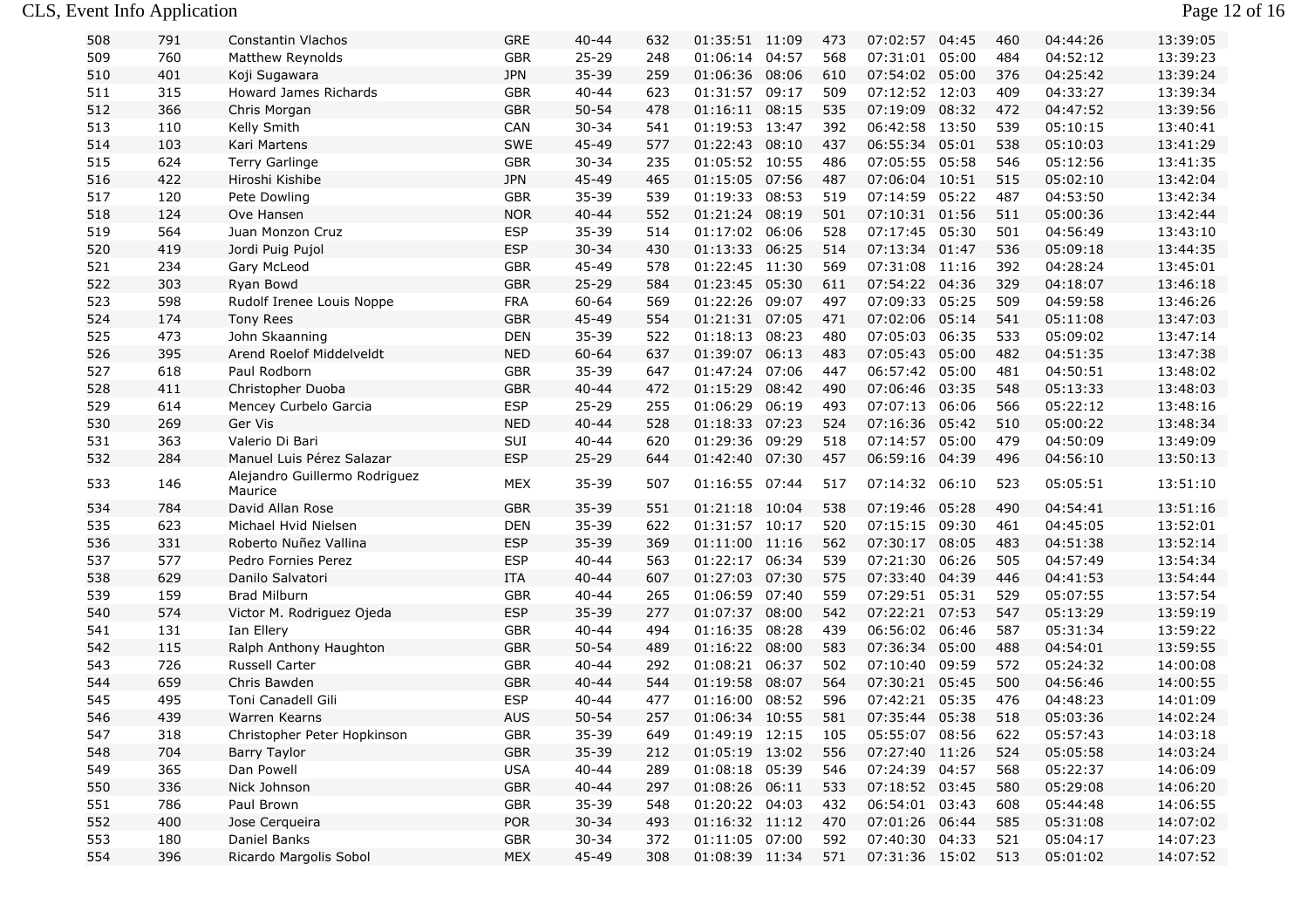| 555 | 780     | Bruno Juhasz                              | SUI         | 30-34     | 629 | 01:34:04       | 09:23 | 503 | 07:10:50       | 08:23 | 525 | 05:06:20 | 14:08:58 |
|-----|---------|-------------------------------------------|-------------|-----------|-----|----------------|-------|-----|----------------|-------|-----|----------|----------|
| 556 | 126     | Andre Therien                             | CAN         | $40 - 44$ | 261 | 01:06:42 05:18 |       | 549 | 07:26:06       | 04:31 | 578 | 05:27:47 | 14:10:22 |
| 557 | 245     | <b>Richard Roberts</b>                    | <b>GBR</b>  | $40 - 44$ | 529 | 01:18:42       | 06:38 | 496 | 07:09:31       | 06:36 | 588 | 05:31:39 | 14:13:04 |
| 558 | 777     | Jacques Fox                               | <b>LUX</b>  | 45-49     | 546 | 01:20:03       | 08:38 | 631 | 08:09:07 06:24 |       | 398 | 04:29:36 | 14:13:46 |
| 559 | 633     | Federico Blanco Cardona                   | <b>ESP</b>  | 35-39     | 538 | 01:19:12 09:30 |       | 637 | 08:17:08       | 07:06 | 347 | 04:21:16 | 14:14:10 |
| 560 | 288     | Mateo Aguiar Grimon                       | <b>ESP</b>  | 35-39     | 214 | 01:05:22       | 05:33 | 377 | 06:39:51 02:51 |       | 641 | 06:20:48 | 14:14:25 |
| 561 | 410     | David Westwood                            | CAN         | $50 - 54$ | 345 | 01:10:20       | 09:17 | 548 | 07:25:51 12:52 |       | 560 | 05:19:51 | 14:18:08 |
| 562 | 113     | Jorge Galindo Sainz                       | <b>MEX</b>  | 45-49     | 565 | 01:22:20 07:22 |       | 577 | 07:34:46 05:43 |       | 530 | 05:08:02 | 14:18:12 |
| 563 | 262     | Marc Reddicen                             | <b>GBR</b>  | $40 - 44$ | 502 | 01:16:51 08:48 |       | 554 | 07:27:01 08:25 |       | 558 | 05:18:52 | 14:19:53 |
| 564 | 674     | John Maxted                               | <b>GBR</b>  | 45-49     | 361 | 01:10:40 11:36 |       | 563 | 07:30:20 12:05 |       | 551 | 05:15:14 | 14:19:53 |
| 565 | 707     | <b>Tony Gunning</b>                       | <b>GBR</b>  | $25 - 29$ | 570 | 01:22:26       | 10:49 | 553 | 07:26:56       | 08:14 | 544 | 05:12:04 | 14:20:27 |
| 566 | 372     | Graeme Maclean                            | <b>AUS</b>  | 60-64     | 616 | 01:28:28 09:19 |       | 572 | 07:31:47 05:47 |       | 526 | 05:06:40 | 14:21:59 |
| 567 | 560     | Dani Canadell Picart                      | <b>ESP</b>  | $30 - 34$ | 441 | 01:14:10 05:35 |       | 536 | 07:19:30 03:11 |       | 598 | 05:40:26 | 14:22:50 |
| 568 | 524     | Luciano Furlani                           | <b>ITA</b>  | 55-59     | 542 | 01:19:53       | 09:15 | 551 | 07:26:16       | 10:16 | 555 | 05:17:26 | 14:23:05 |
| 569 | 428     | Henri Bynen                               | <b>NED</b>  | $40 - 44$ | 387 | 01:11:28       | 06:20 | 379 | 06:40:10 02:55 |       | 643 | 06:22:30 | 14:23:21 |
| 570 | 158     | Glenn Cowley                              | <b>GBR</b>  | $40 - 44$ | 627 | 01:33:53 09:02 |       | 589 | 07:39:59 07:10 |       | 492 | 04:54:48 | 14:24:49 |
| 571 | 509     | Simeon Bajec                              | <b>SLO</b>  | $30 - 34$ | 536 | 01:19:08 09:59 |       | 567 | 07:30:54 10:59 |       | 549 | 05:14:37 | 14:25:35 |
| 572 | 177     | Marco Kock                                | <b>GER</b>  | 35-39     | 490 | 01:16:27 11:30 |       | 597 | 07:42:46 07:08 |       | 528 | 05:07:51 | 14:25:39 |
| 573 | 437     | Micha (Mick) Crowley                      | <b>USA</b>  | $40 - 44$ | 625 | 01:33:42       | 09:57 | 586 | 07:39:03       | 10:09 | 486 | 04:53:46 | 14:26:35 |
| 574 | 742     | Luis Baz Valverde                         | <b>ESP</b>  | $30 - 34$ | 392 | 01:11:33 07:32 |       | 613 | 07:54:50       | 04:21 | 531 | 05:08:27 | 14:26:42 |
| 575 | 767     | Karl Adcock                               | <b>USA</b>  | $25 - 29$ | 338 | 01:10:09       | 07:15 | 630 | 08:08:55 02:50 |       | 508 | 04:59:36 | 14:28:43 |
| 576 | 713     | Luis Henriquez Santana                    | <b>ESP</b>  | $25 - 29$ | 491 | 01:16:29       | 07:49 | 488 | 07:06:05 06:22 |       | 619 | 05:54:25 | 14:31:08 |
| 577 | 764     | Oliver Schaub                             | <b>FRA</b>  | 35-39     | 532 | 01:18:54       | 05:32 | 618 | 07:58:52 06:20 |       | 520 | 05:04:10 | 14:33:45 |
| 578 | 691     | Luigi Andrea Fioretto                     | <b>ITA</b>  | 35-39     | 221 | 01:05:31 10:38 |       | 620 | 08:00:48 05:42 |       | 542 | 05:11:10 | 14:33:48 |
| 579 | 100     | David Miles                               | GBR         | 35-39     | 510 | 01:16:57 09:16 |       | 499 | 07:09:42 09:35 |       | 614 | 05:49:04 | 14:34:32 |
| 580 | 453     | Antonio Fco. (Papi) Dominguez<br>Gonzalez | <b>ESP</b>  | 35-39     | 520 | 01:17:57       | 09:19 | 587 | 07:39:44 08:28 |       | 559 | 05:19:39 | 14:35:06 |
| 581 | 743     | Knut Feldner                              | <b>GER</b>  | 60-64     | 634 | 01:36:26       | 07:00 | 590 | 07:40:06       | 04:05 | 535 | 05:09:10 | 14:36:44 |
| 582 | 356     | Uwe Jeschke                               | <b>GER</b>  | $40 - 44$ | 236 | 01:05:55       | 05:09 | 561 | 07:30:08       | 03:30 | 617 | 05:52:48 | 14:37:28 |
| 583 | 208     | Roberto Rodrigañez Corrales               | <b>ESP</b>  | $25 - 29$ | 582 | 01:22:59 07:20 |       | 584 | 07:38:05 07:36 |       | 567 | 05:22:37 | 14:38:35 |
| 584 | 545     | Vicente Bayarri Almenara                  | <b>ESP</b>  | $30 - 34$ | 467 | 01:15:10       | 08:51 | 593 | 07:40:40       | 07:16 | 576 | 05:26:46 | 14:38:40 |
| 585 | 151     | John Chupp                                | <b>USA</b>  | $30 - 34$ | 419 | 01:12:46       | 10:17 | 544 | 07:23:22 05:57 |       | 612 | 05:46:28 | 14:38:48 |
| 586 | 498     | Francesc Xavier Alsina Fletas             | <b>ESP</b>  | $30 - 34$ | 609 | 01:27:08       | 06:48 | 543 | 07:23:16 03:30 |       | 596 | 05:38:57 | 14:39:37 |
| 587 | 606     | Jesus Jorge Masanet Reverón               | <b>ESP</b>  | 35-39     | 220 | 01:05:31 06:19 |       | 594 | 07:41:21 08:55 |       | 594 | 05:37:44 | 14:39:48 |
| 588 | 698     | Colin Walker                              | <b>GBR</b>  | $40 - 44$ | 579 | 01:22:46       | 07:31 | 619 | 07:58:53 03:42 |       | 534 | 05:09:04 | 14:41:53 |
| 589 | 340     | Roderick Elder                            | GBR         | $40 - 44$ | 615 | 01:28:24       | 06:49 | 557 | 07:28:43 05:58 |       | 591 | 05:35:37 | 14:45:28 |
| 590 | 362     | Andrew Bass                               | <b>GBR</b>  | $40 - 44$ | 599 | 01:26:08       | 08:06 | 574 | 07:32:40 05:42 |       | 592 | 05:36:23 | 14:48:57 |
| 591 | 398     | Antonio Montaner Marco                    | <b>ESP</b>  | 35-39     | 642 | 01:40:49       | 08:22 | 588 | 07:39:52 05:48 |       | 550 | 05:14:48 | 14:49:36 |
| 592 | 280     | Peter Sehnke                              | <b>GER</b>  | 35-39     | 575 | 01:22:36 09:51 |       | 599 | 07:45:03 07:56 |       | 573 | 05:25:33 | 14:50:57 |
| 593 | 251     | Christian Bartonitschek                   | <b>AUT</b>  | $25 - 29$ | 516 | 01:17:18 05:35 |       | 566 | 07:30:43 04:28 |       | 618 | 05:53:38 | 14:51:39 |
| 594 | $711\,$ | Frank Polhaus                             | ${\sf GER}$ | 35-39     | 518 | 01:17:40 08:59 |       | 615 | 07:58:02 05:56 |       | 563 | 05:21:18 | 14:51:53 |
| 595 | 242     | Kenny Davenport                           | GBR         | 18-24     | 639 | 01:40:00 08:09 |       | 578 | 07:34:51 07:39 |       | 570 | 05:23:05 | 14:53:43 |
| 596 | 585     | Miguel Jerez Zaragoza                     | <b>ESP</b>  | 18-24     | 487 | 01:16:20 08:45 |       | 570 | 07:31:27 06:11 |       | 616 | 05:51:09 | 14:53:50 |
| 597 | 243     | Hansjörg Fässler                          | SUI         | 55-59     | 495 | 01:16:36 06:28 |       | 279 | 06:25:03 03:13 |       | 652 | 07:03:11 | 14:54:29 |
| 598 | 682     | David Hitchen                             | GBR         | $30 - 34$ | 436 | 01:14:04 12:07 |       | 148 | 06:04:09 06:53 |       | 653 | 07:18:16 | 14:55:26 |
| 599 | 569     | Ugo Fabbri                                | ITA         | 45-49     | 346 | 01:10:23 13:14 |       | 456 | 06:59:02 07:59 |       | 645 | 06:26:01 | 14:56:38 |
| 600 | 675     | James Barnes                              | GBR         | $40 - 44$ | 526 | 01:18:27 08:05 |       | 527 | 07:17:31 09:13 |       | 628 | 06:04:36 | 14:57:49 |
| 601 | 218     | Dominic James                             | GBR         | $30 - 34$ | 580 | 01:22:49 08:36 |       | 469 | 07:01:25 04:27 |       | 642 | 06:20:49 | 14:58:05 |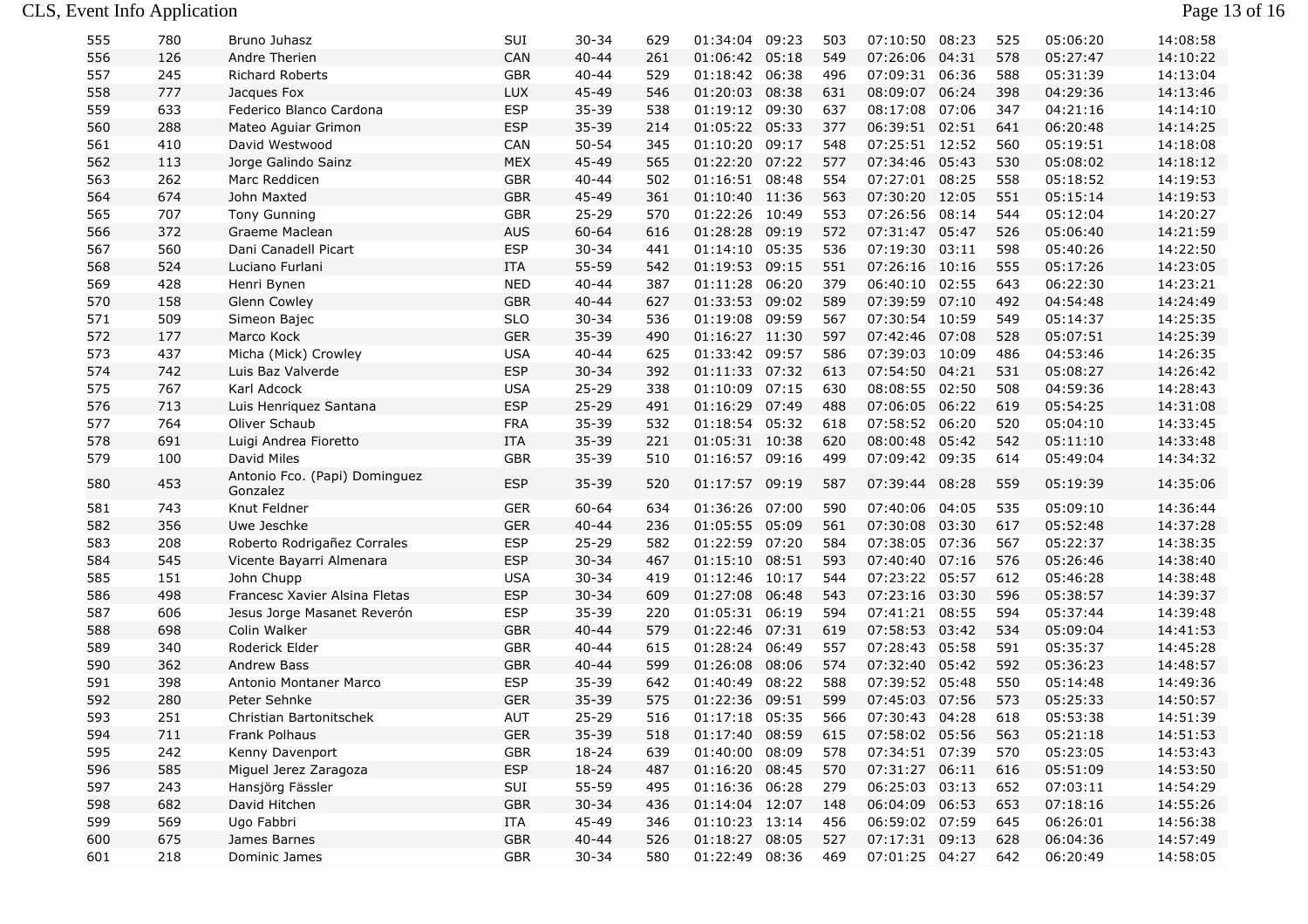## CLS, Event Info Application Page 14 of 16

| 602 | 341 | Darren Moisey               | CAN        | $25 - 29$ | 600 | 01:26:11 08:48 |       | 595 | 07:41:45       | 07:12 | 590 | 05:34:35 | 14:58:29 |
|-----|-----|-----------------------------|------------|-----------|-----|----------------|-------|-----|----------------|-------|-----|----------|----------|
| 603 | 156 | Jon Walsh                   | <b>GBR</b> | 35-39     | 336 | 01:10:04 14:05 |       | 582 | 07:36:31 11:52 |       | 610 | 05:46:04 | 14:58:35 |
| 604 | 157 | Ian Brogan                  | <b>GBR</b> | 35-39     | 543 | 01:19:55 10:09 |       | 565 | 07:30:36 11:53 |       | 611 | 05:46:07 | 14:58:38 |
| 605 | 602 | Juan Maria Hernández Romero | <b>ESP</b> | 60-64     | 547 | 01:20:07       | 08:18 | 651 | 08:51:53 05:49 |       | 416 | 04:34:31 | 15:00:37 |
| 606 | 573 | Manuel Sámano Renedo        | <b>ESP</b> | $30 - 34$ | 370 | 01:11:04       | 07:11 | 552 | 07:26:23 05:44 |       | 632 | 06:10:19 | 15:00:40 |
| 607 | 530 | Antonio Perez Garcia        | <b>ESP</b> | $25 - 29$ | 161 | 01:02:55       | 09:47 | 602 | 07:49:57 17:21 |       | 602 | 05:42:20 | 15:02:18 |
| 608 | 528 | Fermin Zarate Mendez        | <b>ESP</b> | $40 - 44$ | 237 | 01:05:59 11:42 |       | 609 | 07:53:16 09:03 |       | 603 | 05:42:20 | 15:02:18 |
| 609 | 226 | Dirk Sauer                  | <b>GER</b> | $35 - 39$ | 613 | 01:27:23 10:33 |       | 579 | 07:35:22 07:57 |       | 599 | 05:41:08 | 15:02:20 |
| 610 | 160 | Stuart Altman               | <b>GBR</b> | 45-49     | 394 | 01:11:37 10:14 |       | 600 | 07:49:07 11:42 |       | 600 | 05:41:35 | 15:04:14 |
| 611 | 531 | Juan Carlos Diaz Delgado    | <b>ESP</b> | $30 - 34$ | 373 | 01:11:07 07:55 |       | 598 | 07:42:52 05:20 |       | 626 | 06:03:53 | 15:11:05 |
| 612 | 182 | Gabriele Cavicchi           | <b>ITA</b> | 35-39     | 401 | 01:11:45 14:24 |       | 521 | 07:15:27 21:49 |       | 630 | 06:08:33 | 15:11:56 |
| 613 | 197 | <b>Grant Lempriere</b>      | <b>GBR</b> | 35-39     | 275 | 01:07:33       | 08:22 | 482 | 07:05:23 06:47 |       | 647 | 06:46:42 | 15:14:45 |
| 614 | 201 | <b>Barry Short</b>          | <b>GBR</b> | 55-59     | 614 | 01:28:16 12:24 |       | 624 | 08:02:36 05:49 |       | 579 | 05:27:58 | 15:17:01 |
| 615 | 374 | Andrew Edgar                | <b>GBR</b> | 35-39     | 553 | 01:21:30 12:48 |       | 629 | 08:08:52 11:26 |       | 569 | 05:22:53 | 15:17:27 |
| 616 | 231 | Stephen Black               | <b>GBR</b> | 35-39     | 630 | 01:34:36       | 06:36 | 632 | 08:09:57 04:13 |       | 571 | 05:23:23 | 15:18:43 |
| 617 | 292 | Paul Poffenroth             | CAN        | 65-69     | 576 | 01:22:41       | 08:49 | 617 | 07:58:37 07:03 |       | 601 | 05:42:18 | 15:19:26 |
| 618 | 213 | Richard Harris-Smith        | <b>GBR</b> | 35-39     | 359 | 01:10:38       | 08:33 | 634 | 08:12:04       | 09:24 | 597 | 05:39:23 | 15:20:00 |
| 618 | 589 | J. Ramón Tuero del Prado    | <b>ESP</b> | $30 - 34$ | 592 | 01:24:51       | 06:51 | 635 | 08:13:12 05:53 |       | 581 | 05:29:16 | 15:20:00 |
| 620 | 641 | David Collell Puiguert      | <b>ESP</b> | $25 - 29$ | 571 | 01:22:27       | 09:38 | 643 | 08:24:00 05:10 |       | 575 | 05:25:54 | 15:27:08 |
| 621 | 572 | Carlos Bada                 | <b>ESP</b> | $30 - 34$ | 618 | 01:29:07 11:01 |       | 636 | 08:15:36 06:07 |       | 574 | 05:25:34 | 15:27:23 |
| 622 | 634 | Alberto Cabanas Nistal      | <b>ESP</b> | $30 - 34$ | 459 | 01:14:55 07:04 |       | 621 | 08:00:59 05:53 |       | 625 | 06:02:46 | 15:31:35 |
| 623 | 98  | Duncan Grainge              | <b>GBR</b> | $25 - 29$ | 252 | 01:06:24 12:35 |       | 603 | 07:49:58 11:49 |       | 633 | 06:11:27 | 15:32:11 |
| 624 | 122 | <b>Steve Collins</b>        | <b>GBR</b> | $30 - 34$ | 540 | 01:19:36 11:51 |       | 642 | 08:23:04       | 06:39 | 586 | 05:31:19 | 15:32:28 |
| 625 | 755 | Jörg Redecker               | <b>GER</b> | $40 - 44$ | 340 | 01:10:13       | 09:37 | 606 | 07:51:03 11:54 |       | 636 | 06:14:38 | 15:37:23 |
| 626 | 670 | Miguel Valenzuela Medina    | <b>ESP</b> | $50 - 54$ | 523 | 01:18:15 11:21 |       | 639 | 08:19:59       | 05:17 | 606 | 05:44:02 | 15:38:52 |
| 627 | 416 | David Higson                | <b>GBR</b> | $40 - 44$ | 317 | 01:09:01       | 09:32 | 644 | 08:24:11 11:52 |       | 607 | 05:44:45 | 15:39:20 |
| 628 | 166 | <b>Matt Davis</b>           | <b>GBR</b> | $30 - 34$ | 443 | 01:14:11       | 08:41 | 647 | 08:33:58 05:35 |       | 593 | 05:37:12 | 15:39:35 |
| 629 | 645 | Juan Ramon Canovas Ras      | <b>ESP</b> | $30 - 34$ | 583 | 01:23:10       | 09:29 | 623 | 08:02:07 09:11 |       | 624 | 06:02:20 | 15:46:14 |
| 630 | 355 | John Mcvay                  | <b>GBR</b> | $30 - 34$ | 410 | 01:12:14 12:22 |       | 641 | 08:20:27 11:50 |       | 615 | 05:49:33 | 15:46:25 |
| 631 | 229 | Andrew Dougherty            | <b>GBR</b> | $40 - 44$ | 309 | 01:08:42 11:15 |       | 614 | 07:57:54 11:54 |       | 639 | 06:16:46 | 15:46:29 |
| 632 | 273 | Peter Cobb                  | <b>GBR</b> | 35-39     | 631 | 01:34:49       | 08:36 | 591 | 07:40:30 05:16 |       | 640 | 06:17:53 | 15:47:01 |
| 633 | 685 | Carl Allars                 | <b>AUS</b> | $25 - 29$ | 638 | 01:39:11 07:28 |       | 628 | 08:08:50 09:18 |       | 604 | 05:42:44 | 15:47:29 |
| 634 | 793 | Wolfgang Kadow              | <b>GER</b> | 45-49     | 651 | 01:56:08       | 11:05 | 638 | 08:18:57 09:26 |       | 545 | 05:12:28 | 15:48:02 |
| 635 | 430 | Frank Stahn                 | <b>GER</b> | $40 - 44$ | 601 | 01:26:12 11:13 |       | 612 | 07:54:47 06:55 |       | 634 | 06:12:38 | 15:51:42 |
| 636 | 224 | Ignacio Lombo Moruno        | <b>ESP</b> | 35-39     | 481 | 01:16:15       | 09:37 | 633 | 08:11:05 11:07 |       | 627 | 06:04:08 | 15:52:10 |
| 637 | 794 | Vincenzo Catalano           | ITA        | $30 - 34$ | 588 | 01:24:18       | 07:14 | 646 | 08:27:06 13:42 |       | 605 | 05:43:39 | 15:55:57 |
| 638 | 338 | Armin Hoerner               | <b>GER</b> | $40 - 44$ | 650 | 01:54:52       | 09:02 | 648 | 08:39:32 03:30 |       | 537 | 05:09:23 | 15:56:18 |
| 639 | 731 | Nakamura Masaru             | <b>JPN</b> | $35 - 39$ | 558 | 01:21:55 11:02 |       | 616 | 07:58:13 11:37 |       | 638 | 06:16:30 | 15:59:16 |
| 640 | 148 | Raffi Aghanian              | <b>GBR</b> | 45-49     | 640 | 01:40:13       | 05:35 | 649 | 08:50:26 03:30 |       | 582 | 05:29:44 | 16:09:27 |
| 641 | 99  | Gregory Reppas              | <b>USA</b> | $30 - 34$ | 619 | 01:29:25 10:40 |       | 650 | 08:50:45 08:48 |       | 583 | 05:30:03 | 16:09:39 |
| 642 | 104 | David Tilbury-Davis         | GBR        | $30 - 34$ | 395 | 01:11:39 07:22 |       | 601 | 07:49:48 04:47 |       | 651 | 07:01:22 | 16:14:56 |
| 643 | 766 | Wayne Bryant                | GBR        | 35-39     | 641 | 01:40:27 06:43 |       | 625 | 08:03:15 11:55 |       | 635 | 06:13:52 | 16:16:10 |
| 644 | 768 | David Brunner               | <b>GER</b> | $35 - 39$ | 595 | 01:25:45 16:13 |       | 622 | 08:01:10 24:30 |       | 631 | 06:09:30 | 16:17:07 |
| 645 | 274 | Ian Parker                  | GBR        | 40-44     | 185 | 01:04:24 21:51 |       | 607 | 07:52:24 05:06 |       | 649 | 06:56:48 | 16:20:32 |
| 646 | 272 | Dinky Peter Dalkin          | GBR        | 60-64     | 537 | 01:19:10 07:07 |       | 608 | 07:52:36 04:54 |       | 650 | 06:56:59 | 16:20:44 |
| 647 | 519 | Juan Francisco Ruiz Rivero  | ESP        | 35-39     | 653 | 02:01:52 10:00 |       | 627 | 08:06:05 09:28 |       | 620 | 05:56:28 | 16:23:51 |
| 648 | 188 | Dominic Hex                 | GBR        | $30 - 34$ | 652 | 01:56:17 12:17 |       | 626 | 08:05:37 11:49 |       | 629 | 06:05:59 | 16:31:58 |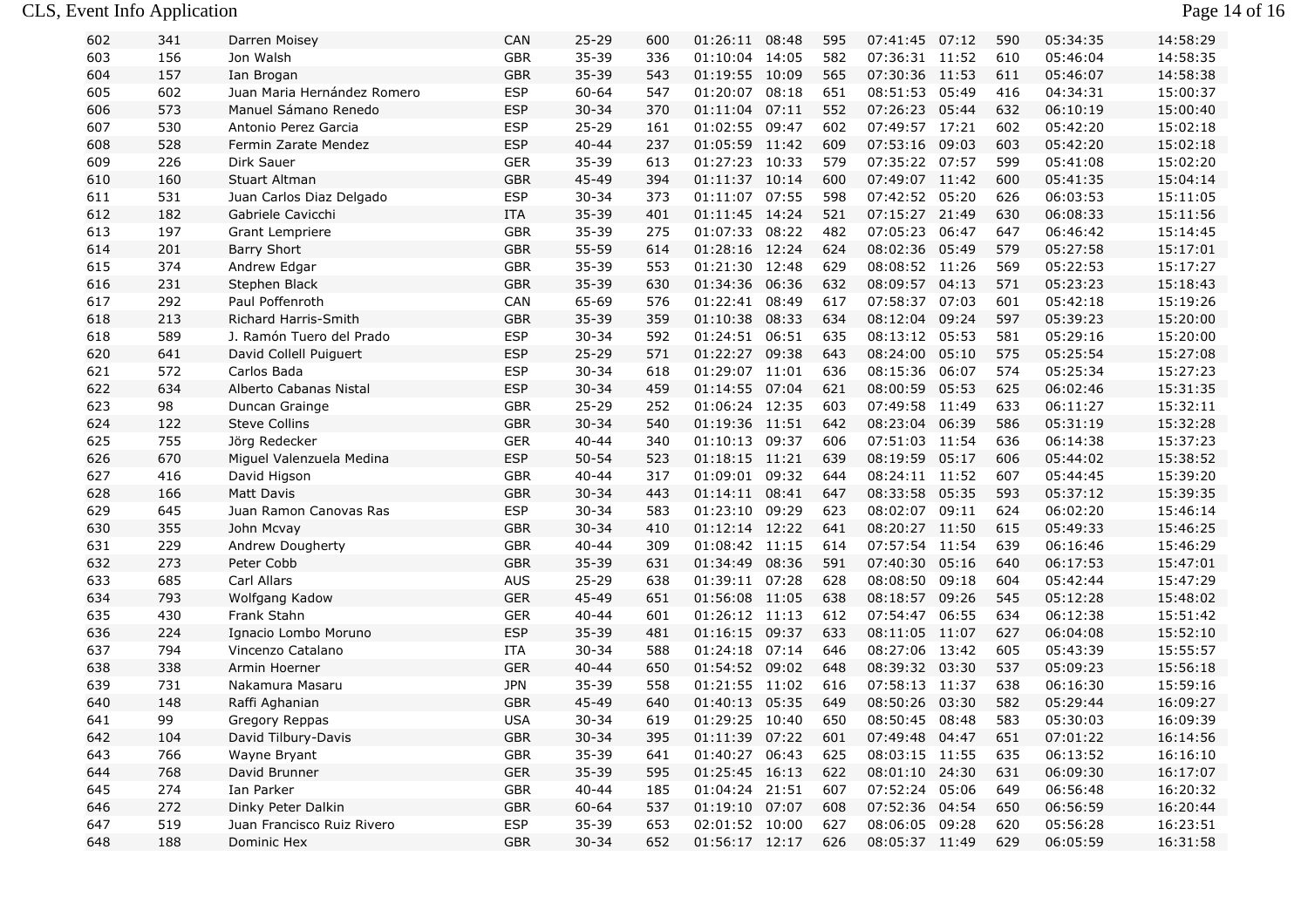| 649 | 446 | J. Antoni Barea Tejada | <b>ESP</b> | $40 - 44$ | 606 | 01:27:03       | 09:47 | 652 | 09:21:25 03:30 |       | 584 | 05:30:27 | 16:32:10 |
|-----|-----|------------------------|------------|-----------|-----|----------------|-------|-----|----------------|-------|-----|----------|----------|
| 650 | 556 | Antoni Rius Cardona    | <b>ESP</b> | 45-49     | 593 | 01:25:18 13:27 |       | 604 | 07:49:59 43:18 |       | 644 | 06:23:20 | 16:35:19 |
| 651 | 741 | Terry Edwards          | GBR        | $50 - 54$ | 339 | 01:10:11       | 07:03 | 653 | 09:22:12 03:30 |       | 621 | 05:56:43 | 16:39:37 |
| 652 | 255 | Ekkehard Illmer        | GER        | $50 - 54$ | 635 | 01:37:25       | 08:19 | 640 | 08:20:16 08:30 |       | 646 | 06:33:08 | 16:47:37 |
| 653 | 271 | Richard Hogenberg      | <b>NED</b> | $30 - 34$ | 603 | 01:26:28       | 05:28 | 645 | 08:25:54       | 02:56 | 648 | 06:50:35 | 16:51:20 |

## **DNF**

| Race | Name                        | Nat.       | Group      | Swim     | T1    | <b>Bike</b> | T <sub>2</sub> | Run      | Total |
|------|-----------------------------|------------|------------|----------|-------|-------------|----------------|----------|-------|
| 211  | Michel Beltrami             | SUI        | $35 - 39$  | 01:04:43 | 08:32 | 06:19:32    | 07:15          |          |       |
| 29   | Ronnie Schildknecht         | SUI        | <b>PRO</b> | 00:54:58 | 03:01 | 05:08:54    | 01:43          |          |       |
| 6    | Alain Vervoort              | <b>BEL</b> | <b>PRO</b> | 00:53:48 | 02:25 |             | 00:00          | 00:00:00 |       |
| 145  | Martin Roos                 | SWE        | $25 - 29$  | 01:30:04 | 05:27 |             | 00:00          | 00:00:00 |       |
| 718  | Thierry Hidden              | <b>FRA</b> | 35-39      | 01:03:50 | 06:12 | 06:40:27    | 07:40          |          |       |
| 187  | Neill Morgan                | <b>GBR</b> | $40 - 44$  | 01:14:42 | 08:48 |             | 00:00          | 00:00:00 |       |
| 203  | <b>Wout Moreel</b>          | <b>BEL</b> | $25 - 29$  | 01:01:26 | 03:48 | 05:34:34    | 02:34          |          |       |
| 14   | Diego Gazzari               | <b>ITA</b> | PRO        | 00:49:22 | 02:56 | 05:16:51    | 01:30          |          |       |
| 436  | David Sanchez Masdeu        | <b>ESP</b> | 35-39      | 01:07:59 | 08:50 | 06:49:11    | 04:32          |          |       |
| 710  | Iñigo Perez-Nievas Borderas | <b>ESP</b> | $30 - 34$  | 00:59:08 | 04:12 | 05:33:52    | 02:37          |          |       |
| 792  | <b>Richard Massaud</b>      | <b>FRA</b> | PRO        | 00:55:18 | 04:22 |             | 00:00          | 00:00:00 |       |
| 789  | Laurent Brudenne            | <b>FRA</b> | $40 - 44$  | 01:02:06 | 04:08 | 06:31:28    | 03:27          |          |       |
| 21   | Benjamin Price              | <b>GBR</b> | PRO        | 00:51:52 | 02:29 |             | 00:00          | 00:00:00 |       |
| 753  | Pedro Castilla Plaza        | <b>ESP</b> | $50 - 54$  | 01:04:30 | 05:06 | 06:16:44    | 02:54          |          |       |
| 458  | Diego Velázquez Rodríguez   | <b>ESP</b> | $25 - 29$  | 01:05:50 | 11:37 | 05:50:55    |                | 00:00:00 |       |
| 118  | Mike Healey                 | <b>USA</b> | $50 - 54$  | 01:11:22 | 07:14 |             | 00:00          | 00:00:00 |       |
| 696  | Jean Mari Chailan           | <b>FRA</b> | 45-49      | 01:08:37 | 04:52 | 06:19:09    | 03:16          |          |       |
| 501  | Mike Hood                   | <b>GBR</b> | 65-69      | 01:19:06 | 12:58 |             | 00:00          | 00:00:00 |       |
| 719  | Thomas Saulsbery            | <b>USA</b> | $50 - 54$  | 01:37:02 | 11:42 |             | 00:00          | 00:00:00 |       |
| 762  | Emilio Laguna               | <b>FRA</b> | 35-39      | 00:57:47 | 05:05 |             | 00:00          | 00:00:00 |       |
| 756  | Thorsten Schulte            | <b>GER</b> | $35 - 39$  | 01:04:06 | 03:19 | 05:40:35    | 02:11          |          |       |
| 617  | Luis Perdomo Morales        | <b>ESP</b> | 35-39      | 01:05:49 | 05:16 | 05:58:41    | 02:21          |          |       |
| 186  | Stefan Frank                | <b>GER</b> | $40 - 44$  | 01:16:37 | 07:18 | 06:58:07    | 04:06          |          |       |
| 154  | Sam Mountain                | <b>GBR</b> | $50 - 54$  | 01:16:52 | 07:41 | 07:03:30    | 06:24          |          |       |
| 443  | Sebastien Blin              | <b>FRA</b> | $25 - 29$  | 00:56:23 | 05:42 | 05:55:50    | 02:47          |          |       |
| 583  | Rafael Aledo Vives          | <b>ESP</b> | 35-39      | 01:11:52 | 09:03 | 07:35:48    | 05:45          |          |       |
| 147  | Paul Hirons                 | <b>GBR</b> | 35-39      | 01:22:48 | 09:23 |             | 00:00          | 00:00:00 |       |
| 717  | Paul Andersen               | <b>GBR</b> | $30 - 34$  | 00:55:26 | 03:45 | 05:24:27    | 02:13          |          |       |
| 278  | Olivier Mathieux            | <b>FRA</b> | $40 - 44$  | 01:19:59 | 05:46 | 06:47:03    | 04:02          |          |       |
| 785  | Jean-Luc Gyger              | SUI        | 35-39      | 01:08:49 | 04:21 |             | 00:00          | 00:00:00 |       |
| 143  | Ad Brouwers                 | <b>NED</b> | 45-49      | 01:07:58 | 11:54 |             | 00:00          | 00:00:00 |       |
| 13   | Stephen Bayliss             | <b>GBR</b> | PRO        | 00:51:49 | 02:15 |             | 00:00          | 00:00:00 |       |
| 452  | Mike Humphries              | <b>GBR</b> | $30 - 34$  | 00:55:02 | 04:26 | 05:53:07    | 02:14          |          |       |
| 448  | Steve MacDonald             | <b>GBR</b> | 45-49      | 01:14:17 | 08:55 |             | 00:00          | 00:00:00 |       |
| 19   | Alvaro Velazquez Gutierrez  | <b>ESP</b> | PRO        | 01:02:54 | 03:28 | 05:34:05    | 02:07          |          |       |
| 477  | Colin McCrum                | <b>GBR</b> | $25 - 29$  | 01:01:38 | 06:48 | 07:12:29    | 06:03          |          |       |
| 796  | Felipe Mentado Ramirez      | <b>ESP</b> | 35-39      | 01:13:35 | 05:21 | 06:11:45    | 06:01          |          |       |
| 657  | Patrice Friconnet           | <b>FRA</b> | 35-39      | 01:01:25 | 03:58 | 06:15:16    | 05:23          |          |       |